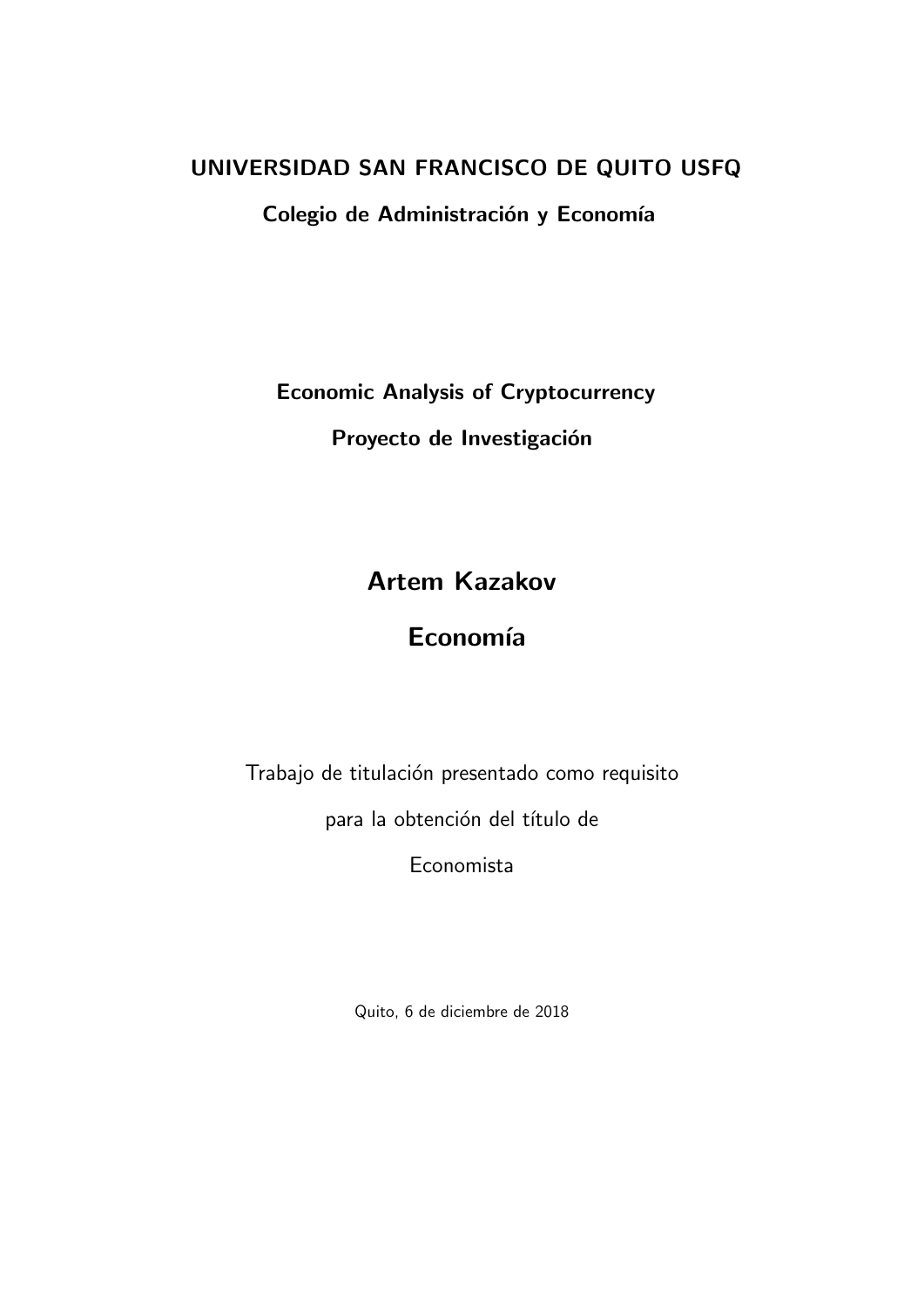# UNIVERSIDAD SAN FRANCISCO DE QUITO USFQ COLEGIO DE ADMINISTRACIÓN Y ECONOMÍA

# HOJA DE CALIFICACIÓN DE TRABAJO DE TITULACIÓN

## Economic Analysis of Cryptocurrency

# Artem Kazakov

| Calificación:                          |                  |
|----------------------------------------|------------------|
| Nombre del profesor, Título académico: | Jaime Maya, MBA. |
|                                        |                  |

Firma del profesor:

. . . . . . . . . . . . . . . . . . . . . . . .

Quito, 6 de diciembre de 2018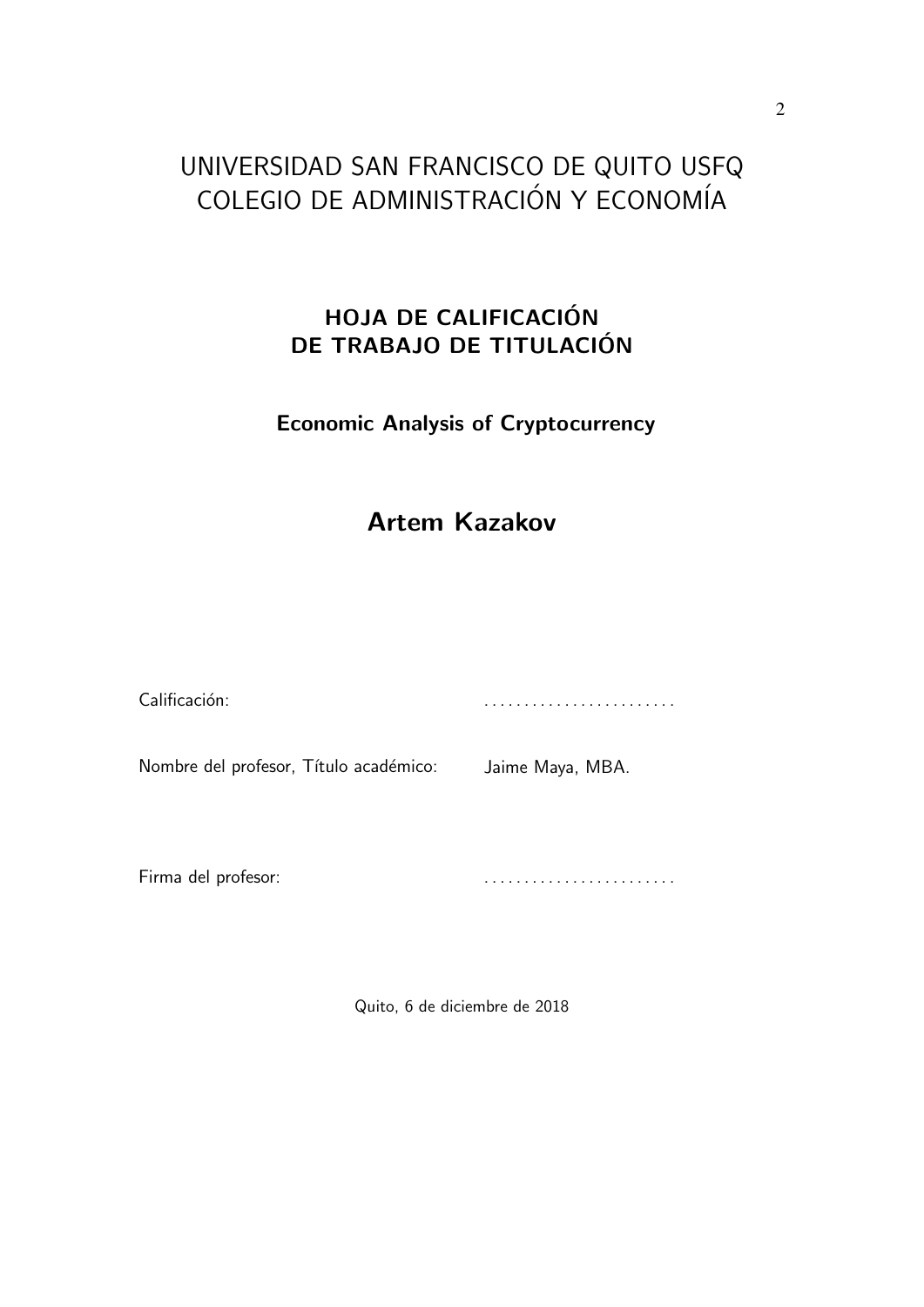### Derechos de Autor

Por medio del presente documento certifico que he leído todas las Políticas y Manuales de la Universidad San Francisco de Quito, incluyendo la Política de Propiedad Intelectual USFQ, y estoy de acuerdo con su contenido, por lo que los derechos de propiedad intelectual del presente trabajo quedan sujetos a lo dispuesto en esas Políticas.

Asimismo, autorizo a la USFQ para que realice la digitalización y publicación de este trabajo en el repositorio virtual, de conformidad a lo dispuesto en el Art. 144 de la Ley Orgánica de Educación Superior.

| Firma del estudiante: |  |
|-----------------------|--|
|-----------------------|--|

| Nombres y Apellidos:             | Artem Kazakov                 |
|----------------------------------|-------------------------------|
| Código:                          | 00117969                      |
| Cédula de Identidad : 1719840819 |                               |
| Lugar y fecha:                   | Quito, 6 de diciembre de 2018 |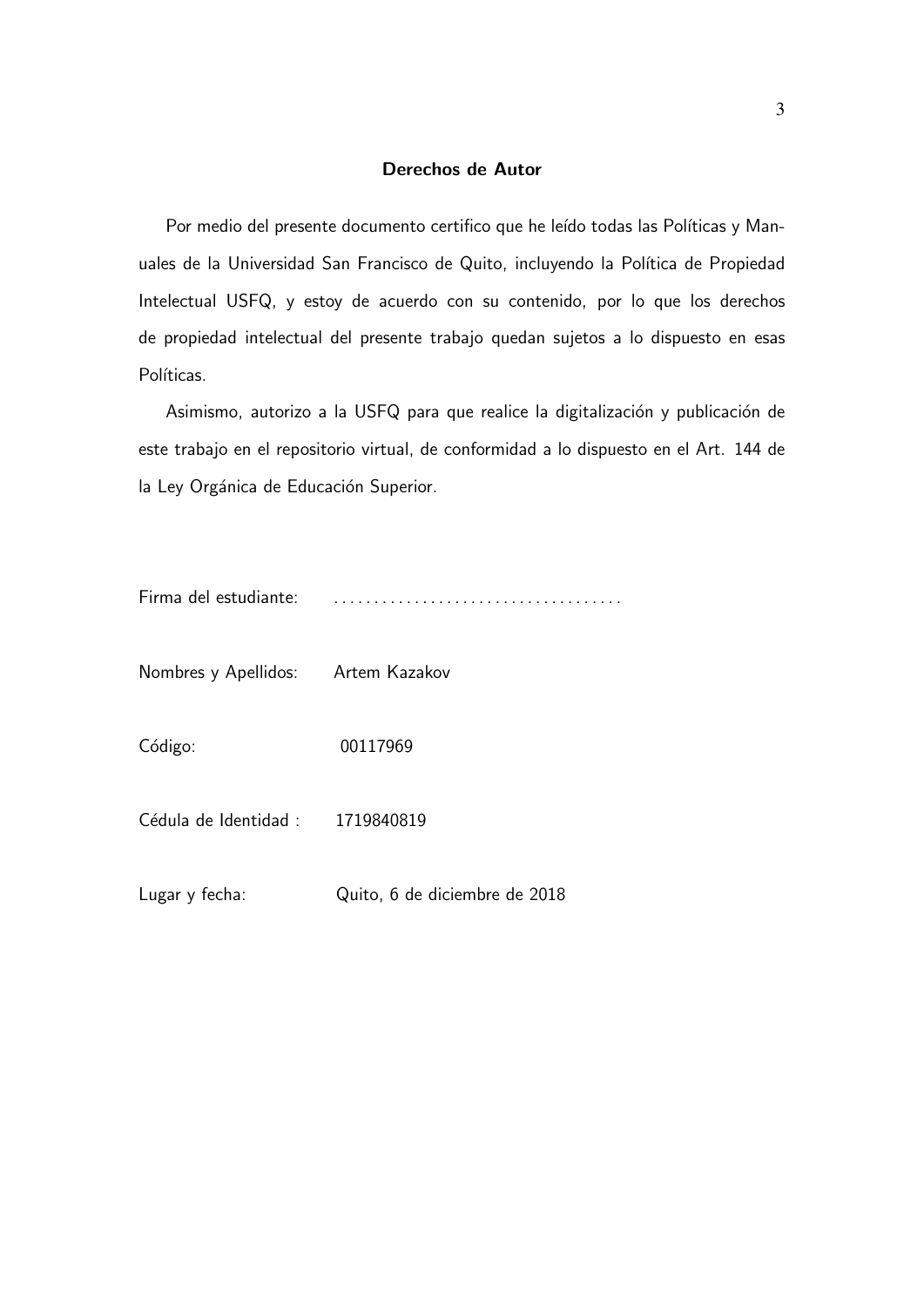### RESUMEN

El presente trabajo tiene como objetivo proveer un análisis económico general de las cryptomonedas. Este análisis se refiere de manera general a todas las cryptomonedas pero principalmente se enfoca en el bitcoin debido a que es la moneda de mayor uso y aceptación a nivel mundial. Dado que el tema es relativamente nuevo, este trabajo comienza resumiendo la historia y definiciones importantes del ecosistema de las cryptomonedas. Después se explica la formación del precio del bitcoin y a qué se debe su gran volatilidad mediante un estudio reciente de Kancs et al. (2015). Además se analizan los principales riesgos y problemas que surgen con el uso libre del bitcoin y se plantean posibles soluciones que podrían mitigar estos obstáculos. Finalmente, se concluyen los principales riesgos que se deberían tomar en cuenta al invertir o utilizar cryptomonedas como bitcoin y cómo ésta se podría utilizar para la diversificación de un portafolio.

Palabras clave: Bitcoin, Historia, Problemas, Cryptomonedas, Volatilidad, Formación de precio, Diversificación de portafolio, Riesgo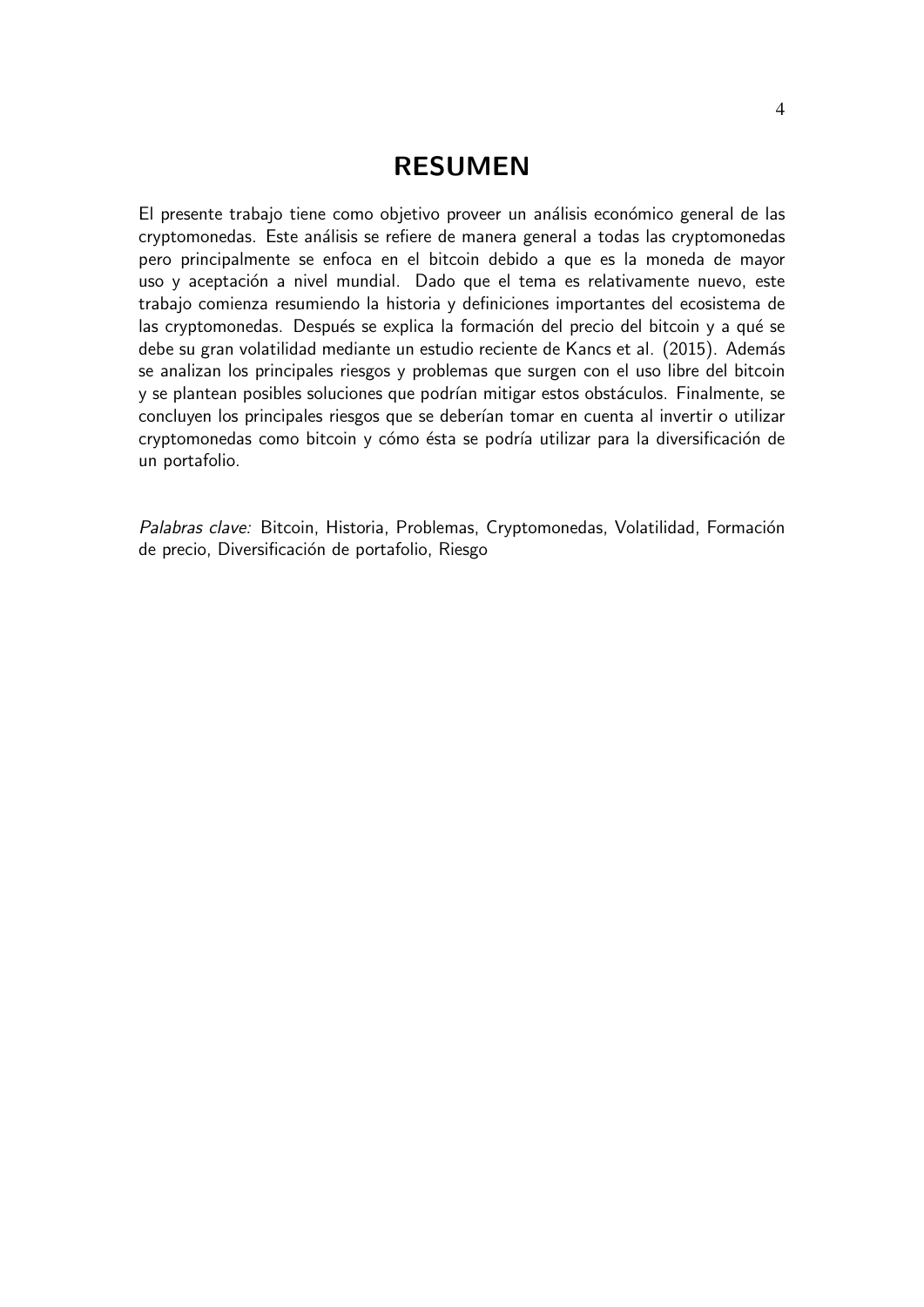# ABSTRACT

The present work aims to provide a general economic analysis of cryptocurrencies. This analysis refers in a general way to all cryptocurrencies but will mainly focus on bitcoin since it is the currency with the highest usage and worldwide acceptance. Because the subject is relatively new, this work begins by summarizing the history and important definitions of the cryptocurrency ecosystem. Afterwards, the formation of the bitcoin price and its great volatility is explained through a recent study by Kancs et al. (2015). Then, the main risks and problems that arise with the free use of bitcoin will be analyzed and possible solutions are proposed that could mitigate these obstacles. This research project ends by going over the main risks that should be taken into account when investing or using cryptocurrencies and how bitcoin could be used as a great portfolio diversifier.

Keywords: Bitcoin, History, Problems, Cryptocurrencies, Volatility, Price formation, Portfolio diversification, Risks.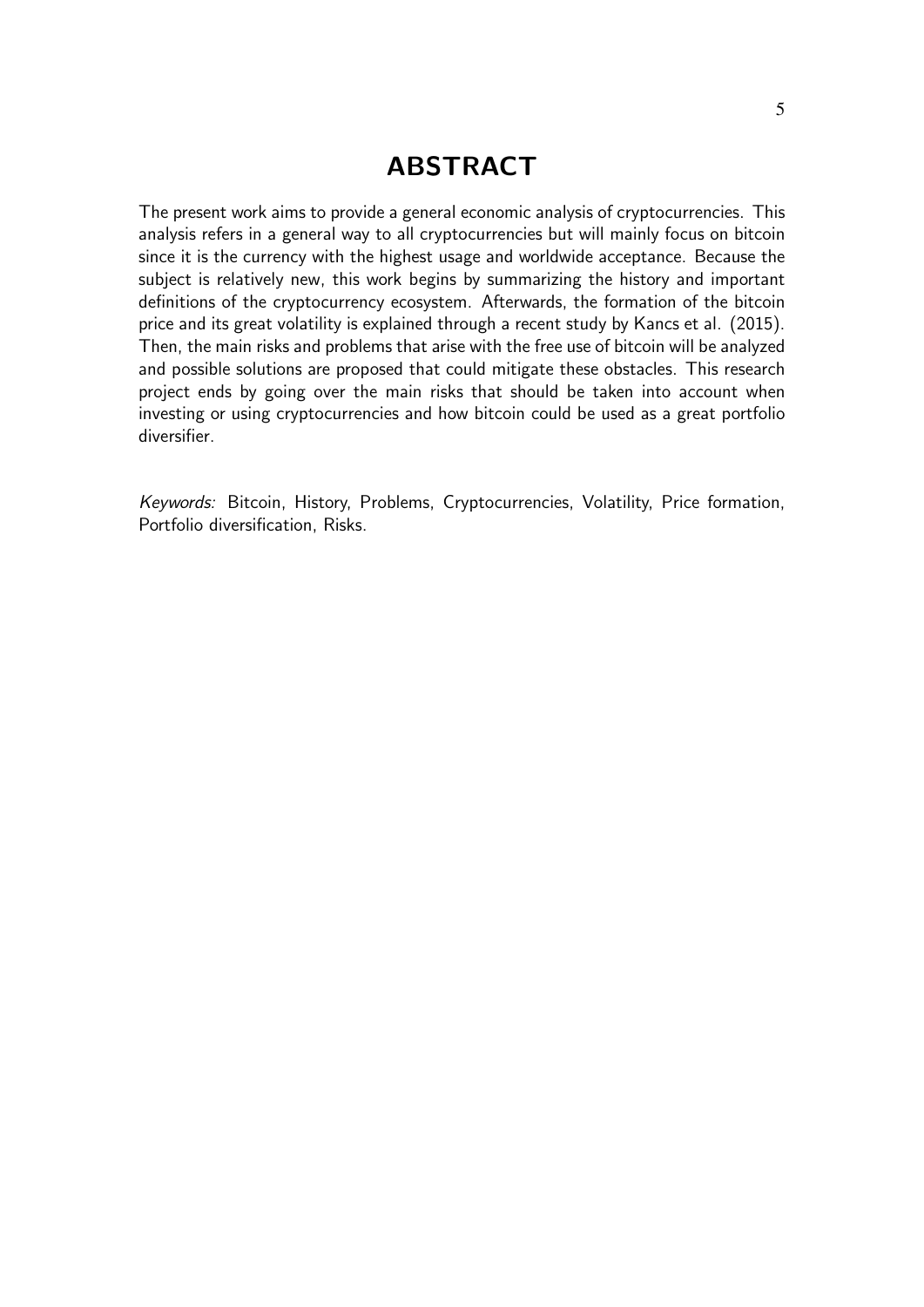# TABLA DE CONTENIDO

# **Contents**

| 1              |     |       | Introduction International Property of the contract of the contract of the contract of the contract of the contract of the contract of the contract of the contract of the contract of the contract of the contract of the con | $\boldsymbol{9}$ |
|----------------|-----|-------|--------------------------------------------------------------------------------------------------------------------------------------------------------------------------------------------------------------------------------|------------------|
| $\overline{2}$ |     |       |                                                                                                                                                                                                                                | 9                |
|                | 2.1 |       |                                                                                                                                                                                                                                | 9                |
|                | 2.2 |       |                                                                                                                                                                                                                                | 10               |
| 3              |     |       |                                                                                                                                                                                                                                | 15               |
|                | 3.1 |       |                                                                                                                                                                                                                                | 15               |
|                | 3.2 |       |                                                                                                                                                                                                                                | 16               |
|                | 3.3 |       |                                                                                                                                                                                                                                | 17               |
|                |     | 3.3.1 |                                                                                                                                                                                                                                | 17               |
|                |     | 3.3.2 |                                                                                                                                                                                                                                | 18               |
|                |     | 3.3.3 |                                                                                                                                                                                                                                | 19               |
|                |     | 3.3.4 |                                                                                                                                                                                                                                | 20               |
|                | 3.4 |       |                                                                                                                                                                                                                                | 20               |
| 4              |     |       | Price Formation with a substitution of the substitution of the contract of the contract of the contract of the                                                                                                                 | 22               |
|                | 4.1 |       |                                                                                                                                                                                                                                | 24               |
|                | 4.2 |       |                                                                                                                                                                                                                                | 25               |
|                |     | 4.2.1 | Hypothesis 1: Market forces of bitcoin supply and demand                                                                                                                                                                       | 26               |
|                |     | 4.2.2 | Hypothesis 2: Investment attractiveness                                                                                                                                                                                        | 27               |
|                |     | 4.2.3 | Hypothesis 3: Global macroeconomic and financial developments                                                                                                                                                                  | -28              |
|                | 4.3 |       |                                                                                                                                                                                                                                | 29               |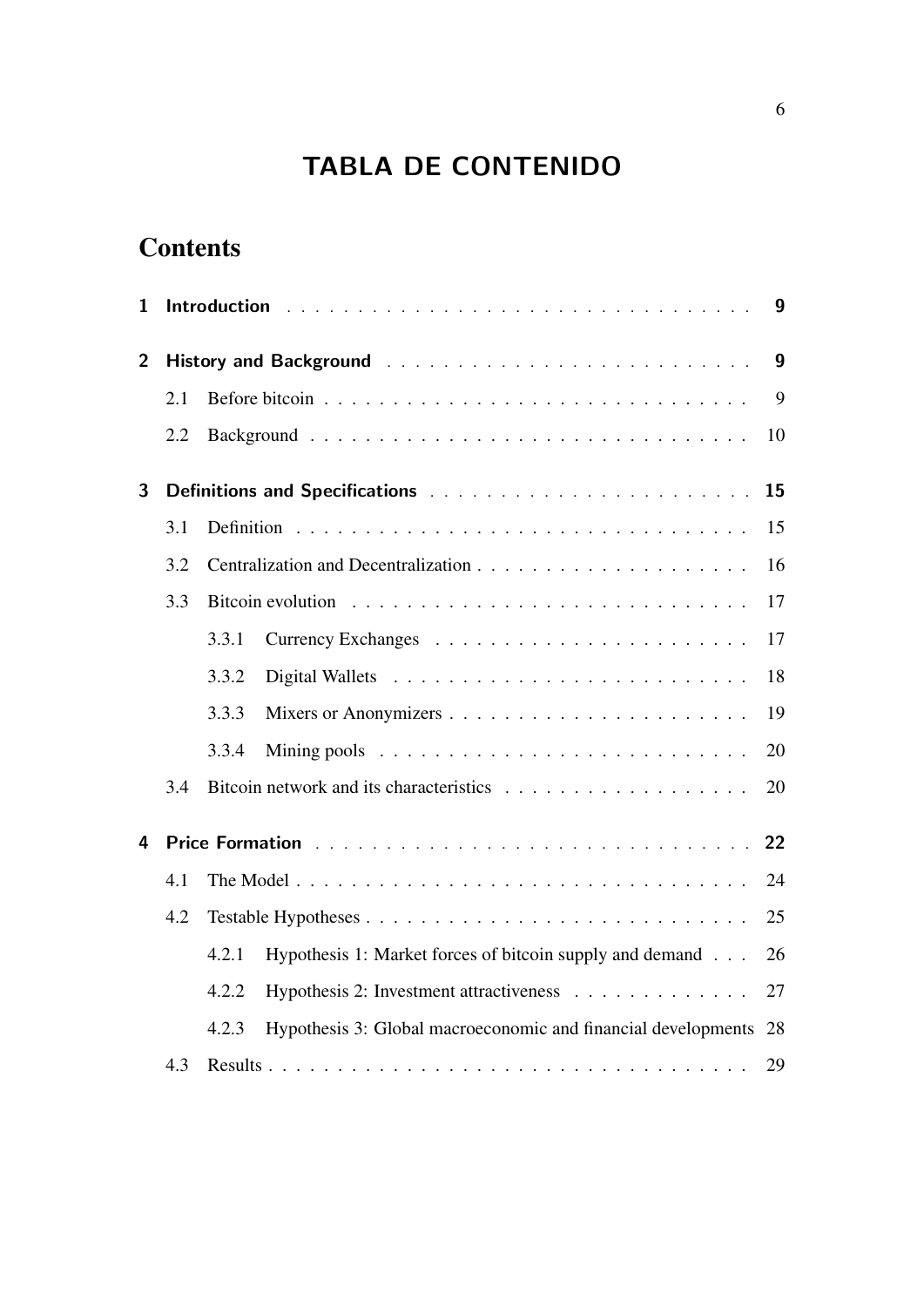| 6            |     |                                                                                                                                                                                                                                |  |
|--------------|-----|--------------------------------------------------------------------------------------------------------------------------------------------------------------------------------------------------------------------------------|--|
| $\mathbf{7}$ |     | Regulation <b>Regulation Regulation Regulation Regulation Regulation Regulation Regulation Regulation Regulation Regulation Regulation Regulation</b>                                                                          |  |
|              |     |                                                                                                                                                                                                                                |  |
|              |     | 7.2 Money laundering, bribing and tax evasion 44                                                                                                                                                                               |  |
|              | 7.3 |                                                                                                                                                                                                                                |  |
| 8            |     | Bitcoin as a Financial Asset (and a subset of the subset of the subset of the subset of the subset of the subset of the subset of the subset of the subset of the subset of the subset of the subset of the subset of the subs |  |
| 9            |     |                                                                                                                                                                                                                                |  |
|              |     |                                                                                                                                                                                                                                |  |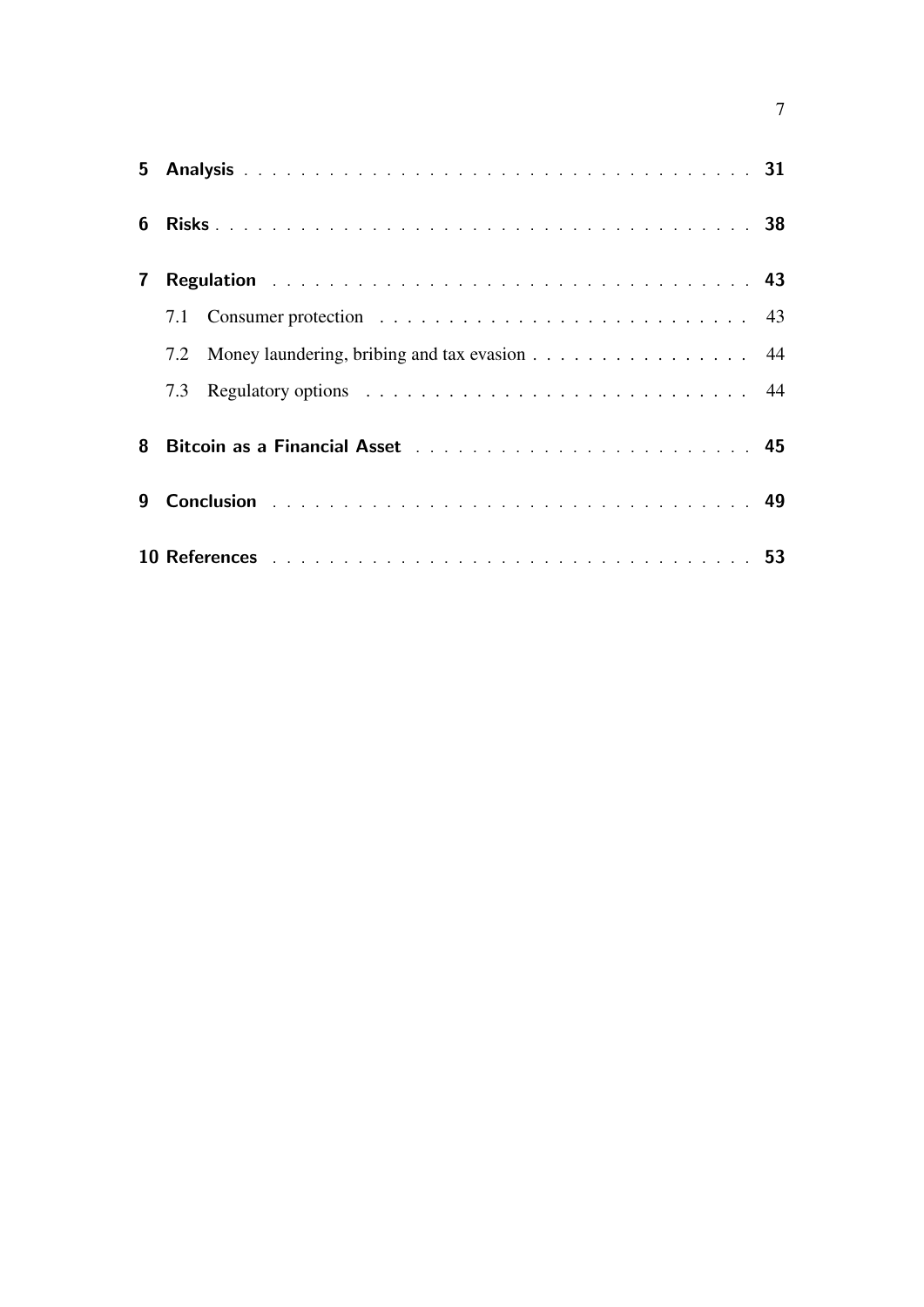# ÍNDICE DE FIGURAS

| $\mathbf{1}$    | Top 10 Cryptocurrencies by Market Capitalization 14                                               |  |
|-----------------|---------------------------------------------------------------------------------------------------|--|
| 2               | Distribution amongst the largest mining pools 36                                                  |  |
| 3               | Weekly price history $\dots \dots \dots \dots \dots \dots \dots \dots \dots \dots \dots \dots$ 38 |  |
| $\overline{4}$  |                                                                                                   |  |
| 5 <sup>5</sup>  | Reported DDoS attacks on bitcoin services over time 42                                            |  |
| 6               | Bitcoin correlation matrix with major assets and currencies 46                                    |  |
| $7\phantom{.0}$ |                                                                                                   |  |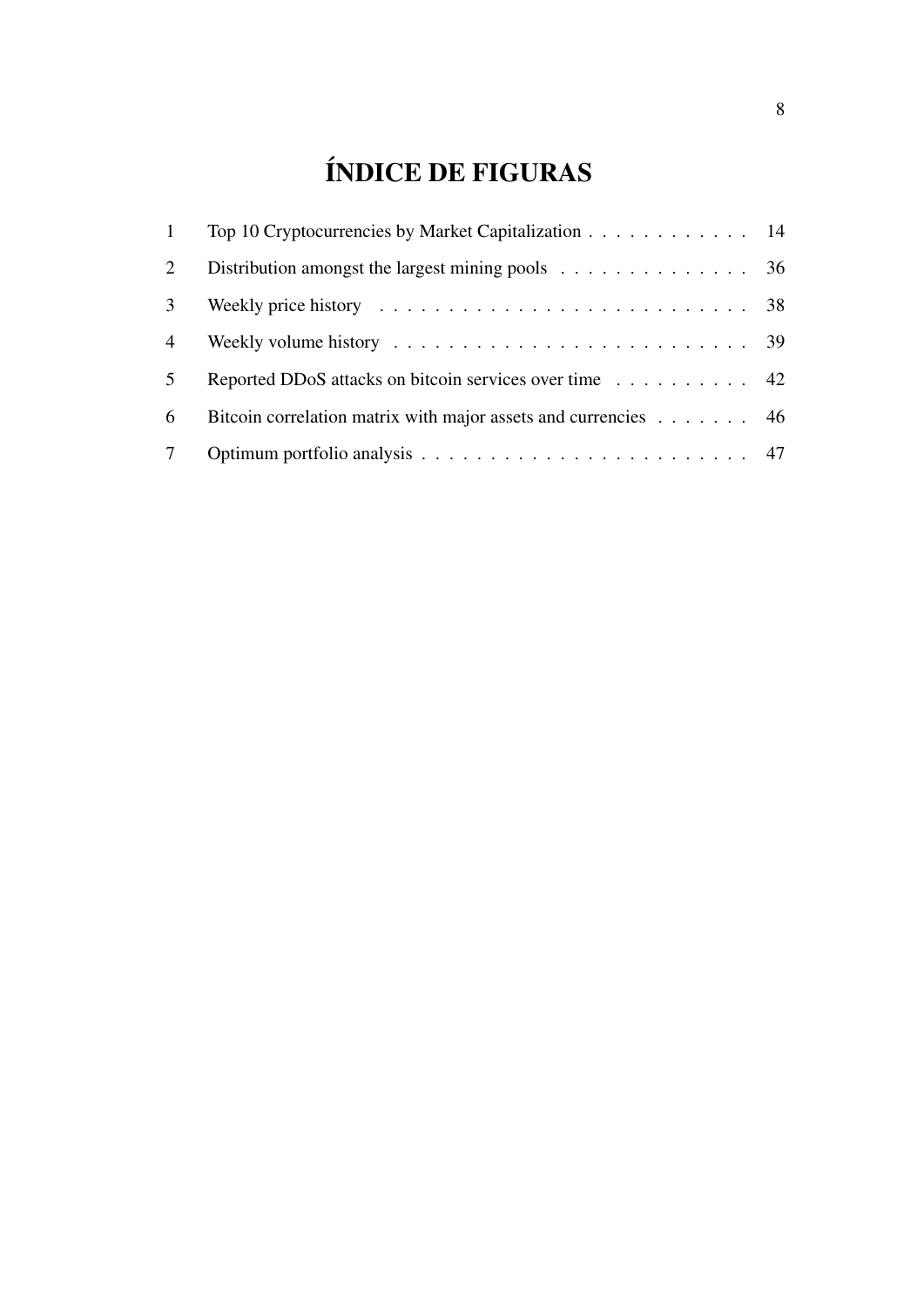# 1 Introduction

The rise of cryptocurrency in the past decade is more than just a technological innovation or feature. It can be seen as a real world incarnation of a monetary system, which lacks some characteristics of fiat currencies like USD, EUR, Yen, and others; but features other advantages like no central issuer, no monetary regulations and other characteristics. Some people go as far as to affirm that cryptocurrency or bitcoin may supplant the current international regime of fiat currency issued by the respective central banks. The purpose of this paper is to explain how cryptocurrencies work, what are their differences, limitations, problems, advantages and usability in our modern world. What are the key factors that affect its price formation and whether bitcoin can be treated as a currency or as a speculative asset. Although my research is about cryptocurrencies in general, it will frequently refer to bitcoin because it is the most relevant in the topic and is considered the benchmark cryptocurrency. This work will also briefly analyze the problems bitcoin has to face along with some possible solutions and to conclude, I will go over some of the key risks that should be considered when using cryptocurrency and provide a short analysis of how bitcoin can be used as a potent portfolio diversifier.

## 2 History and Background

### 2.1 Before bitcoin

Before the emergence and popularity of cryptocurrencies like bitcoin, there have been some examples of digital currencies that also managed to attract a great deal of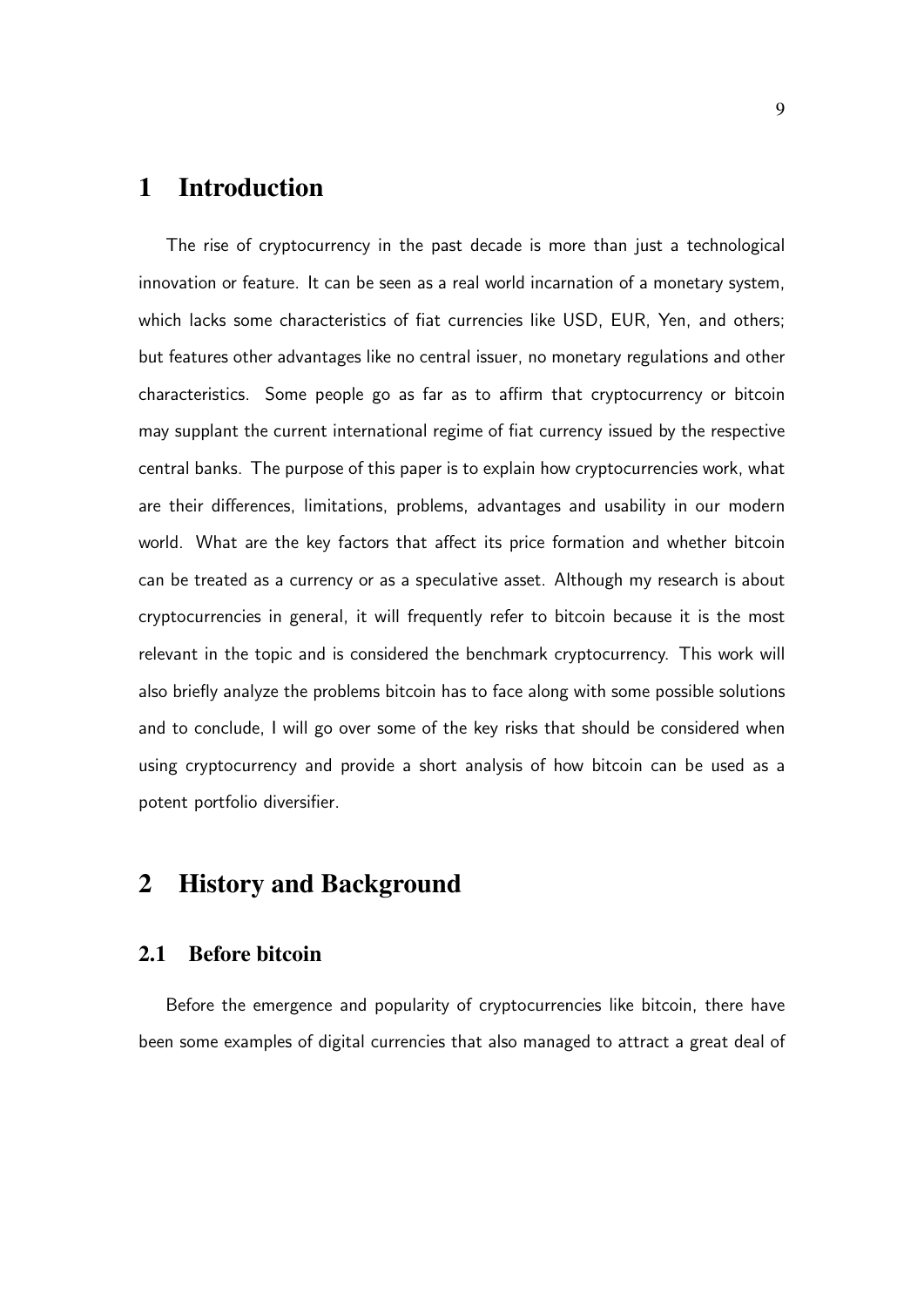attention. These currencies usually behave in a closed environment like in the case of online games and are designed to be a payment opportunity for the players within this environment. One of the oldest examples of this type of currency is the Linden Dollar, which emerged in the virtual world of an online video game called Second Life. This currency made it possible for players to purchase Linden dollars with real fiat money (EUR, USD, YEN, etc) and then use these linden dollars to purchase in game goods and services. Ernstberger (2009) analyzed the policies of Linden Dollar and found out that this currency is used as money equivalent. He found that users in Second Life spend Linden Dollars the same way as people spend real money in the real life.

Another example of a very successful virtual currency is the virtual gold that is used in the massively multiplayer online role-playing game (MMORPG) called World of Warcraft. This currency was very successful inside its environment, and even though it had a closed design that limited its use to the game, multiple websites started offering World of Warcraft gold to be delivered in-game in exchange for real money payments. Of course, this method of obtaining gold in the game violated its terms of service, but today the game is still so popular that there are still a variety of websites offering gold and even in game content to players willing to spend the money.

In contrast to these examples, bitcoin allows us to analyze the emergence of a global digital currency in a new and much more open way than the currencies that are environment-limited.

### 2.2 Background

The origin of bitcoin began when in 2008, when Satoshi Nakamoto published a white paper proposing a peer-to-peer electronic cash system. His purpose was to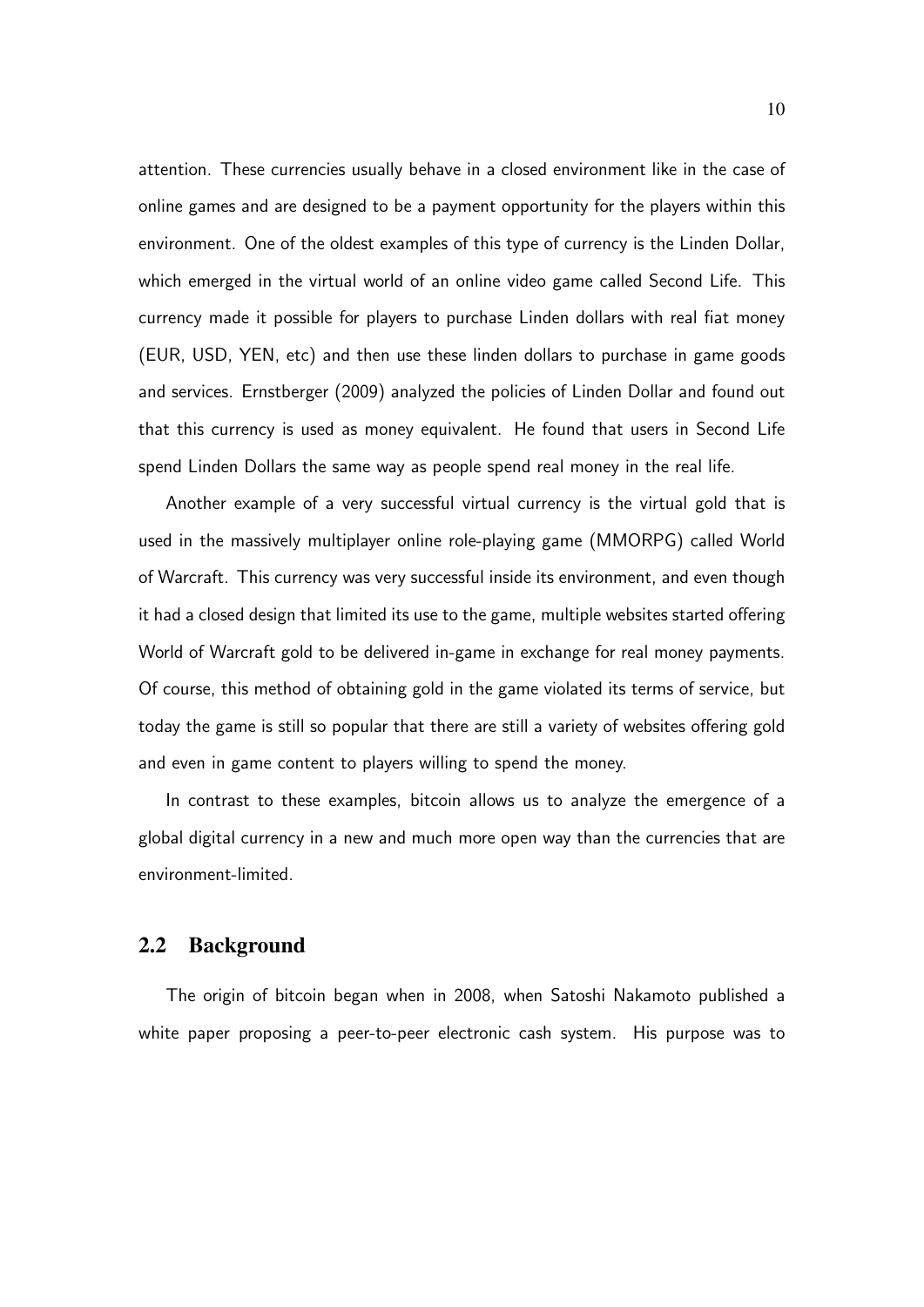provide an easier way for online paments to be sent directly from one party to another without the need to go through a financial institution (Nakamoto, 2008). In 2009, the first cryptocurrency called bitcoin was created based on Nakamoto's white paper. In the following years, many other cryptocurrencies were introduced. All of these currencies are considered decentralized systems, i.e., they have no central authority and cannot be ruled or influenced by any common monetary laws. Cryptocurrencies use cryptography to control transactions, prevent fraud and manage the supply. Once a transaction has been confirmed, it is digitally recorded into a "blockchain", which can be described as an accounting system. All payments and transactions are validated by a decentralized network. I will further explain this functionality in the next section.

Although bitcoin has implemented a very effective safeguard against counterfeiting and fraud, the system is still vulnerable to theft. Given that bitcoin is a digital currency, it must be stored in a digital wallet or an exchange. Exchanges are websites that facilitate trade between cryptocurrencies and fiat currencies and therefore, allow people to store cryptocurrencies as well. To access this wallet or storage, a user must remember its unique key and a password. If either one is lost, specially the unique wallet key, there is no way to recover the cryptocurrencies that were stored in that wallet. On the other hand, theft is also a problem. In February 2014, \$350 million worth of bitcoins were stolen from an exchange site called Mt.Gox, which led to the shutdown of the exchange (Gandal & Halaburda, 2016). Even though bitcoin has made sure that it is impossible to counterfeit or fabricate more bitcoins outside the system, its protocol was not a hundred percent secure and probably still isn't.

On august 15, 2010 it was discovered that a certain block in the network authorized a transaction that created 184 billion bitcoins for three specific addresses. This was possible because at that time, the code did not account for outputs so large that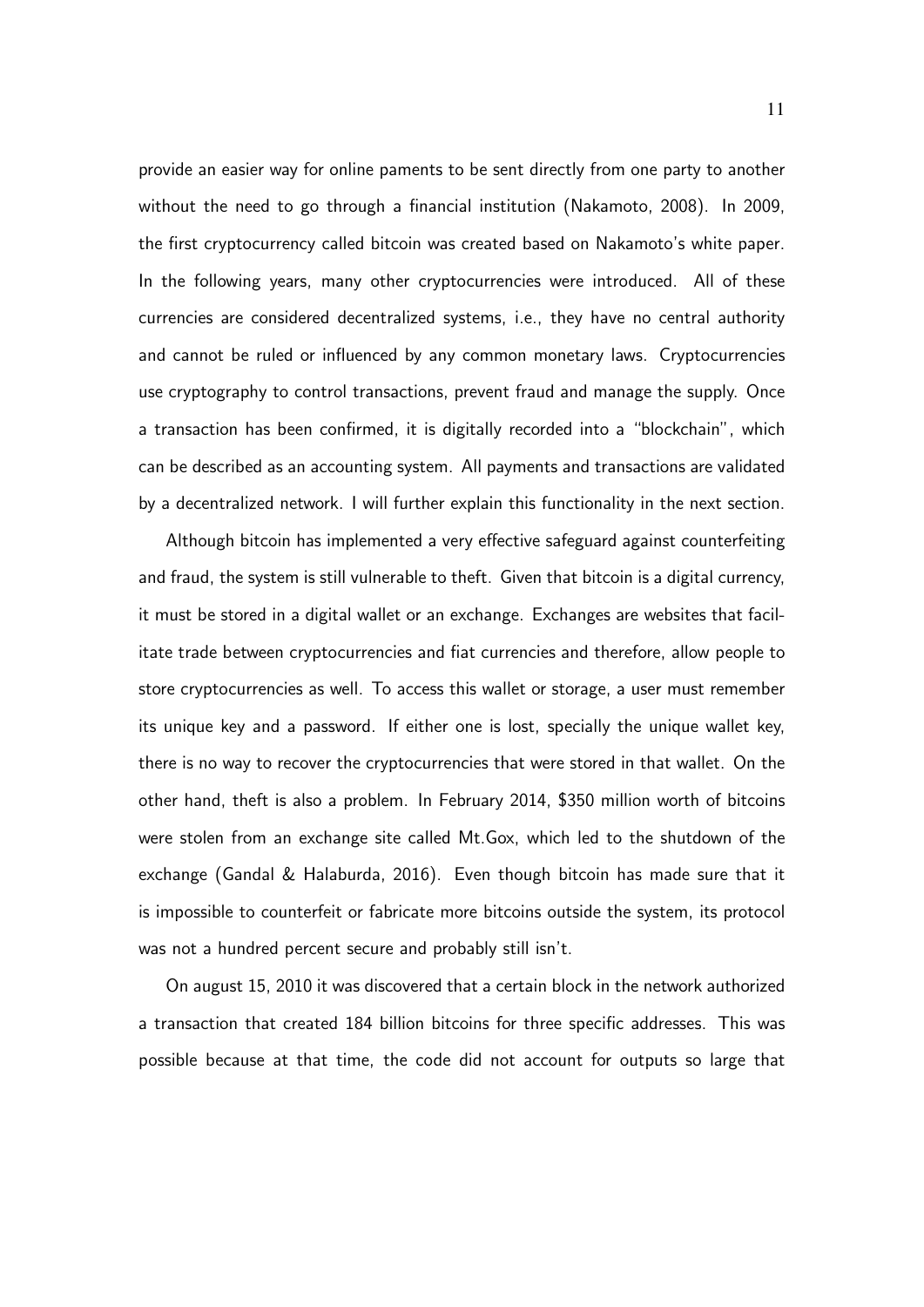they overflowed when summed, allowing the hackers to proceed with the transaction. However, this was fixed in a matter of hours by a revised protocol. The illegally created bitcoins were made obsolete by network consensus and the supply of bitcoins came back to normal (Coindesk.com, 2018).

Bitcoin mining requires a huge amount of processing power, which has made it impossible for a single individual to successfully mine a block in a reasonable amount of time. Because of this, many companies have started investing in large amounts of hardware and began to offer their mining services to any person who wants to buy a mining contract. Basically, you can purchase the hashing power you want and everything that you get to mine with that power is yours, minus a small fee. This way users have the possibility to invest in a good mining contract, instead of buying a supercomputer that would also make them incur in massive electricity costs. Given that bitcoin price has been on the rise, more and more mining pools started to appear on the web. The problem is, however, that these companies are not regulated by any anti monopoly law and theoretically, could get consolidated into two or three large mining pools. This makes us think of another latent vulnerability of bitcoin.

There is one type of attack that bitcoin is still vulnerable to, and that is the 51 percent attack. This attack is considered as bitcoin's, and many other cryptocurrencies that follow a similar protocol, greatest inherent flaw. Given that the coin is decentralized, it can be compromised if one player gains 51% control of the computing power of all miners. This could allow the player to implement any change to the currency's system and give the power to control the (as of this writing) almost \$65 billion dollars worth of bitcoin across the globe. To date, the only mining pool that has come close to obtaining 50% is Ghash.io. However, despite widespread concern, bitcoin has become a widely used cryptocurrency all over the world, and every year dozens of mining pools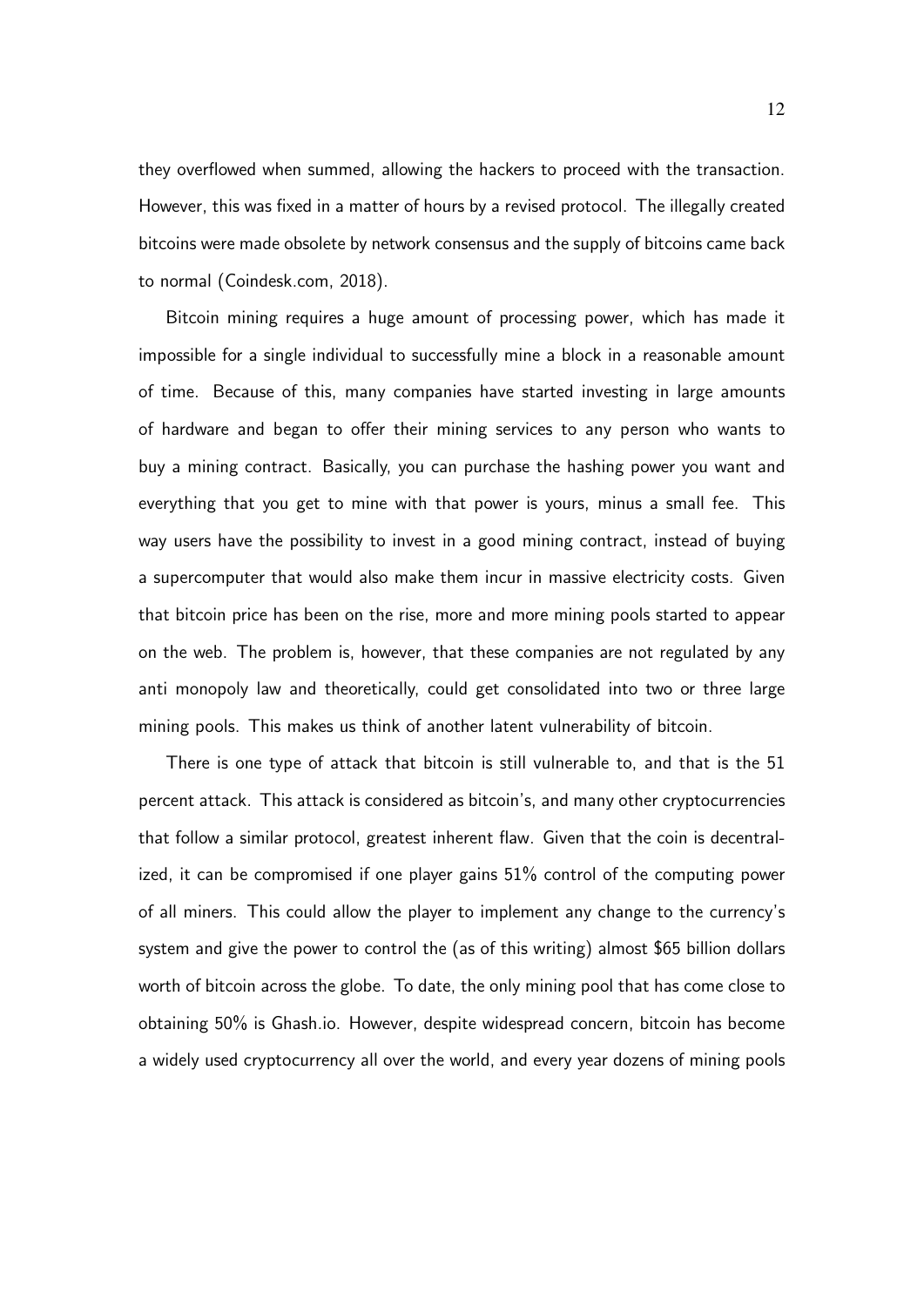join the network to seek profitability. This ensures that the mining power keeps being spread into many different mining pools, keeping the biggest miners away from the verge.

The supply of most cryptocurrencies increases by a predetermined rate and cannot be changed by any central authority. It can be thought of as the most democratic money supply rule ever. The only way to create more coins is to get more than 50% of the network to agree on the change and proceed to implement the protocol. There are about 17.4 million bitcoins in circulation, with the final maximum supply reaching 21 million in the year 2150. Some other coins like Litecoin (LTC) have a higher maximum supply of 89 million. (Coindesk, 2017) This has generated concerns about the deflationary aspect of the currencies due to its limited supply, which will be further analyzed in this paper.

Bitcoin was initially popular because of its anonymity, which enabled many underground websites to trade illegal goods and accept bitcoins as a way of payment. On October 2012, the US government shut down the biggest site that was involved in illegal activities called SilkRoad (Forbes, 2017). Despite this, bitcoin price continued to climb over a few months afterwards. Overall, bitcoin has experienced massive fluctuations in value, mainly because of speculation, coin hoarding, massive deflation and general uncertainty as to how this industry would develop.

By the end of 2013, almost all cryptocurrencies were based on the bitcoin protocol, which is open source. However, each cryptocurrency had implemented its own set of changes into its protocol. For example, Litecoin was based on the bitcoin protocol too, but implemented a faster payment authorization code, which allowed it to confirm transactions in 1/4th of the time it took for bitcoin. Some other coins like Ethereum removed their maximum supply cap, allowing the miners to "fabricate" as many coins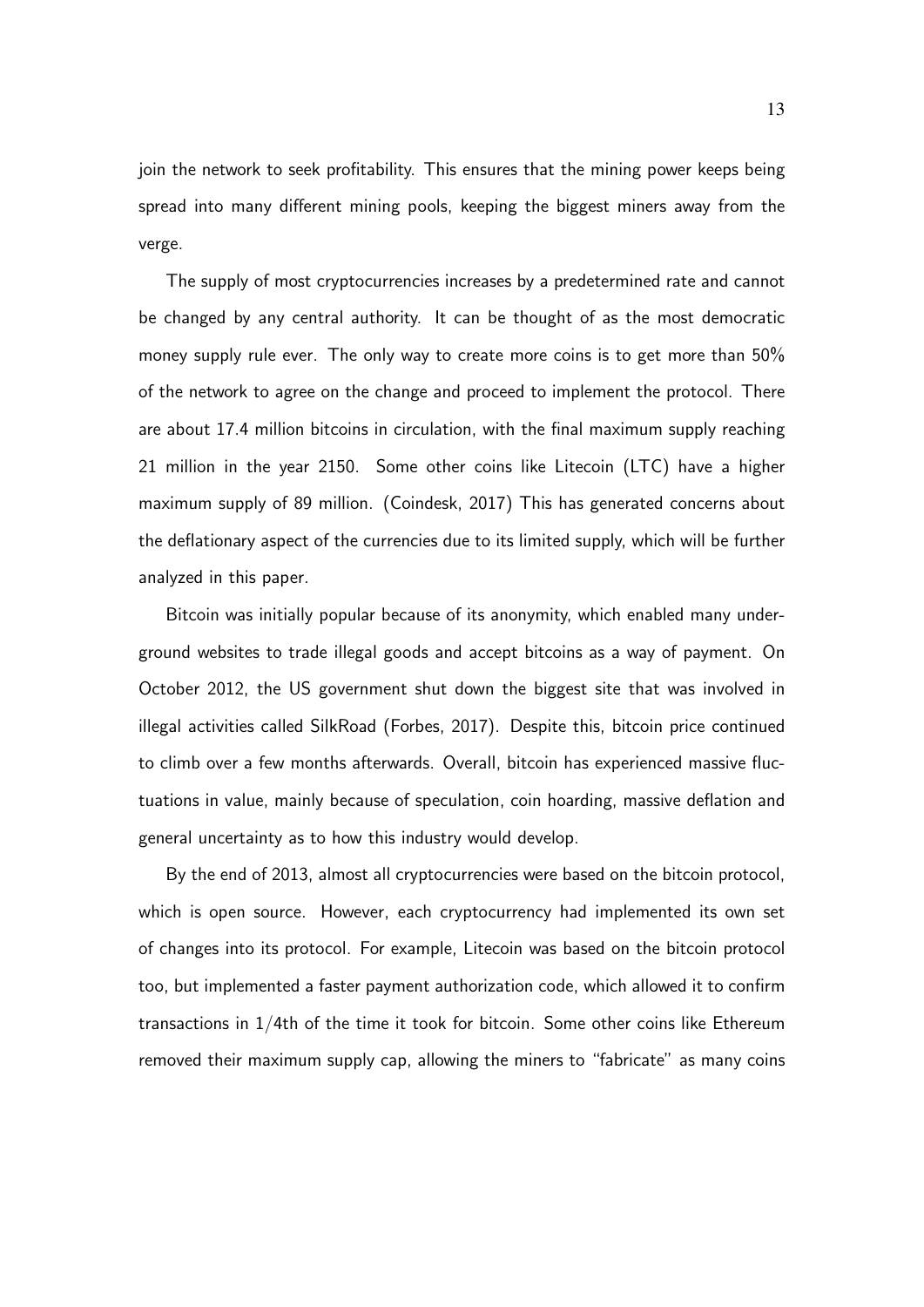as their processing power allowed them to do so.

By 2014 there were hundreds of alt-coins in the market. Most of them did not provide a significant improvement over bitcoin. This surge in entry into the cryptocurrency market was mostly because it was relatively cost less to develop a coin based on the open source protocol of bitcoin, and because every coin founder has made millions doing so. As of February 2014, the 34th largest alt coin in the market had a capitalization of one million dollars. Today, the same position has a capitalization of \$687 million and the 100th altcoin has a value of \$157 million. The top 5 cryptocurrencies by market capitalization are bitcoin, with \$65.6 Billion, XRP with \$13.7 billion, Ethereum with \$10.7 billion, Stellar with \$2.6 Billion and bitcoin Cash with \$2.3 billion. The total cryptocurrency capitalization now sits at \$121 billion (CoinMarketCap.com, 2018).

| #              | <b>Name</b>                            | <b>Market Cap</b> | Price      | Volume (24h)    | <b>Circulating Supply</b> | Change (24h)  | Price Graph (7d) |
|----------------|----------------------------------------|-------------------|------------|-----------------|---------------------------|---------------|------------------|
| 1              | <b>Bitcoin</b><br>B                    | \$65,686,500,285  | \$3,773.20 | \$5,331,454,007 | 17,408,712 BTC            | $-4.41%$      |                  |
| $\overline{2}$ | $\times$ XRP                           | \$13,696,635,649  | \$0.339636 | \$402,757,397   | 40,327,341,704 XRP *      | $-3.58%$      |                  |
| 3              | <b>Ethereum</b><br>٠                   | \$10,724,978,525  | \$103.50   | \$2,030,680,074 | 103,622,536 ETH           | $-6.07%$      |                  |
| 4              | $\mathbf{r}^{\odot}$<br><b>Stellar</b> | \$2,619,486,357   | \$0.136682 | \$67,549,395    | 19,164,799,106 XLM *      | $-7.56%$      |                  |
| 5              | <b>Bitcoin Cash</b><br>Ю               | \$2,312,028,425   | \$132.16   | \$94,602,327    | 17,494,663 BCH            | $-11.98%$     |                  |
| 6              | ۵<br><b>EOS</b>                        | \$2,015,607,471   | \$2.22     | \$843,422,775   | 906,245,118 EOS*          | $-9.34%$      |                  |
| 7              | 0<br><b>Tether</b>                     | \$1,843,469,845   | \$0.993023 | \$3,101,780,974 | 1,856,421,736 USDT *      | $-0.70\%$ $N$ |                  |
| 8              | Litecoin<br>o                          | \$1,750,606,896   | \$29.45    | \$392,897,765   | 59,448,038 LTC            | $-5.52%$      |                  |
| 9              | <b>Bitcoin SV</b>                      | \$1,517,053,652   | \$86.80    | \$75,327,376    | 17,477,861 BSV            | $-3.92%$      |                  |
| 10             | D<br><b>TRON</b>                       | \$930,586,625     | \$0.014069 | \$69,827,418    | 66,145,018,619 TRX *      | $-2.11%$      |                  |

Figure 1: Top 10 Cryptocurrencies by Market Capitalization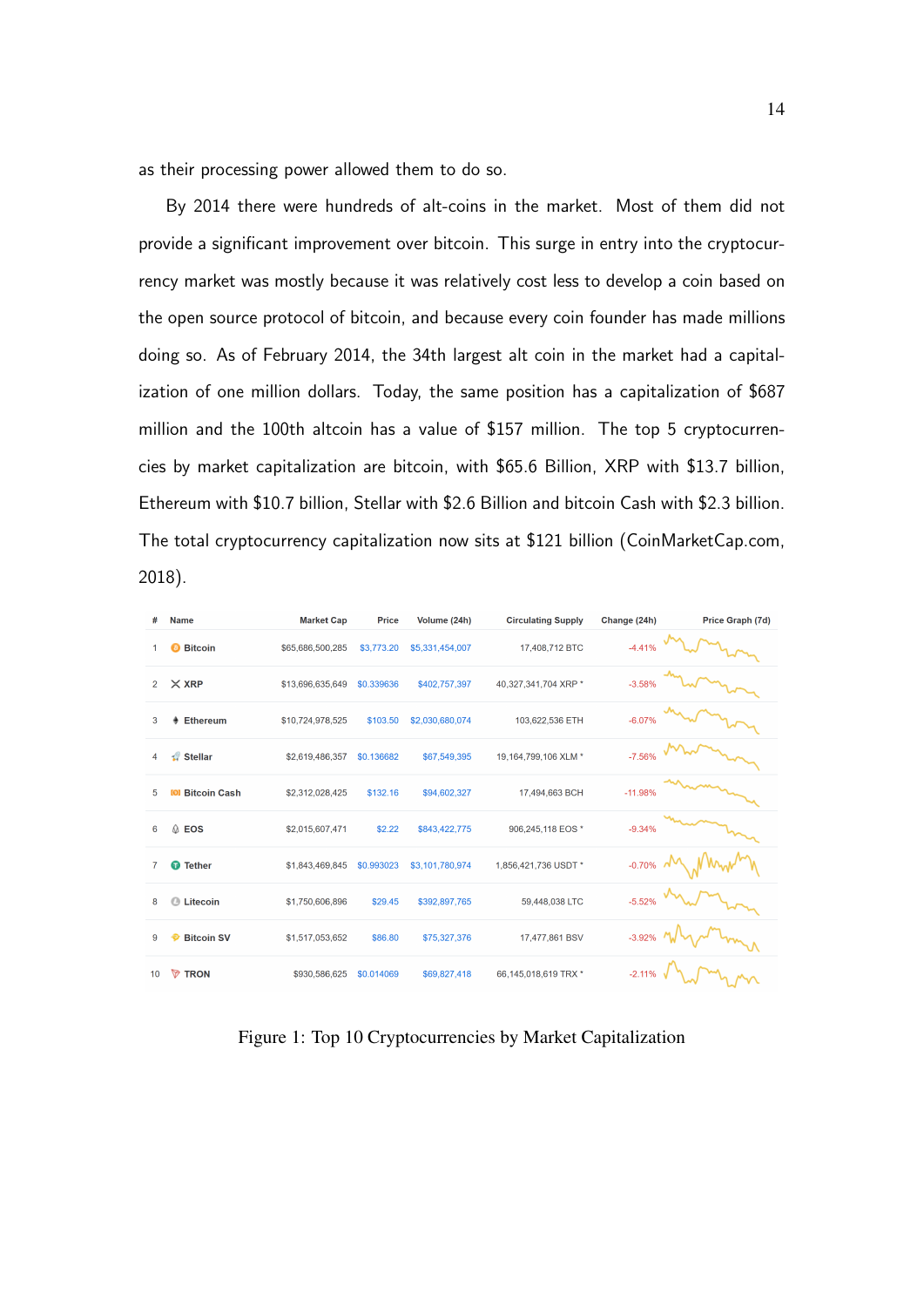Despite the improvements introduced by hundreds of other currencies and slow transaction problems with bitcoin, it managed to hold its position on the top. This is very interesting because while it is easy to create another coin with a similar protocol, once the coin is created and in circulation, it is difficult to change the protocol. The only way would be by consensus among loosely connected developers. It is extremely difficult for bitcoin to do so, but it does not mean it never happened before. On august 1st, 2017 bitcoin had implemented a revised protocol which allowed bitcoin to have a much faster transaction time. However, a great part of the network wanted to stay with the previous protocol because of many different reasons, and therefore refused to implement the new code. Developers later agreed to "fork" the revised protocol into a new currency called "bitcoin cash" (BCH)(Verge, 2017). Basically what happened was the bitcoin network separated into two: bitcoin and bitcoin cash. Those that wanted to stay with the older protocol stuck with bitcoin, and those who wanted the new system went on to bitcoin cash. This is a very common process for cyptocurrencies, given that they are decentralized, only majority decisions can implement huge changes. And when those changes are not approved by the totality of the network peers, those peers are free to separate from the network and create a whole new currency.

## 3 Definitions and Specifications

### 3.1 Definition

To begin, it is important to define what exactly a cryptocurrency is. A cryptocurrency is a method of constituting a virtual coin and guaranteeing a secure ownership and transaction using a cryptographic problem. This problem is designed to be easy to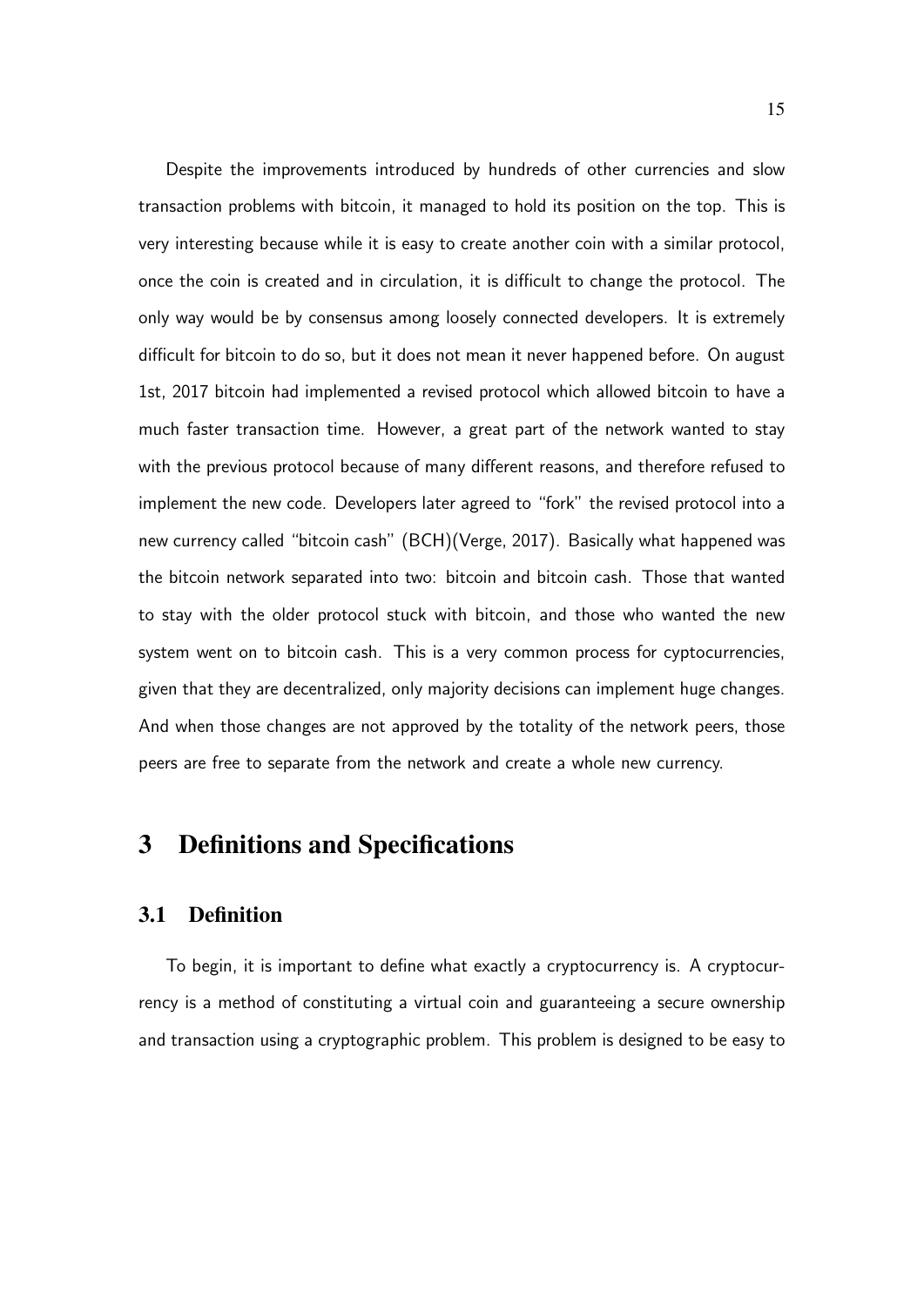verify, but difficult to solve. Most cryptocurrencies use a hash target method for this purpose. The hash target or difficulty of the problem is adjusted periodically, every 2 weeks in the case of bitcoin, based on the total computing power on the network. This makes it so the time between solutions is almost constant.

Unlike traditional currencies that are issued through central banks, bitcoin has no central monetary authority. It is underpinned by a peer-to-peer computer network, similar to the network of BitTorrent and Skype. bitcoins are mathematically generated by computer intensive tasks, a procedure called as bitcoin "mining". (Harwick, 2015). The mathematical function of the bitcoin system was set up in a way that it becomes progressively more difficult to mine more bitcoins over time, at the end there can be a maximum supply of 21 million coins, therefore there is no way to create more and devalue those that are already in circulation without a major change in the code (which would be subject to a vote).

### 3.2 Centralization and Decentralization

One of the most important innovative characteristics in bitcoin, compared to other digital currencies issued by governments or corporations, is that it is completely decentralized. That means that there is no central authority that can could manipulate transactions, impose fees or regulate it in any way like Banks usually can with fiat money. Decentralization offers certain advantages. First of all, it avoids concentrations of power that could let a single government or organization take control. By its nature, it helps to avoid any central point of failure. For the system to collapse it would be necessary to physically shut down every computer in every node around the world. It also offers greater privacy for users than any other centralized digital currency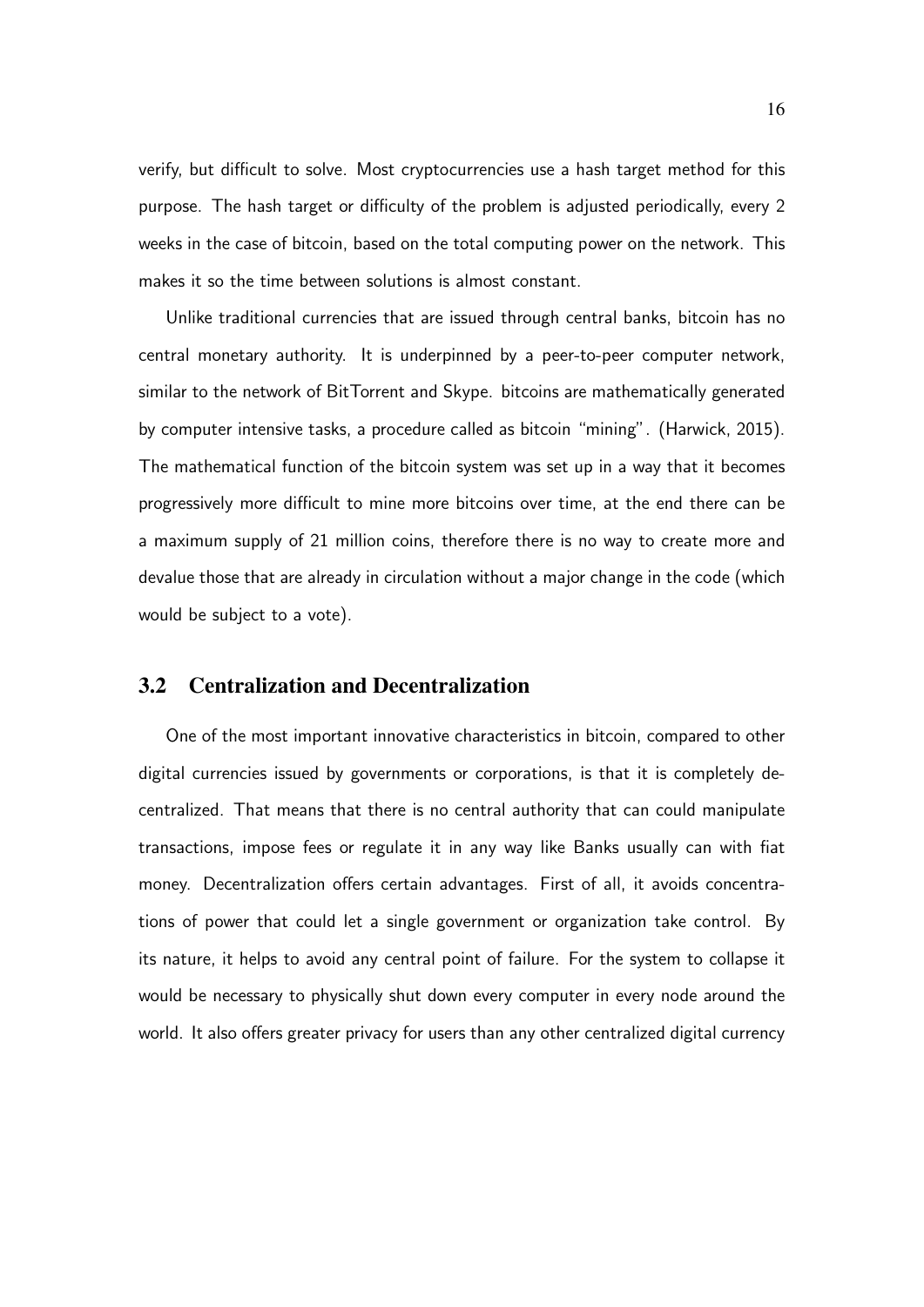and a faster and more cost-effective way to make payments around the world.

### 3.3 Bitcoin evolution

I will briefly review the most important categories that have helped bitcoin evolve into what it now. These categories include currency exchanges, mining pools, wallet services and mixers.

#### 3.3.1 Currency Exchanges

Currency exchanges are a very important part for any cryptocurrency ecosystem. They allow users to trade their fiat currencies (U.S Dollars, Euros, Sterling Pounds, etc) for cryptocurrencies like bitcoin, Litecoin, Ethereum, and many others. Just like a traditional financial market, they provide users with ask and bid prices and some also allow to post more complex orders like limit, stop-loss, fill-or-kill, etc. By doing so they charge a small commission which is rarely higher than 1%

Every transaction regarding a cryptocurrency like bitcoin is usually accompanied by a conversion to a conventional fiat currency. However, some exchanges allow cryptocurrencies to be traded directly for other cryptocurrencies without needing to convert. Every price quote is calculated in real time for each cryptocurrency mostly by supply and demand. Given that it is a decentralized system and its code is open source, it is easy for intermediaries to join the system. However, since cryptocurrencies became so popular, there was a number or regulatory changes and requirements imposed by governments regarding the use and trade of these currencies. For example, China has banned financial institutions from trading cryptocurrencies. United States has imposed harder regulatory requirements for currency exchanges in order to protect users and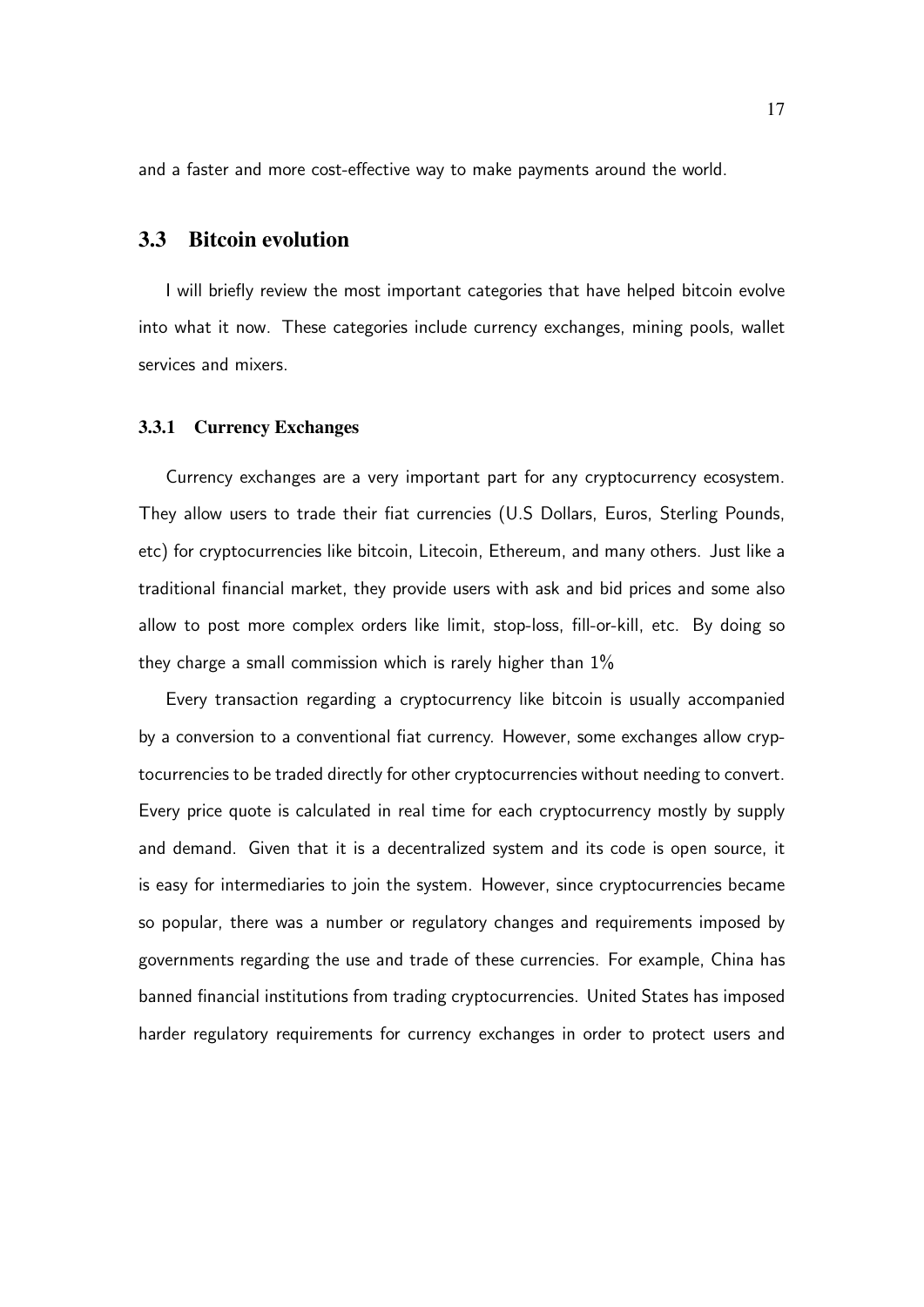limit its effects on the financial markets. In other countries like Germany, exchange houses are considered as deposit banks and require a large minimum capital requirement.

Most importantly, intermediaries that wish to trade cryptocurrencies must have a strong online infrastructure that can resist all kinds of cybernetic attacks without compromising the electronic assets. Any intermediary can be a potential target for hackers and, like I mentioned above, some have managed to get away with the electronic assets and caused some exchange houses to shut down. Given the irreversible and hard to trace nature of these assets, crypto exchanges' biggest investment should be its cyber security and strong infrastructure capable of processing thousands of transactions per second while withstanding possible DDoS attacks.

#### 3.3.2 Digital Wallets

Cryptocurrency wallets are necessary when users need to store their digital currencies. There is a number of ways to do so and each cryptocurrency has a slightly different way to generate a wallet. The most common way is to install a program on your computer that will generate you a personal address and a private key (which you will need in order to transfer the assets). However, some users find this method unsecure and unappealing (imagine someone storing millions worth of bitcoin on their pc). A crash or some physical damage to the pc could render the electronic assets inaccessible very easily. Given these problems and the general tendency to store everything of value "in the cloud", many users rely on a digital wallet service.

This service keeps your electronic wallet and the private keys on a internet connected server. A user is able to access their wallet by using an account just like you would by using online banking. Technically this method is safer for the average user, but it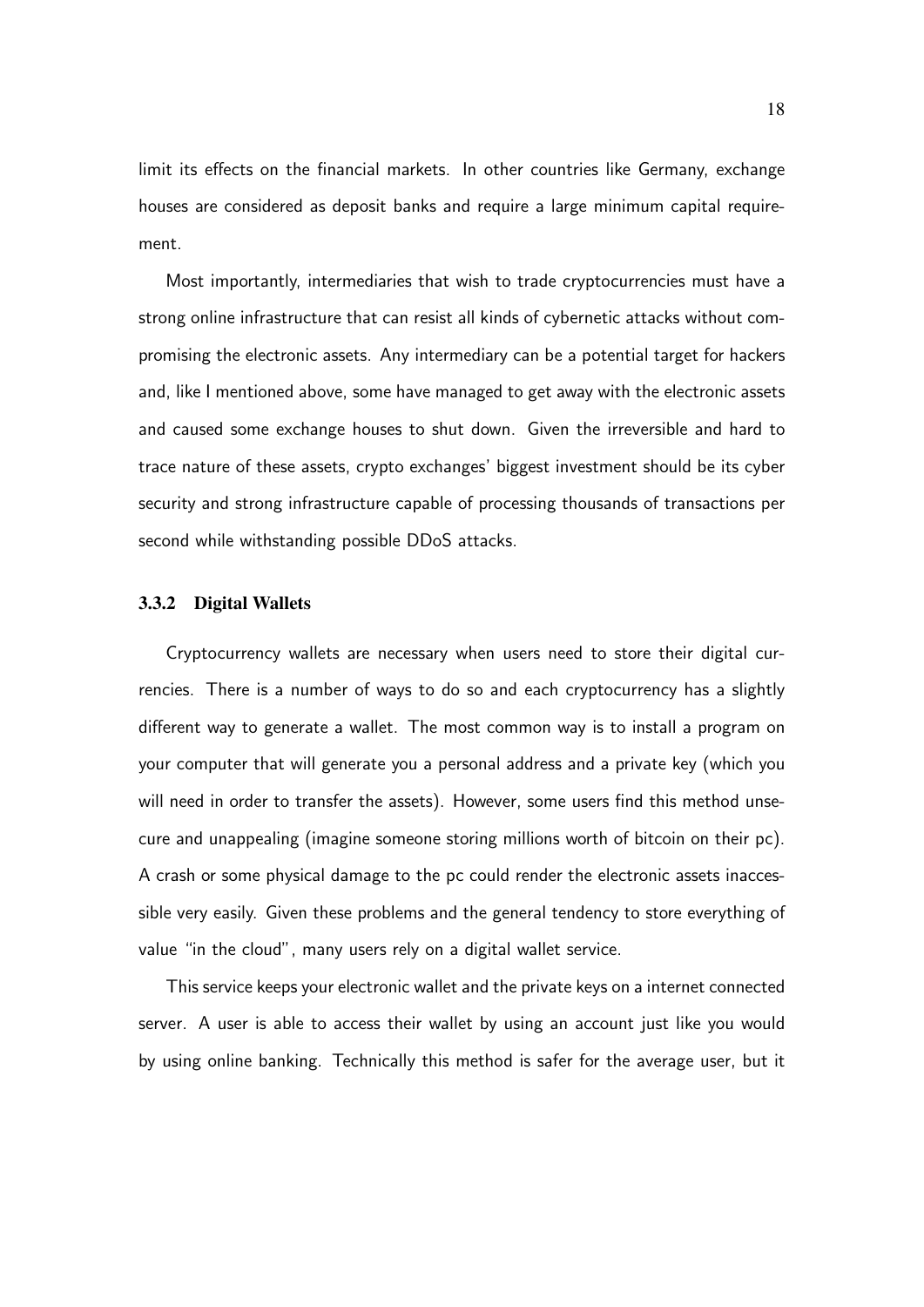also can be more dangerous. These types of services must bear with the same risks as an exchange house would. It needs to protect against cyber-attacks. Some digital wallets allow users to keep their private keys, meaning that the service itself is unable to spend your bitcoins even if it wanted to, nor hackers would be able to steal them without your private keys. This is how Blockchain.info, CoinPunk and StrongCoin operate. The only downside is that if a user somehow looses its private key, he would be unable to recover his electronic assets. In practice, this type of service tends to increase centralization as much as crypto exchanges.

#### 3.3.3 Mixers or Anonymizers

So far, we have stated that a user can stay anonymous when trading cryptocurrencies by only providing his public address to his wallet. However, anyone who knows that this is your specific address will be able to see all your transactions ever since you first used that address (although he will not be able to know who you are sending to). Specially banks and exchange houses that require users to register with real ID and provide some documents may be able to link your identity to the wallet address you are working with. This is where mixers come into play. To preserve the user's privacy, mixers pool a set of transactions in unpredictable combinations, therefore making it impossible for someone to track who you sent the funds to specifically. This way, an observer will only see that you sent an amount to the mixer's address, but he will not be able to tell where those funds will end up. These types of intermediaries definitely help to improve the privacy of the crypto network, but it generates additional risks and costs. For example, a mixer that is not trustworthy enough might run off with your funds. A user that wants to guarantee his anonymity might have to incur in additional fees up to 3%, however, mixing algorithms are not public and therefore its efficiency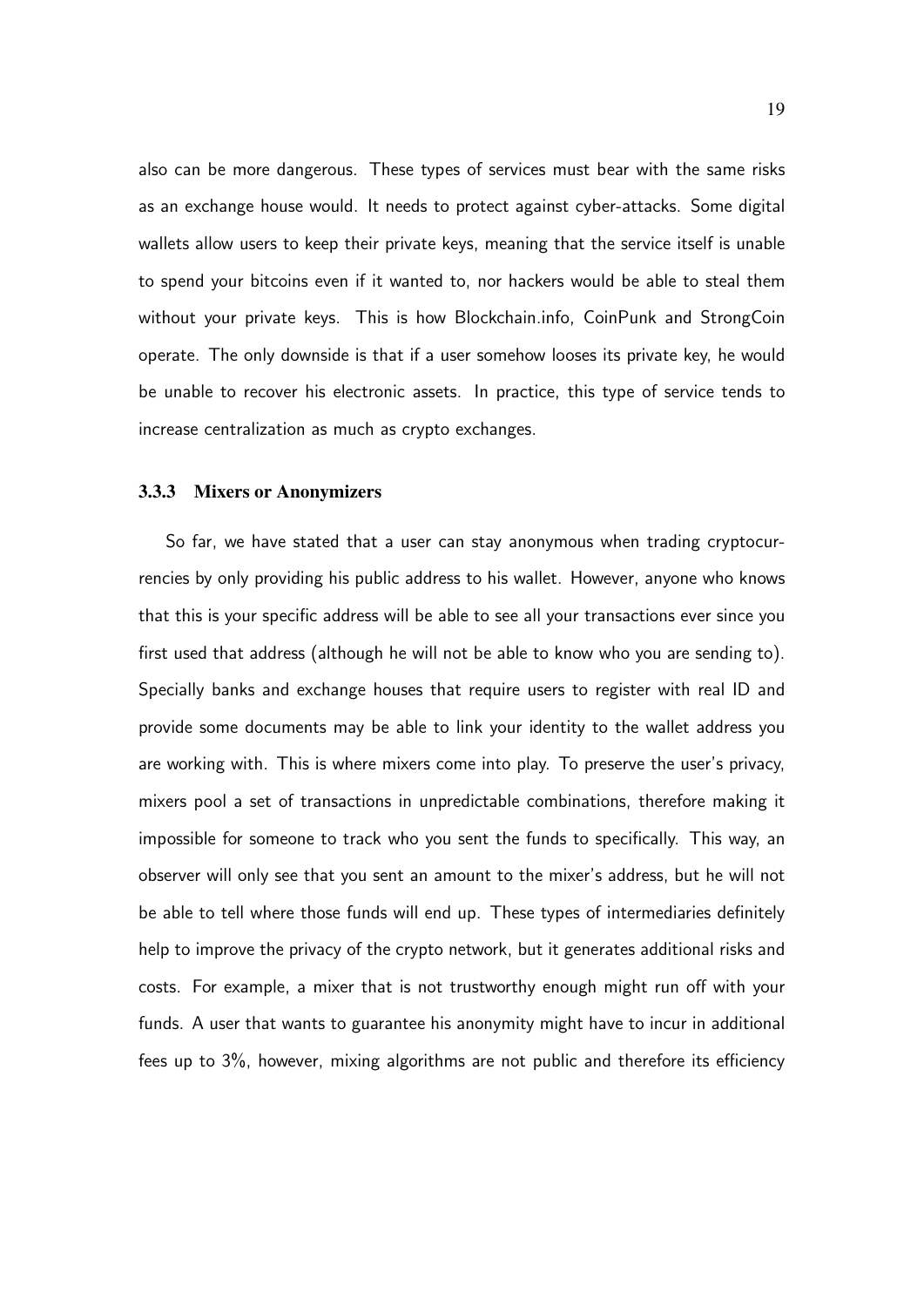can be questioned.

#### 3.3.4 Mining pools

Ever since bitcoin was created, it has become exponentially more difficult to mine than ever. Today it is impossible for a single user to mine bitcoin by their own without having very costly and expensive to operate hardware. That's why mining pools were created. What they basically do is they pool together all the computational power from every user that wishes to be part of the pool, and once a user solves the blockchain problem, the rewards are shared between all the users of the pool, proportionate to the processing power each user provides minus a small fee. Technically, a mining pool large enough could compromise bitcoin's trustworthiness. When a mining pool holds the majority of the computational power (more than 50%) it can modify the transaction records, double spend bitcoins and even revert transactions. Although this would be completely evident to the rest of the users, nevertheless it would generate massive price fluctuations because of fear and reduced trust and could possibly crash a cryptocurrency's value.

### 3.4 Bitcoin network and its characteristics

The entire bitcoin network serves to monitor and approve transactions by keeping a log or a ledger that is encrypted and sent to all the peers on the network. This log is collectively maintained by all the nodes in the network and every new transaction is broadcast and approved via the network. This process is computationally intensive, and therefore it is rewarded. All pending transactions are stuffed into a blockchain, which is heavily encrypted via complicated mathematical problem. Users around the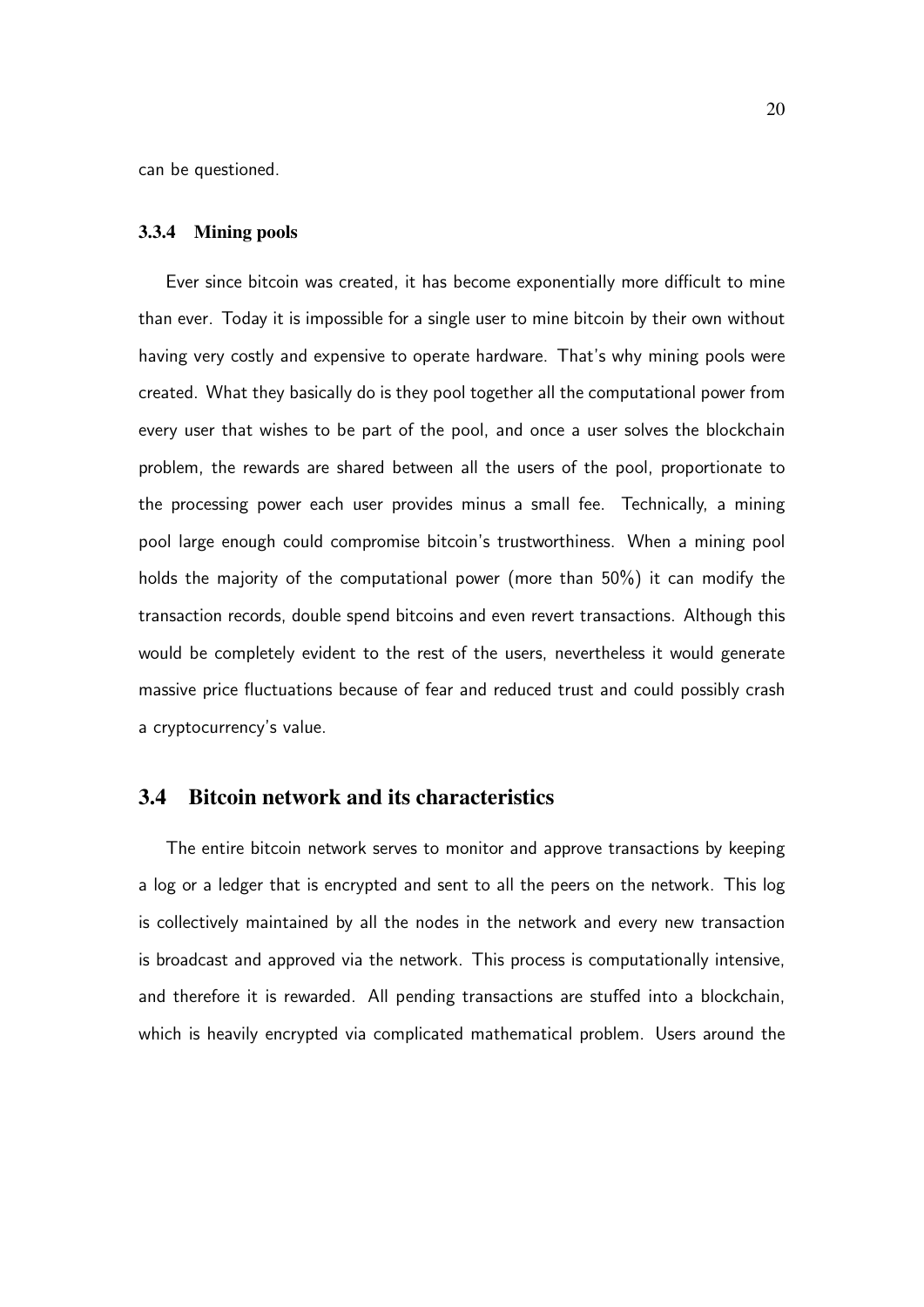world can use their computing power to find a specific hash for that blockchain, and when they do, they are awarded bitcoins. This has prompted users to gather ever more powerful computers to use for bitcoin mining (Harwick, 2015).

The major characteristics of the bitcoin system that Iwamura, et al. (2014) summarize are:

- No authority is responsible for issuing or managing the bitcoin system. Its operational rules are open and transparent to everyone in the network. No malicious intervention can happen without the approval of all the peers in the network, therefore no discretionary intervention can be expected. This purely peer-to-peer system can allow online payments directly from one party to another without the use of a financial institution.
- All bitcoin transactions are organized in the log into blocks called blockchains, which have a sequence number, a timestamp, a cryptographic hash of the previous block, some metadata, a nonce and a set of valid bitcoin transactions. Every new block contains the hash of the previous block, allowing users to confirm and verify that no preceding block has been modified.
- Any player may choose to become a "miner", which means they can use their computing power to attempt to rehash the new blocks containing new or pending transactions and add them into the log. This procedure is called proof of work and is rewarded by bitcoins. Essentially, this is the only way new bitcoins can be created, with ever-diminishing returns throughout the years.
- Nakamoto (2008), the creator of this system, argues that the proof of work solves the problem of determining representation in majority decision making.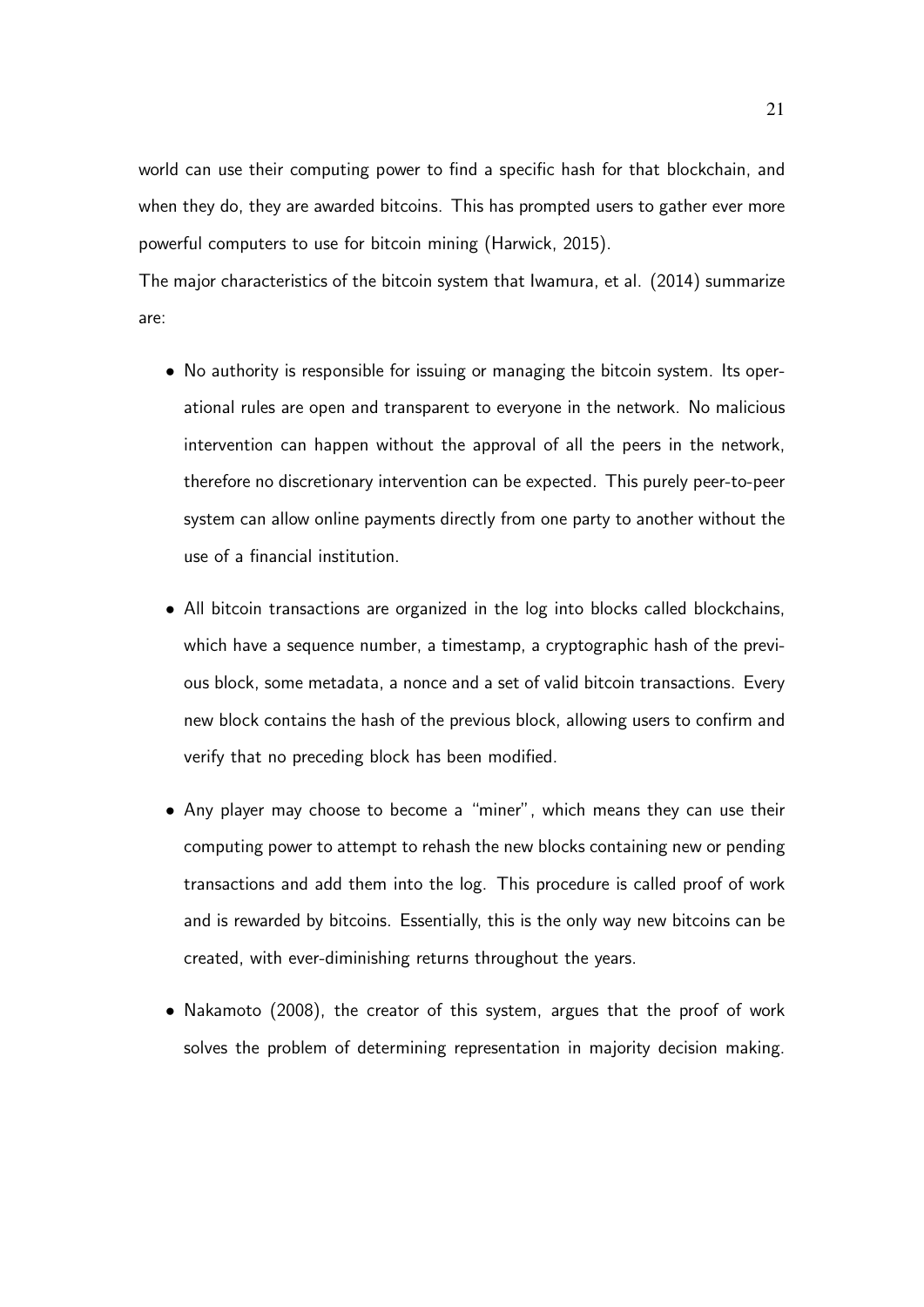Proof of work is essentially one CPU power – one vote. The majority decision is represented by the longest blockchain, which has the biggest effort invested in it. If honest nodes control the majority of CPU power, this chain will grow the fastest and render obsolete and invalid the other nodes.

- To compensate for Moore's law, which states that the number of transistors in a CPU will double every year, effectively increasing the computing power; the proof of work difficulty is determined by a moving average of a number of blocks per hour.
- Incentive is paid for proof of work. Every few years the reward for each blockchain is halved. It was 50 bitcoins in 2009-2012, 25 in 2013-2016, 12.5 in 2017-2020, 6.25 in 2020-2024 and so on to zero in 2140. After reaching the maximum number of bitcoins at 21 million, the incentive falls entirely on transaction fees (Iwamura et al., 2014).

# 4 Price Formation

An article made by Ciaian, Rajcaniova and Kancs in 2015 is the first in literature that studies bitcoin price formation by considering both traditional determinants of currency price, such as the common market forces of demand and supply, and cryptocurrencyspecific factors like bitcoin attractiveness for investors(Kancs et al., 2015). In order to explain bitcoin price formation I will mostly refer to this article, but also other studies from Buchholz et al. (2012), Kristoufek (2013), Wijk (2013), Bouoiyour & Selmi (2015), and others.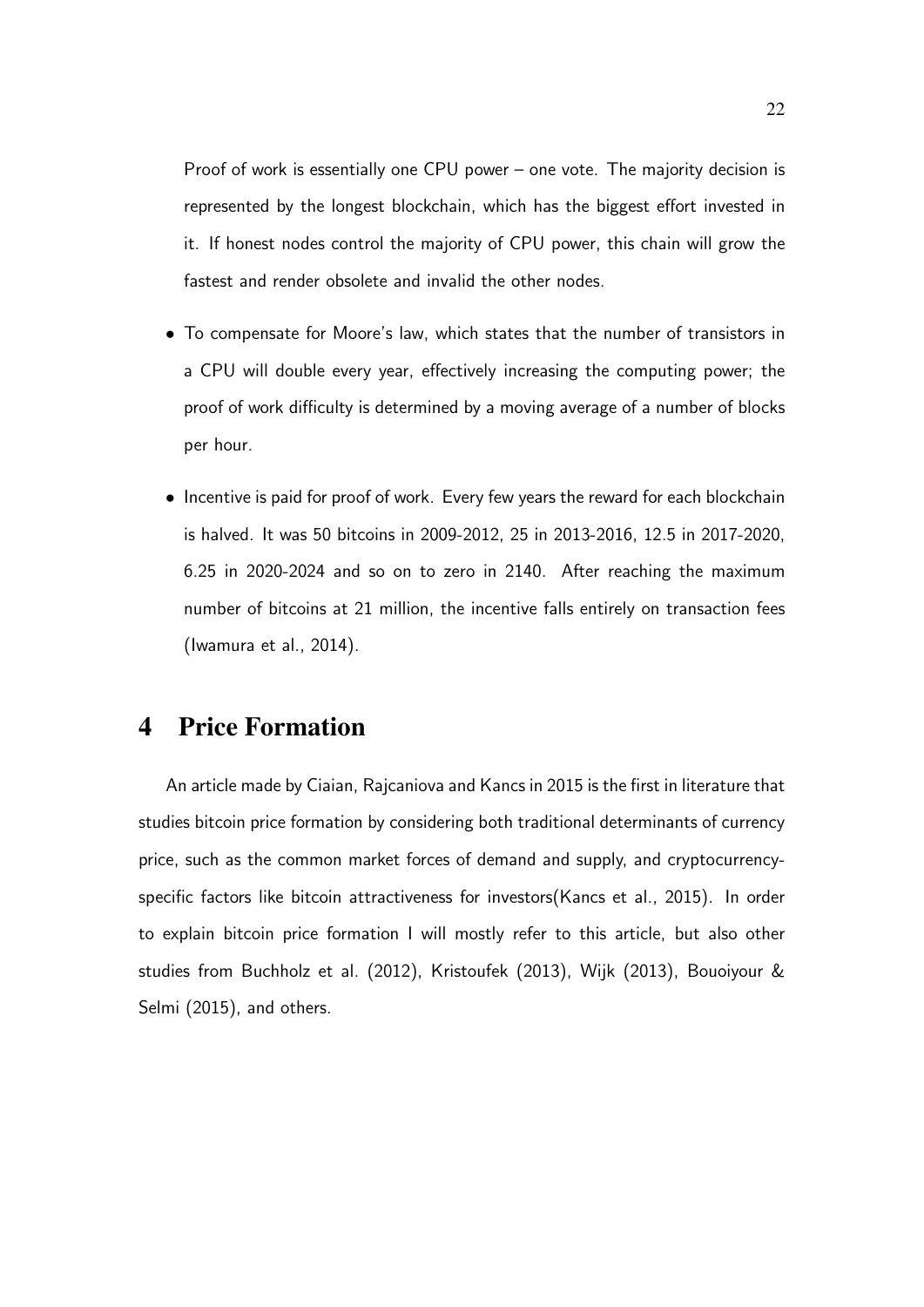Buchholz et al. (2012) find that a very important determinant for bitcoin price, or any other currency for that matter, is the interaction between bitcoin supply and demand. The supply determines the amount of coins in circulation and therefore its scarcity on the market. In the previous section I explained that the bitcoin supply is pretty much fixed and limited in a way that there can only be 21 million bitcoins. Therefore, it is safe to affirm that the demand of bitcoin is a key factor for its price formation.

According to Kristoufek (2013), bitcoin price formation can not be explained by current economic theories such as purchasing power parity, cash flows model or uncovered rate parity, because several features which usually form the basis of currency price are absent on bitcoin markets. Specifically, given that bitcoin is not issued by any central bank of government, it is detached from the real economy as there are no real macroeconomic fundamentals that would determine its price formation. Findings from Bouoiyour et al. (2014) provide a strong argument that bitcoin mostly behaves like a speculative bubble and therefore is detached from macroeconomic fundamentals. According to Bouoiyour, Selmi and Tiwari, the contribution of speculation to bitcoin price dominates other drivers such as market forces of supply and demand.

Wijk (2013) states the importance of the role of global macroeconomic development, captured by stock exchange rates and oil price measures, in determining bitcoin price. Van Wijk finds evidence supporting that the Dow Jones index, the euro-dollar exchange rate and the oil price have significant impact on the value of bitcoin in the long run.

An important shortcoming of previous studies is that they look separately at specific bitcoin price determinants without trying to consider possible interactions between them. Also, most studies do not account for potential structural breaks in bitcoin price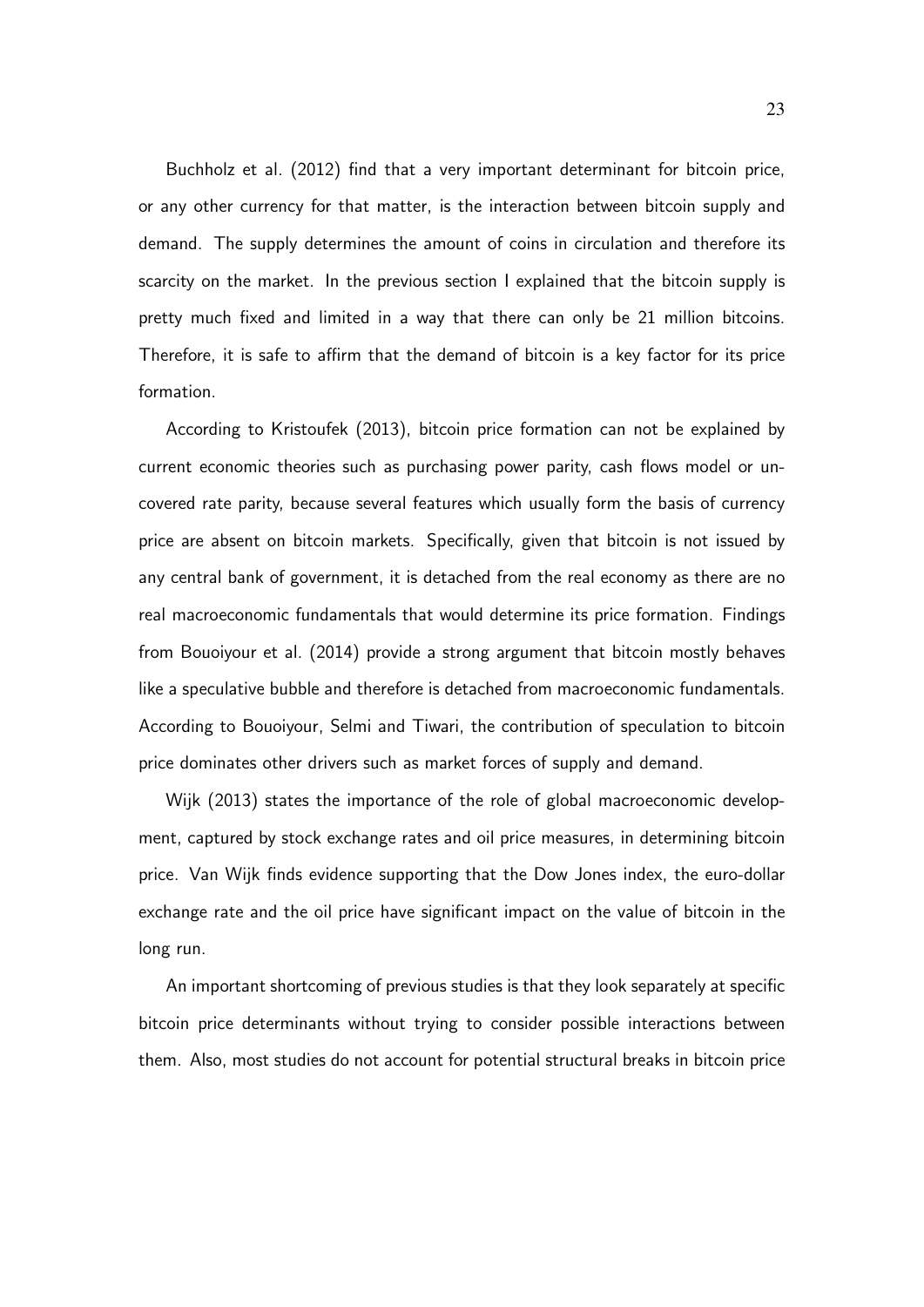series, which can lead to biased results when performing econometric estimations. The article by Kancs et al. (2015) attempts to close this research gap by accounting for all three types of bitcoin price determinants identified in previous literature: market forces of supply and demand, indicators of attractiveness for investment and global macroeconomic and financial development, to explain the formation of bitcoin price and account for interactions between them too.

In order to identify and assess the determinants for bitcoin price formation, Kancs et al. (2015) derive an econometrically estimable model from the Barro (1979) model for gold standard. Second, based on previous studies on bitcoin price formation, they extend the canonical model to capture factors which are specific to digital currencies and formulate testable hypotheses. Finally, in order to test the bitcoin price formation hypotheses, time-series analytical mechanisms to daily data for the period 2009–2015 was applied.

#### 4.1 The Model

Bitcoin price formation can be analyzed in an augmented version of Barro (1979) model for gold standard. For this model, it was important to denominate the stock of money base of bitcoins in a traditional government controlled currency such as the dollar. Similarly, the study also assumes that users need to convert bitcoins into dollars or other fiat currencies in order to operate in common economies using traditional currencies for purchasing goods and services.

Lets suppose that  $B$  represents the total stock of bitcoins in circulation and  $P^B$ denotes the exchange rate of bitcoin (dollar per unit of bitcoin). The total bitcoin money supply,  $M^{S}$  is then given by  $P^{B}B$ :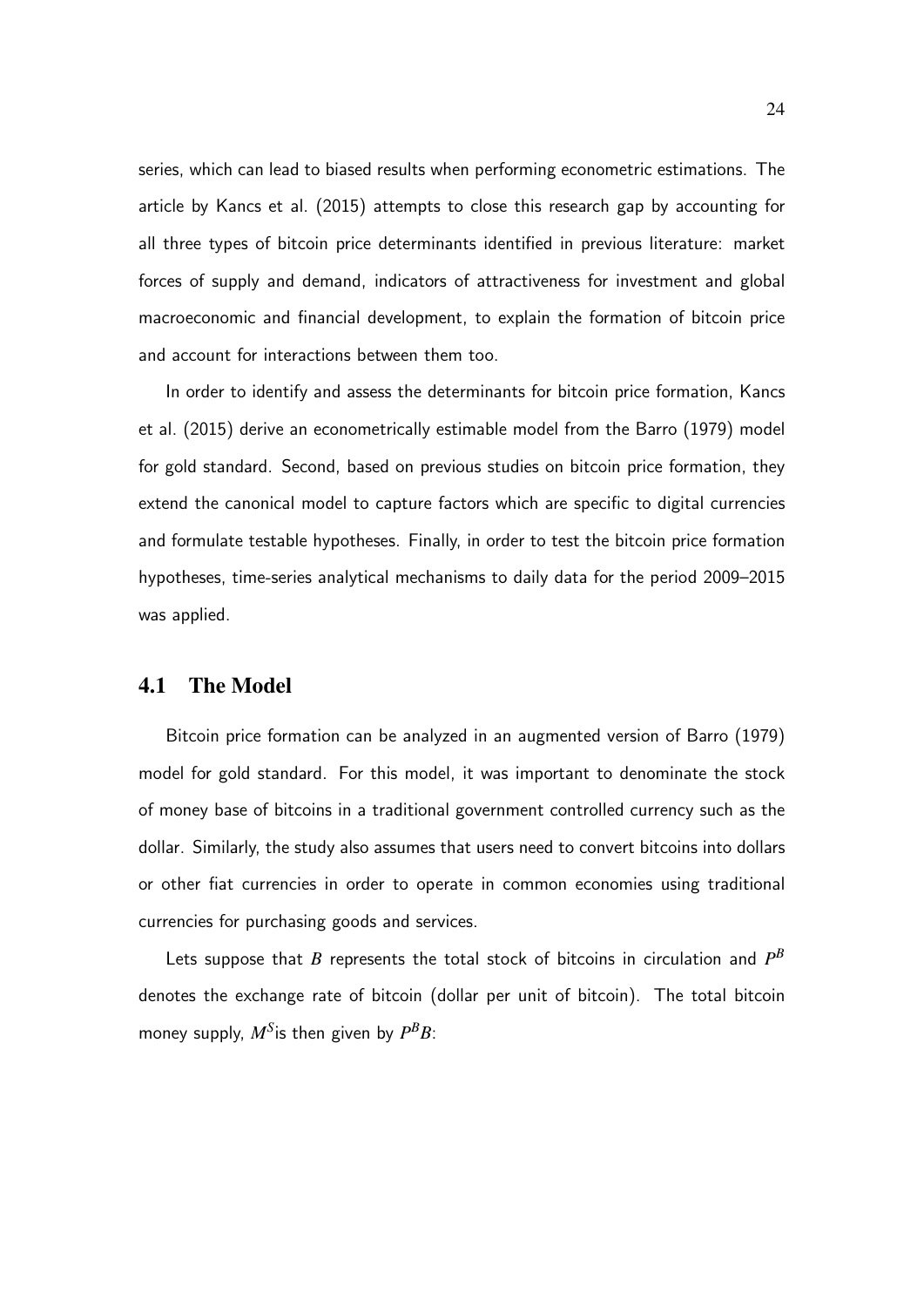$$
M^S = P^B B
$$

The demand for circulating bitcoins in dollars, *MD*, is assumed to depend on the general price level of goods and services, *P*, the size of bitcoin economy, *G*, and the velocity of bitcoin circulation, *V*. The velocity measures the frequency at which one bitcoin is used for purchasing goods or services.

$$
M^D = \frac{PG}{V}
$$

The equilibrium between bitcoin supply *M<sup>S</sup>* and bitcoin demand *M<sup>D</sup>* implies the following:

$$
P^B = \frac{PG}{VB}
$$

In a perfect market, the equilibrium price is given by this last equation, which implies that the price of bitcoin decreases with the velocity and stock, but increases with the size of bitcoin economy and the general price level. It is also important to note that some variables in the last equation such as  $P^B$ ,  $P$  and  $G$  adjust simultaneously, which can cause endogeneity issues when estimating the price relationship econometrically. In order to avoid this issue, time series analytical mechanism will be applied.

### 4.2 Testable Hypotheses

Kancs et al. (2015) use the above outlined Barro's (1979) model for gold standard and insights from previous empirical studies mentioned to derive a testable hypotheses of bitcoin price formation: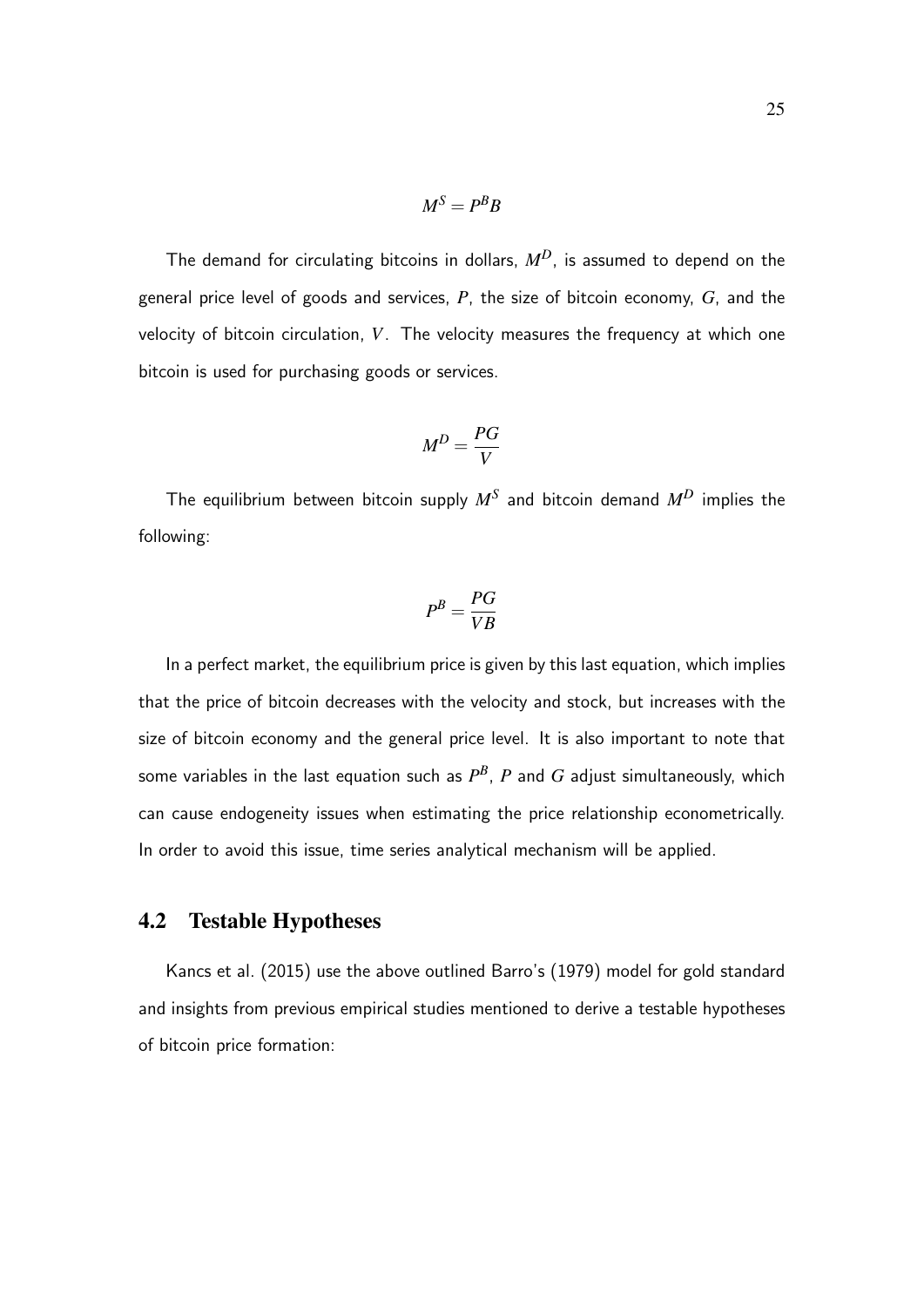- 1. Market forces of bitcoin supply and demand
- 2. bitcoin attractiveness for investors
- 3. Global macroeconomic and financial developments

#### 4.2.1 Hypothesis 1: Market forces of bitcoin supply and demand

According to Buchholz et al. (2012) and Bouoiyour & Selmi (2015), one of the key drivers of bitcoin price is the interaction between bitcoin supply and demand on the bitcoin market. The demand for bitcoin is primarily driven by its value as a medium of exchange for goods and services, i.e., by its value in future exchange.

The main difference between gold standard and bitcoin is that the demand for bitcoin is driven by its value in future exchange, whereas the demand for commodity currency is driven by its intrinsic value and its value in future exchange. The supply is given by the stock of circulating bitcoins which is known and predefined in the long run. Having said that, the supply of bitcoin is exogenous.

The empirically estimable model of bitcoin price can be rewritten as follows:

$$
P_t^B = \beta_0 + \beta_1 p_t + \beta_2 g_t + \beta_3 v_t + \beta_4 b_t + \varepsilon_t
$$

where  $\varepsilon_{\!t}$  is an error term. According to the underlying theoretical framework of Barro (1979), Kancs et al. (2015) expect  $\beta_1$  and  $\beta_2$  to be positive, whereas  $\beta_3$  and  $\beta_4$  would be negative. Also, the total stock of bitcoins in circulation,  $b$ , is a semiexogenous variable because the supply is largely predefined. Therefore we can imply that impact of coefficient  $\beta_4$  on bitcoin price should be small or statistically insignificant.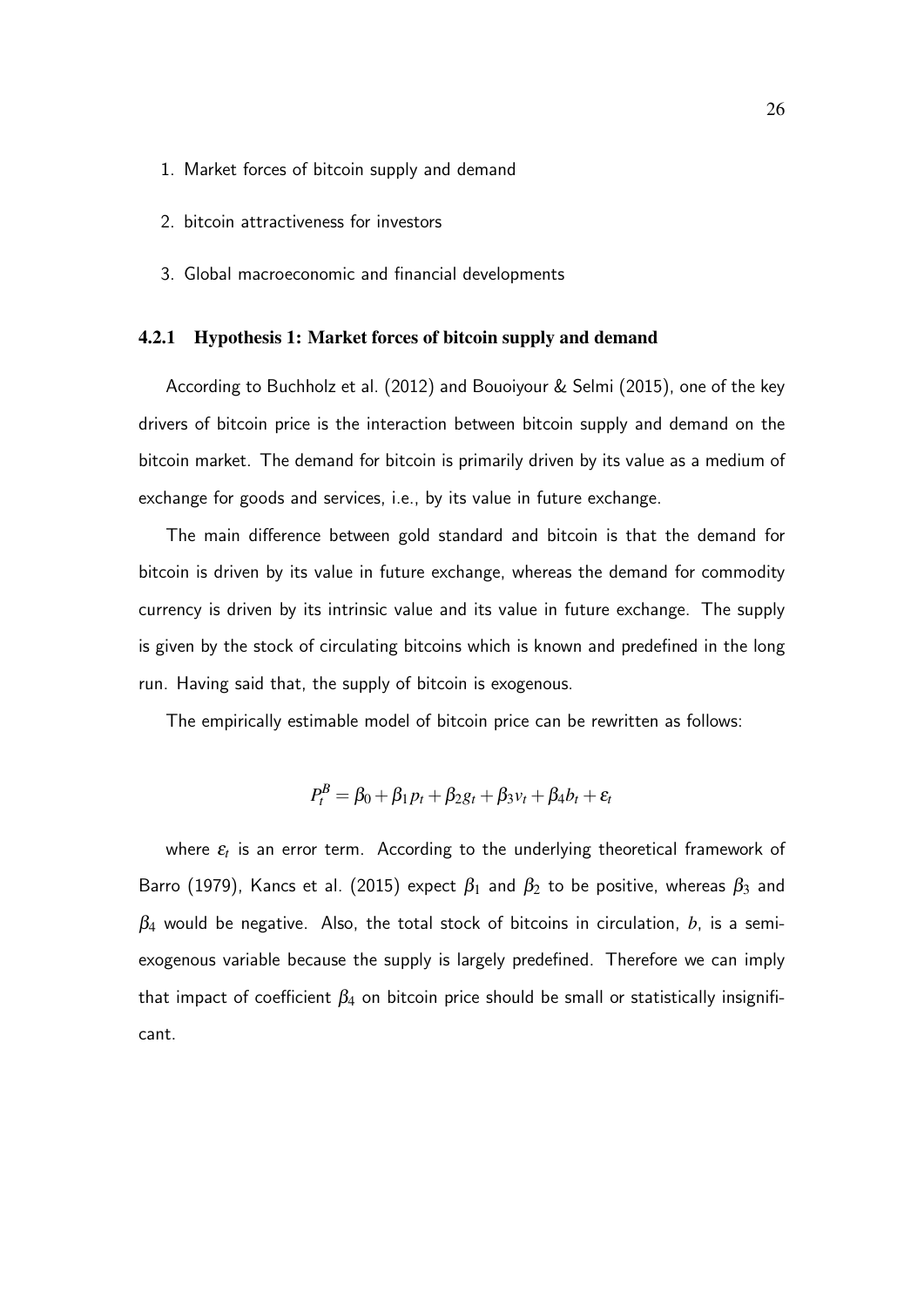#### 4.2.2 Hypothesis 2: Investment attractiveness

bitcoin has been created relatively recently, compared to standard currencies like dollar or other investment goods such as gold. Because of that, there are many factors in addition to traditional currency price determinants that determine investment demand for bitcoin (Barber et al., 2012), (Buchholz et al., 2012), (Kristoufek, 2013).

Bitcoin price is affected by the risk and uncertainty of the whole cryptocurrency system. Because bitcoin is a fiat currency and thus intrinsically worthless, it does not have a derived value by itself or cannot be used in a production process (such as gold). The value of a fiat currency is based on trust that it will be valuable and accepted as a means of exchange in the future (Greco, 2001). Trustworthiness and acceptance are specially relevant for bitcoin as it is a very new currency and is in the phase of establishing its market share by building trust and credibility. The credibility of bitcoin is mostly connected to the security of the bitcoin system. Given that bitcoin is a digital currency and can only be used through the internet, cyber security is a very important matter.

Cyber attacks can and have destabilized the bitcoin system in the past. Barber et al. (2012) and Moore & Christin (2013) have examined 40 bitcoin exchanges and found out that 18 have been closed down after cyber attacks. One special example was Mt.Gox, once the world biggest exchange, which collapsed in 2014 due to a cyber attack that allowed the criminals to steal 850 thousand bitcoins, which led the exchange house to bankruptcy. Negative news such as these affect bitcoin's attractiveness for investors.

Given that the currency is so new, its attractiveness for investors and therefore bitcoin's price is determined by transaction costs for potential investors and users.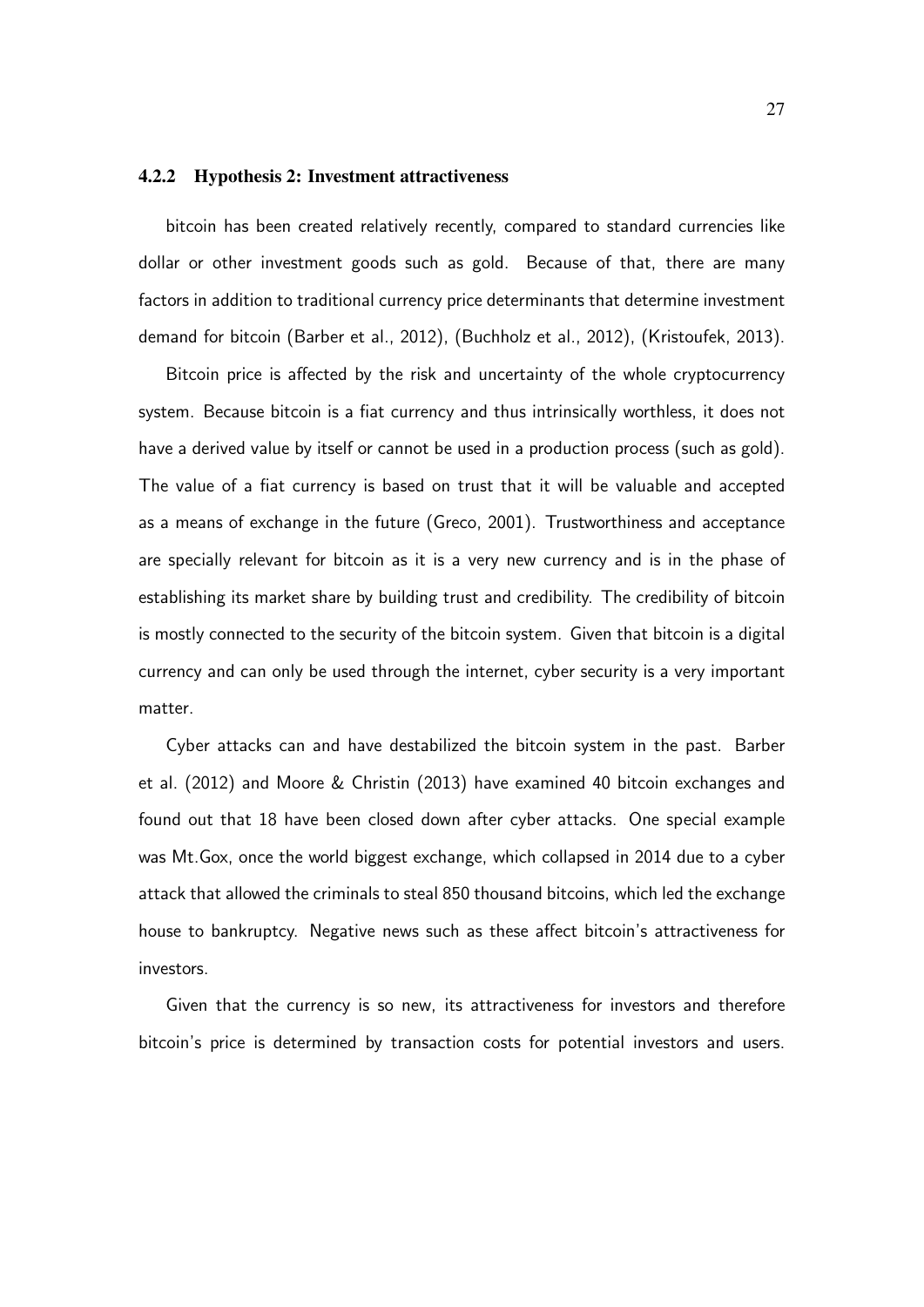According to Gervais et al. (2001), Grullon et al. (2004) and Barber & Odean (2007), potential investors' and users' decisions can be affected by an increase or decrease of attention in the news media. Given that investment demand depends on the costs associated with searching for information for potential investment opportunities, like stock exchange, the investment opportunities that are under attention in the news media may be preferred by potential investors because they reduce search costs. Lee (2014) finds evidence that the alteration of positive and negative news generated high price cycles. It is possible to imply that the attention-driven behaviour from investors and users can affect bitcoin price positively or negatively, depending on whether the news is positive or negative.

In order to account for investment attractiveness in bitcoin price formation, Ciaian, Rajcaniova and Kancs extend the estimable model as follows:

$$
P_t^B = \beta_0 + \beta_1 p_t + \beta_2 g_t + \beta_3 v_t + \beta_4 b_t + \beta_5 a_t + \varepsilon_t
$$

where  $a_t$  captures investment attractiveness.  $\beta_5$  can be either positive or negative as either type of news attracts attention.

#### 4.2.3 Hypothesis 3: Global macroeconomic and financial developments

The role of macroeconomic and financial development is further stressed by Wijk (2013). This development can be captured by variables such as stock exchange indices, exchange rates, oil price measures, etc. The impact of macroeconomic indicators on bitcoin may happen through different channels. For example, stock prices may reflect general macroeconomic developments of the global economy. Positive macro and financial developments may stimulate the use of bitcoin and therefore strengthen its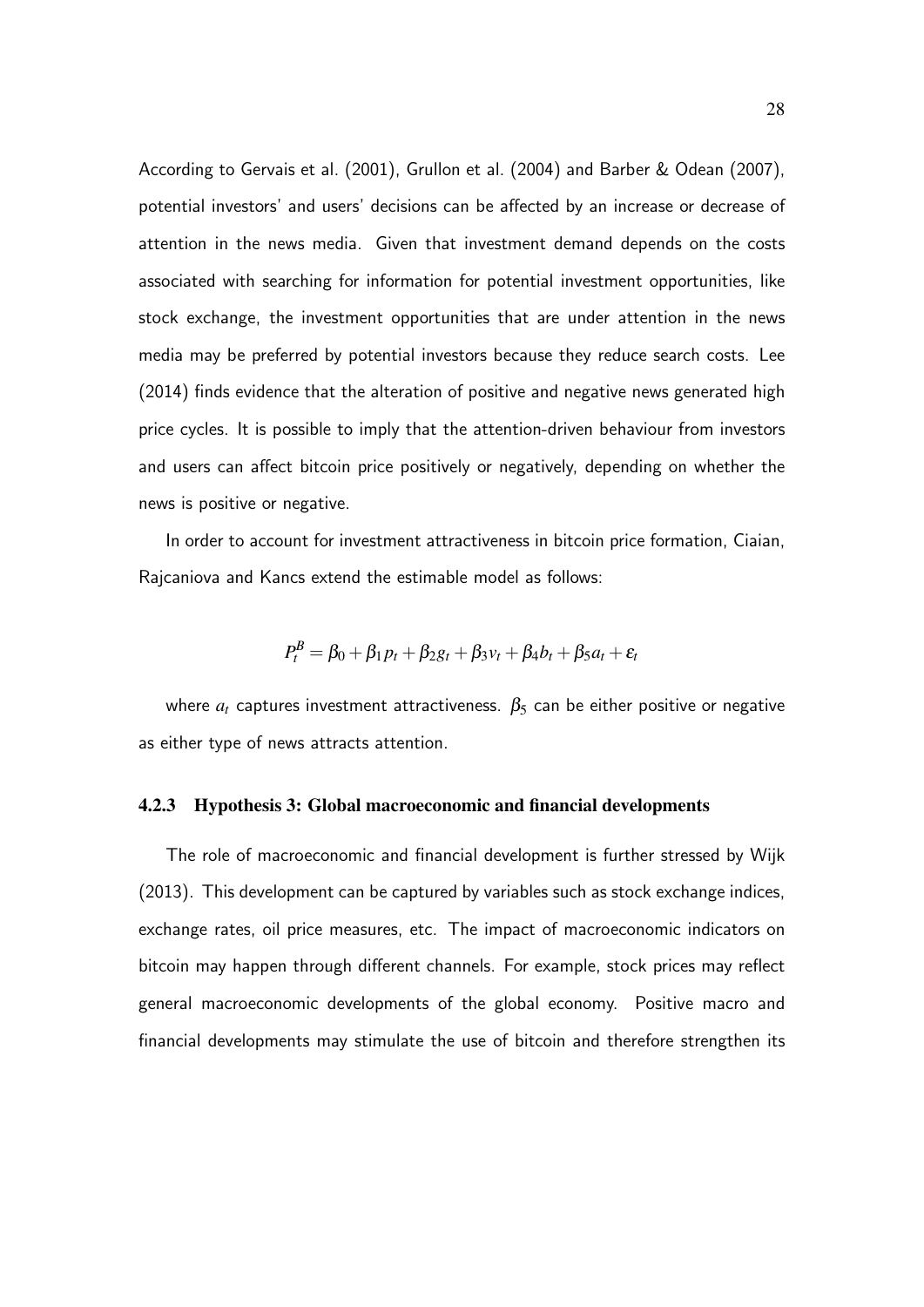demand, thus increasing its price.

Inflation and price indices are also important macroeconomic and financial development indicators. According to Krugman et al. (2018), oil price is one of the main sources of demand and cost pressures, and it may provide an early indication of inflationary development. Therefore, when oil price changes, there could be potential changes in the general price level, and this may lead to appreciation or depreciation of the traditional currencies. This variation in fiat currencies could stir demand for bitcoin as a means of temporary store of value to avoid losing money due to inflation.

Also, according to Dimitrova (2005), there could exist a negative relation between a currency's price and macro financial indicators. A decline in the stock market could induce foreign investors to sell their assets. This may lead to a depreciation of the respective currency, and therefore stimulate bitcoin demand and its price, for the same reasons stated above. In order to account for macroeconomic and financial developments, the econometric model gets extended as follows:

$$
P_t^B = \beta_0 + \beta_1 p_t + \beta_2 g_t + \beta_3 v_t + \beta_4 b_t + \beta_5 a_t + \beta_6 m_t + \varepsilon_t
$$

where  $m_t$  captures macro and financial indicators.  $\beta_6$  is expected to be either positive or negative.

#### 4.3 Results

Kancs et al. (2015) empirical results confirm that market forces of bitcoin supply and demand have an important impact on bitcoin price, implying that the formation of bitcoin price can be explained largely in a standard economic model of currency price formation. In particular, the demand side drivers such as the bitcoin economy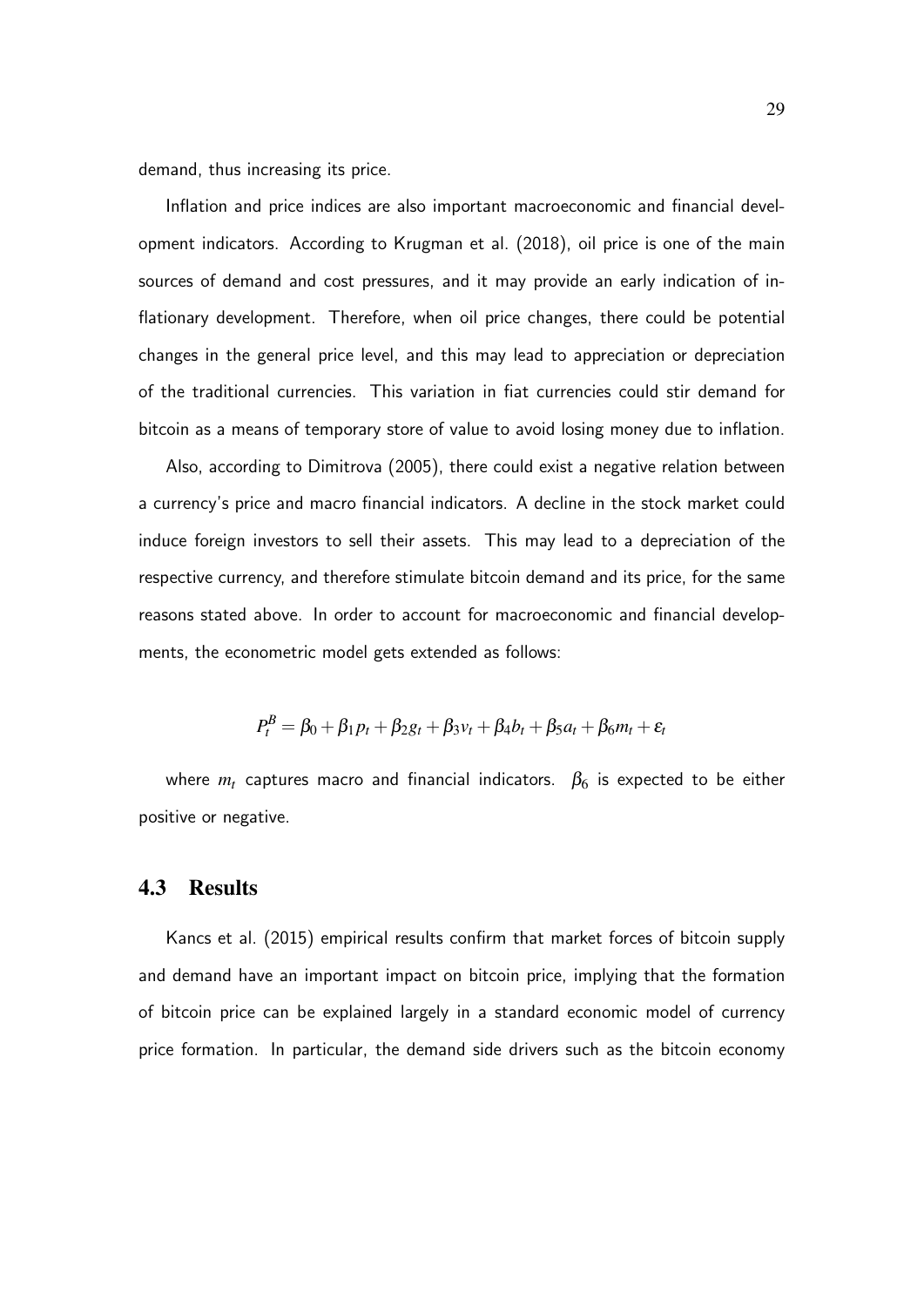have a strong impact on its price. Given that supply is exogenous, it is likely that the development of the demand-side drivers will be key determinants of bitcoin's price in the future.

Second, it was found that the arrival of new information impacts bitcoin's price positively, which is probably a result of increasing trust among users. The results suggest that when bitcoin was little known, the online queries about bitcoin generated a stronger impact on bitcoin price than in later years when it became more mainstream. In the long run, the online information queries about bitcoin have no impact on bitcoin price (Kancs et al., 2015)

Third, the hypothesis that affirms investor speculations are also affecting bitcoin price could not be rejected. The statistically significant short-run impact of Wikipedia views and new posts on bitcoin price could be an indicator of speculative short-run behaviour of investors. Speculative trading of bitcoins is not necessarily an undesirable activity per se, as it may serve to generate benefits in terms of absorbing excess risk from risk adverse users and providing liquidity on the bitcoin market. On the other hand, a downside of the speculative investment is that it may increase price volatility and create price bubbles. Thus, the success of bitcoin hinges on its ability to reduce the potential negative implications of such speculations and expand the use of bitcoin in trade and commerce (Kancs et al., 2015)

Finally, the estimates do not support previous studies that the global macrofinancial development may be driving bitcoin price. Ciaian, Rajcaniova and Kancs find that a significant impact of global macro-financial development captured by the Dow Jones index, exchange rate and oil price, affect bitcoin price only in the short run. In contrast, for the long run, they don't determine bitcoin price. Furthermore, the impact is not significant in all estimated models.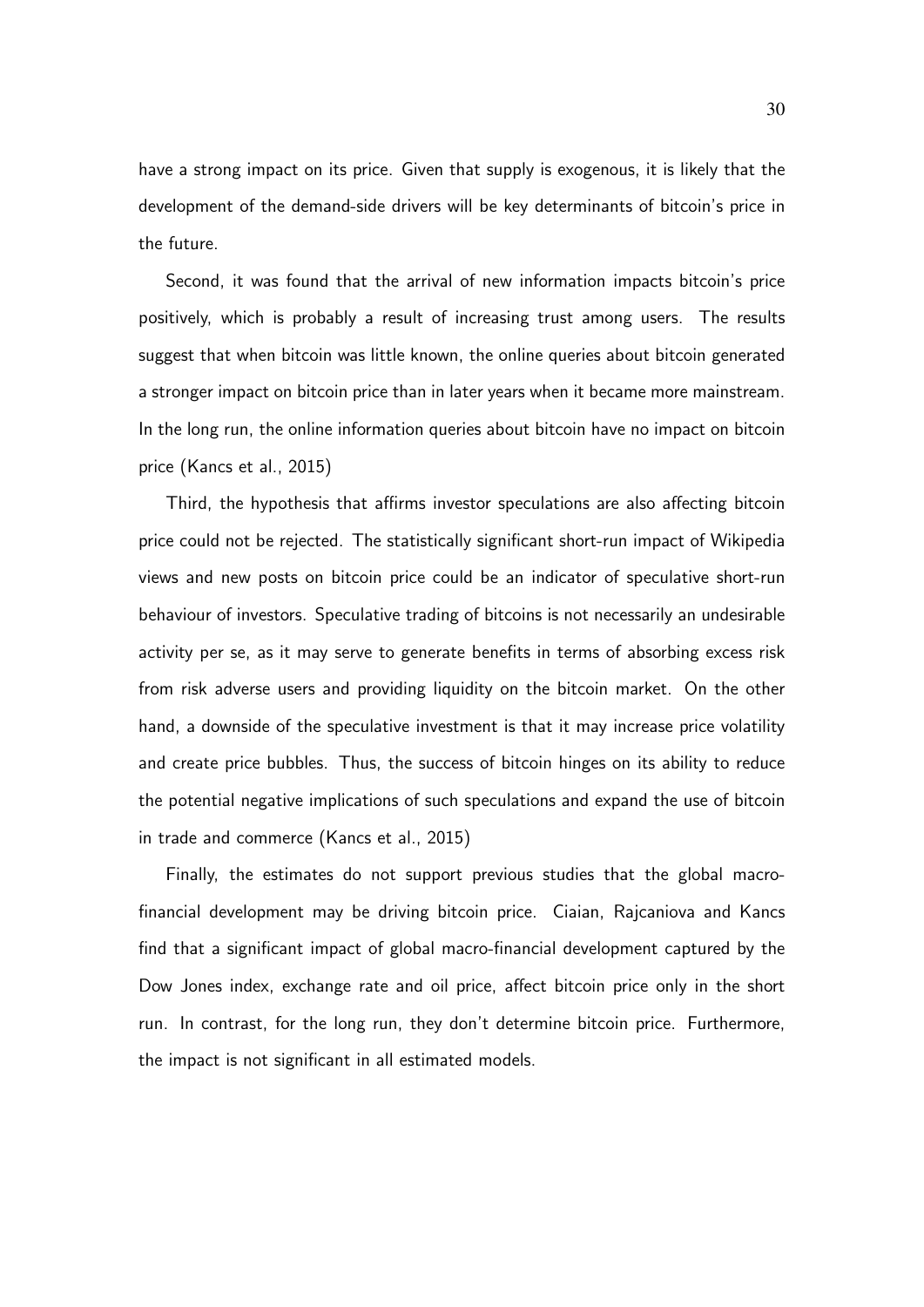Understanding the bitcoin price formation is highly important from a general monetary policy point of view and from a bitcoin ability to serve as a medium of exchange for global economy point of view. Ciaian, Rajcaniova and Kancs's findings contribute to a better understanding of the determinants behind the enormous bitcoin price fluctuations experienced in recent years. A desirable property of any currency is that it holds its value over short to medium periods of time, as long as it does not create distortion when used as a medium of exchange in transactions. The results suggest that this may not hold for bitcoin. Large price movements alter the purchasing power potentially causing costs and risks to firms and consumers who use it as a means of exchange for goods and services.

## 5 Analysis

One of the problems that bitcoin experiences is its price instability, which is mostly caused by the weakness of regulations over the currency or fears of governments attempting to prohibit its use. It can also be attributed to the total issue limit of 21 million bitcoins. As people start to realize the terminal value or the value of the last bitcoin issue, the fever will grow, effectively driving the currency price to the skies. This in turn should attract miners, but by construction, rewards from mining have been declining over the years while the cost of technology has been going up because of competition for scarce resources. It looks like it is just a matter of time before bitcoin miners find the mining activity to no longer be profitable. As miners begin to leave, the market value of bitcoin can drop as transactions would take longer times to approve (because of fewer miners). Therefore, the profitability of mining would drop further and the transaction fees could rise or the immigration of miners to other alter-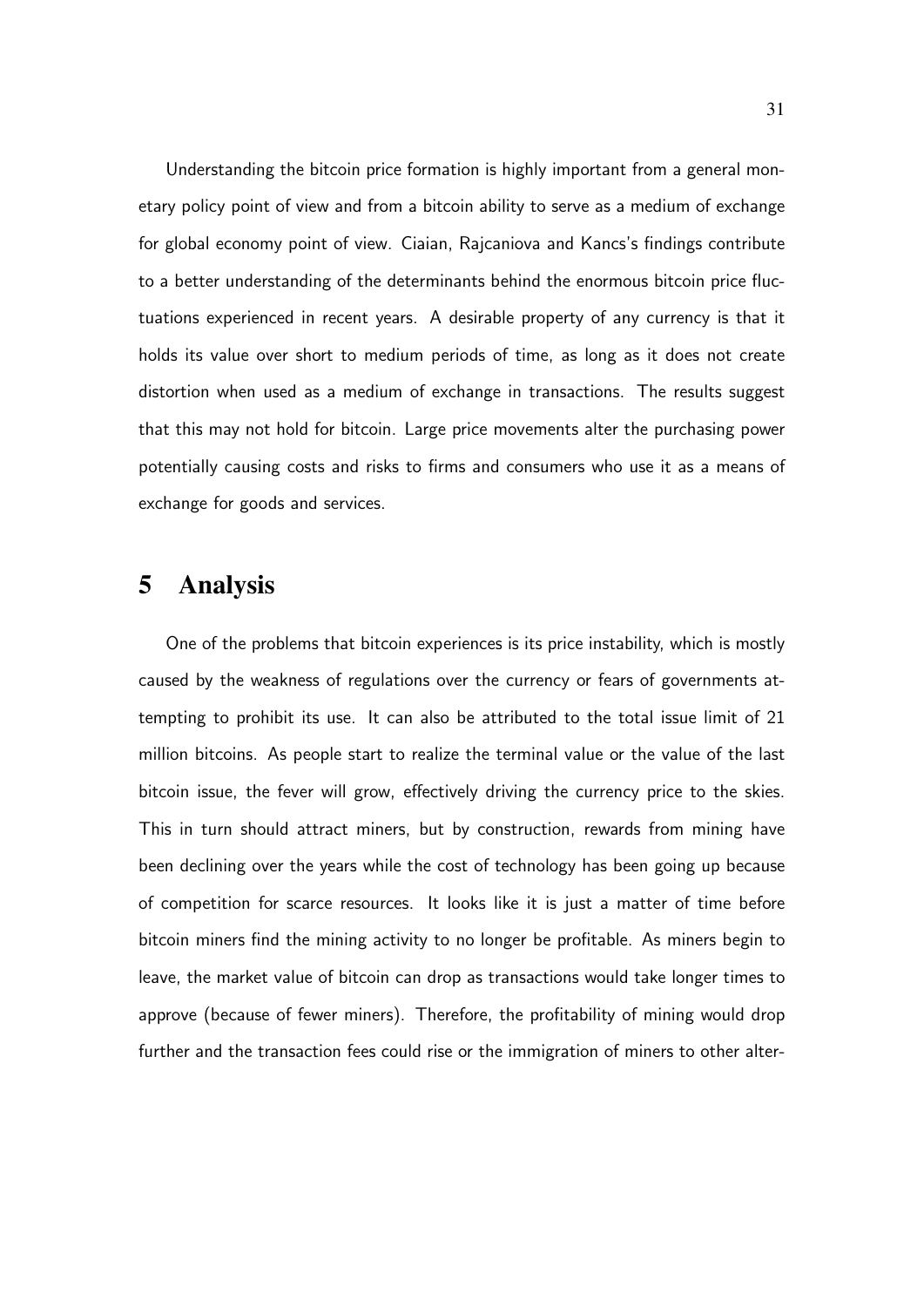native cryptocurrencies would accelerate. This is an important problem that bitcoin will have to face in the future, and also is a product of its own design. There is a very interesting argument that Hayek (1999) wrote, and it states:

Once the system had fully established itself and competition had eliminated a number of unsuccessful ventures, there would remain in the free world several extensively used and very similar currencies. In various large regions, one or two of them would be dominant, but these regions would have no sharp or constant boundaries, and the use of the currencies dominant in them would overlap in broad and fluctuating border districts. Most of these currencies, based on similar collections of commodities, would in the short run fluctuate very little in terms of one another, probably much less than currencies of the most stable countries today, yet somewhat more than the currencies based on a true gold standard. If the composition of the commodity basket on which they are based were adapted to the conditions of the region in which they are mainly used, they might slowly drift apart. But most of them would thus concur, not only in the sense of running side by side, but also in the sense of agreeing with one another in the movements of their values (p.223).

I have to agree with Hayek, because the rise of cryptocurrency can already be seen as a new global currency that Hayek talks about. Competition is beginning to eliminate a number of unsuccessful ventures (other currencies), and eventually might be left with the most trustworthy, solid and secure currencies which have evolved and progressed far beyond all the hundreds of currencies that we currently have. Certainly,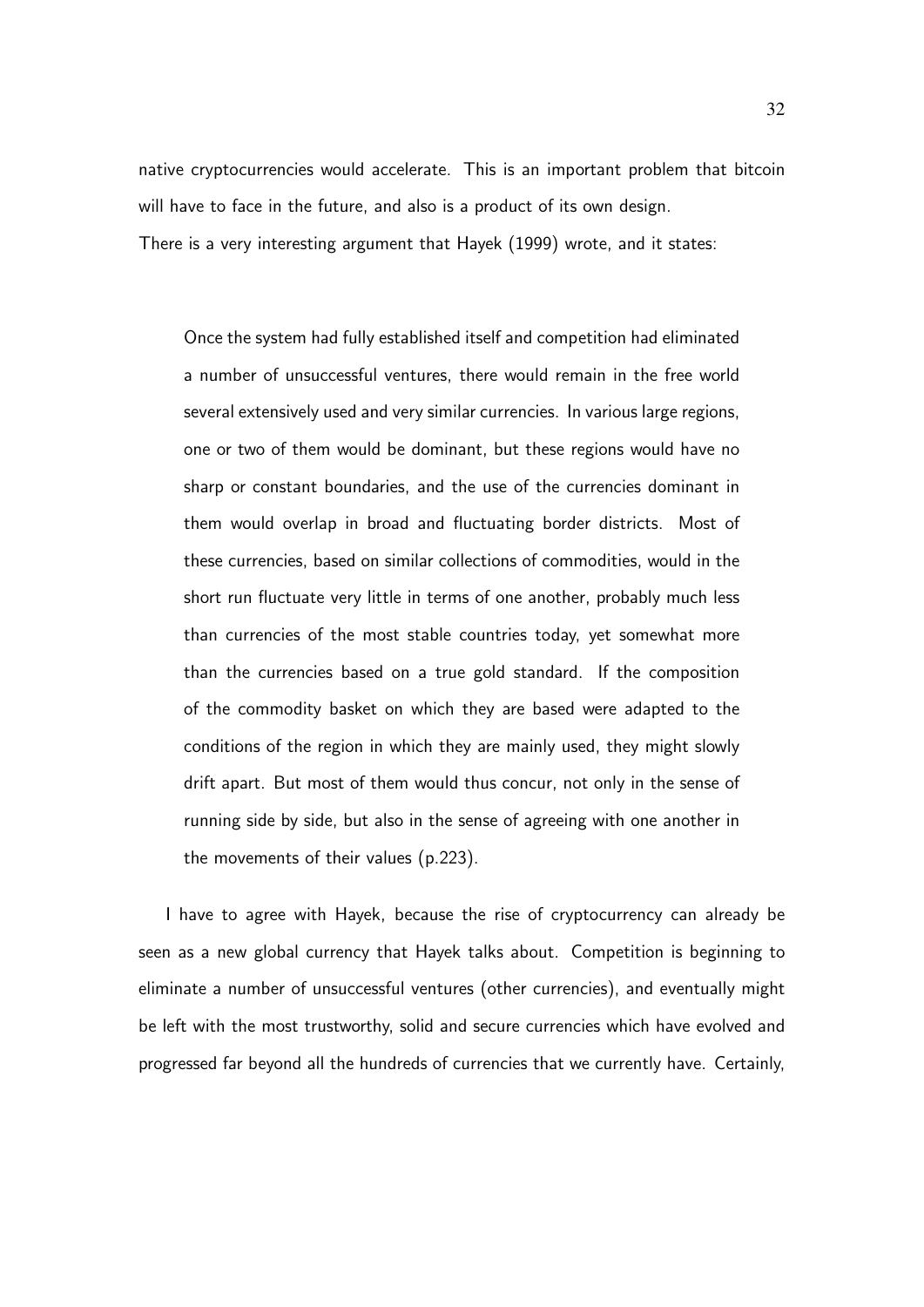it is too soon to make predictions at this time. However, it is safe to say that eventually all the currencies that are currently in use in the global market will collapse to a few strong and trustworthy ones. We might even stick to a currency that is unregulated by central authorities. The reason behind my beliefs is that this would make transactions easier, prevent intervention by central authorities, which in turn might prevent crises. It can help eliminate price distortions between countries and reduce the exchange rate volatility overall. Having a few powerful currencies around the world would definitely improve international commerce and lead to a more open market policies which, in turn, will lead to better price communication and resource distribution  $\acute{a}$  la Hayek.

Another common problem that bitcoin or any other cryptocurrency faces is that it lacks an interest rate. Normally, when you deposit fiat currencies into financial institutions, you get a specific interest rate depending on the longevity of the deposit and other factors. Bitcoin and other cryptocurrencies refuse to have any relationship with banks and financial institutions. Furthermore, the price of the bitcoin has not been determined yet and is highly volatile, as it was explained above. Therefore, the interest rate cannot be determined either. We could calculate an implicit interest rate for bitcoin, but it would also be too volatile and practically useless. However, in theory, any money or currency, including cryptocurrency can earn interest income in exchange of lending or deposit. MCCandless & Wallace (1991) have demonstrated this. Eventually, when bitcoin's price volatility fades, someone might create a way to represent the rate of return for lending cryptocurrencies to a third party (Iwamura et al., 2014).

There is one thing academics have been asking and that is why did Nakamoto, the creator of bitcoin, set a limit of total bitcoin issues. Apparently, he seemed to believe that a decreasing supply of money would prevent the currency from having inflation.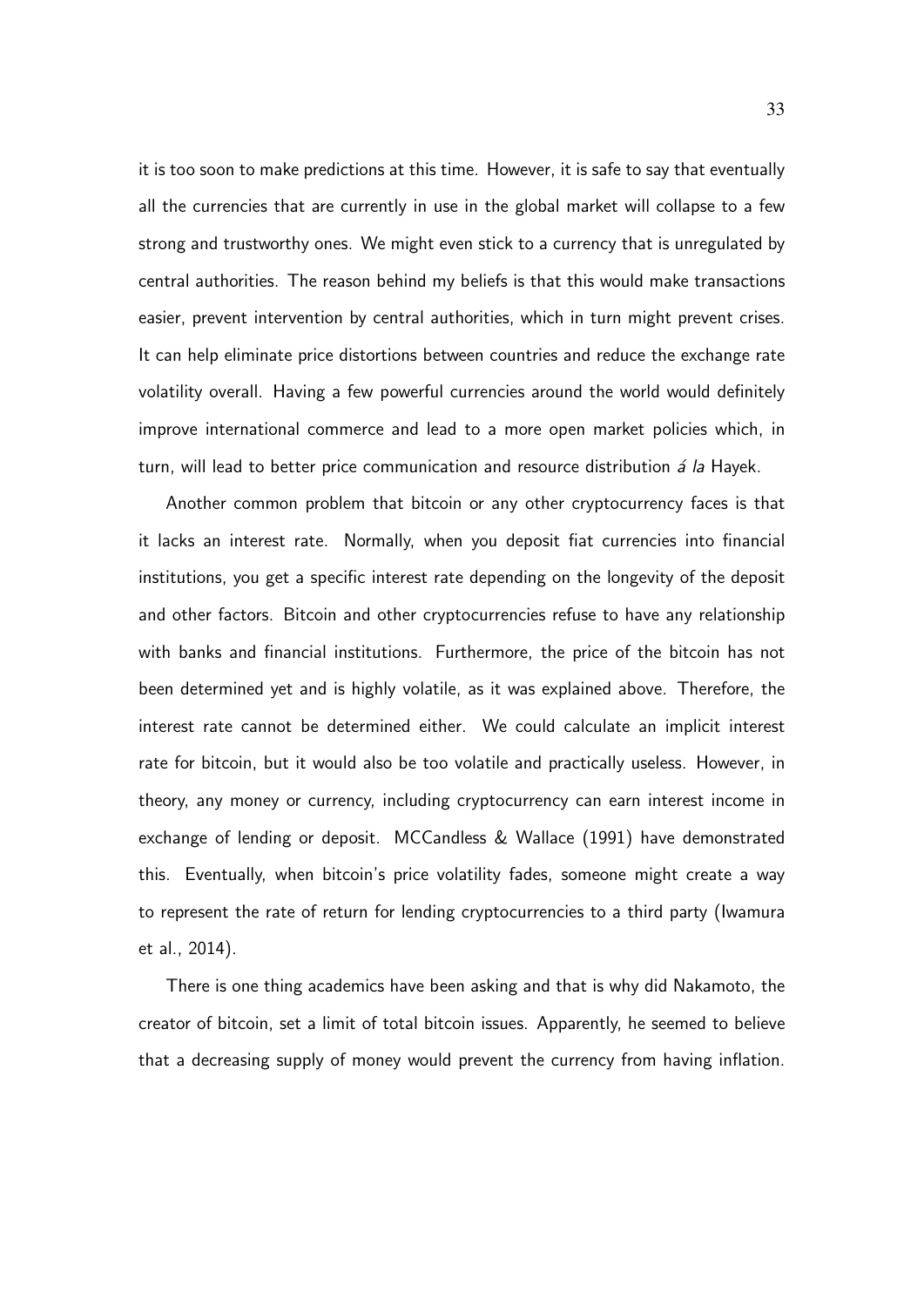Even though his paper does not say that, he might have been influenced by the writing of Milton Friedman on his money supply rule Iwamura et al. (2014). While it is true that a geometrical reduction of the money supply will avoid inflation, it can cause deflation . Many researchers predict deflation in the long run for bitcoin because of a deflationary spiral caused by people hoarding bitcoin, waiting for a higher purchasing power in the future. Unfortunately, Nakamoto did not foresee the full effects of his limited supply rule. At this time very little can be affirmed about the future deflationary problems because it mostly depends on its user's behaviour, demand and regulation. Following what I have analyzed so far, its important to provide some recommendations for an Ideal Cryptocurrency.

- First of all, there should be no supply limit, to eliminate the possibility of a deflationary spiral.
- The price of the ideal bitcoin should reflect the marginal cost of its production. In other words, it should reflect the cost of electricity, computer hardware, security, networking costs, etc.
- Once the bitcoin reflects its marginal cost, it can be properly evaluated by market competition. The pricing will become easier and more transparent. Bubble effects would be rendered obsolete (Iwamura et al., 2014).
- Given that the marginal costs becomes stable, it will be possible to obtain the implicit interest rate by arbitrage between the price of bitcoin today and tomorrow.
- The marginal cost of bitcoin production should be discounted by the technological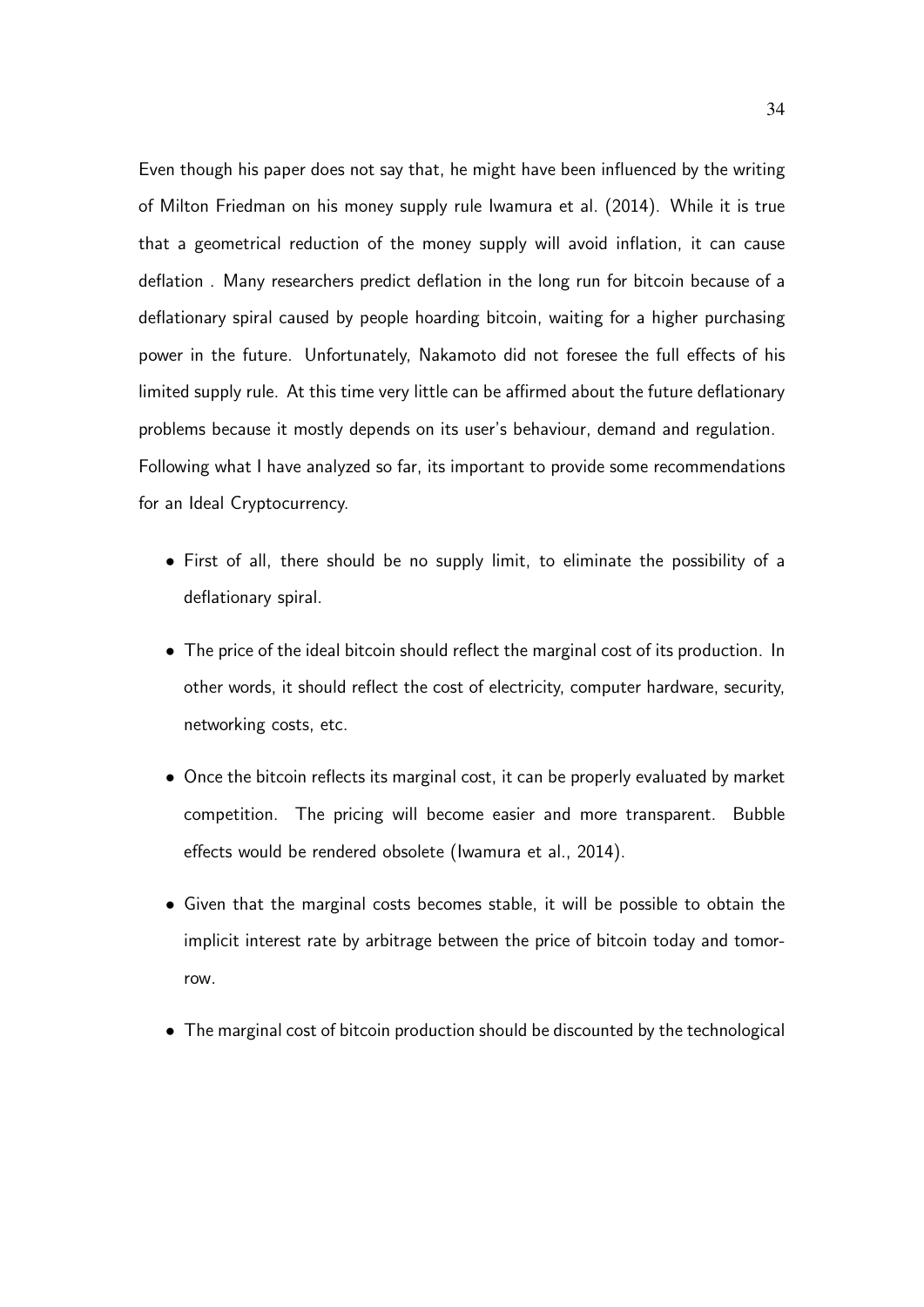growth. Assuming a marginal cost such that

$$
P_t = MC_t/TC_t
$$

inflation can be defined as

$$
P_{t+1}=(1+\pi_t)P_t
$$

Assuming that the marginal cost of production grows at the rate of  $\beta$  and technology grows at the rate of  $\alpha$ . In the two periods, inflation can be expressed as

$$
1+\pi_t=(1+\beta)/(1+\alpha)
$$

rearranging yields

$$
\pi_t = (\beta - \alpha)/(1 + \alpha)
$$

If the technological change rate  $(\alpha)$  is higher than the marginal cost growth rate  $(\beta)$ , then deflation might happen and vice versa (Iwamura et al., 2014).

One final problem, and one that is purely theoretical as of today, is the risk of 51% that I mentioned before. Theoretically, when a mining pool reaches the majority of the mining power of the currency's network, it is able to stop, reverse and double spend transactions however it pleases, without risking network disapproval. In other words, it can give the power to manage billions of dollars worth of transactions. Once a mining pool, a company or a group of individuals reaches this dangerous level, this could cause instability and generate damaging price fluctuations in the currency's value. Major investors are always on top of what is happening with their currencies, and when they begin to realize that the mining power is being consolidated into fewer groups,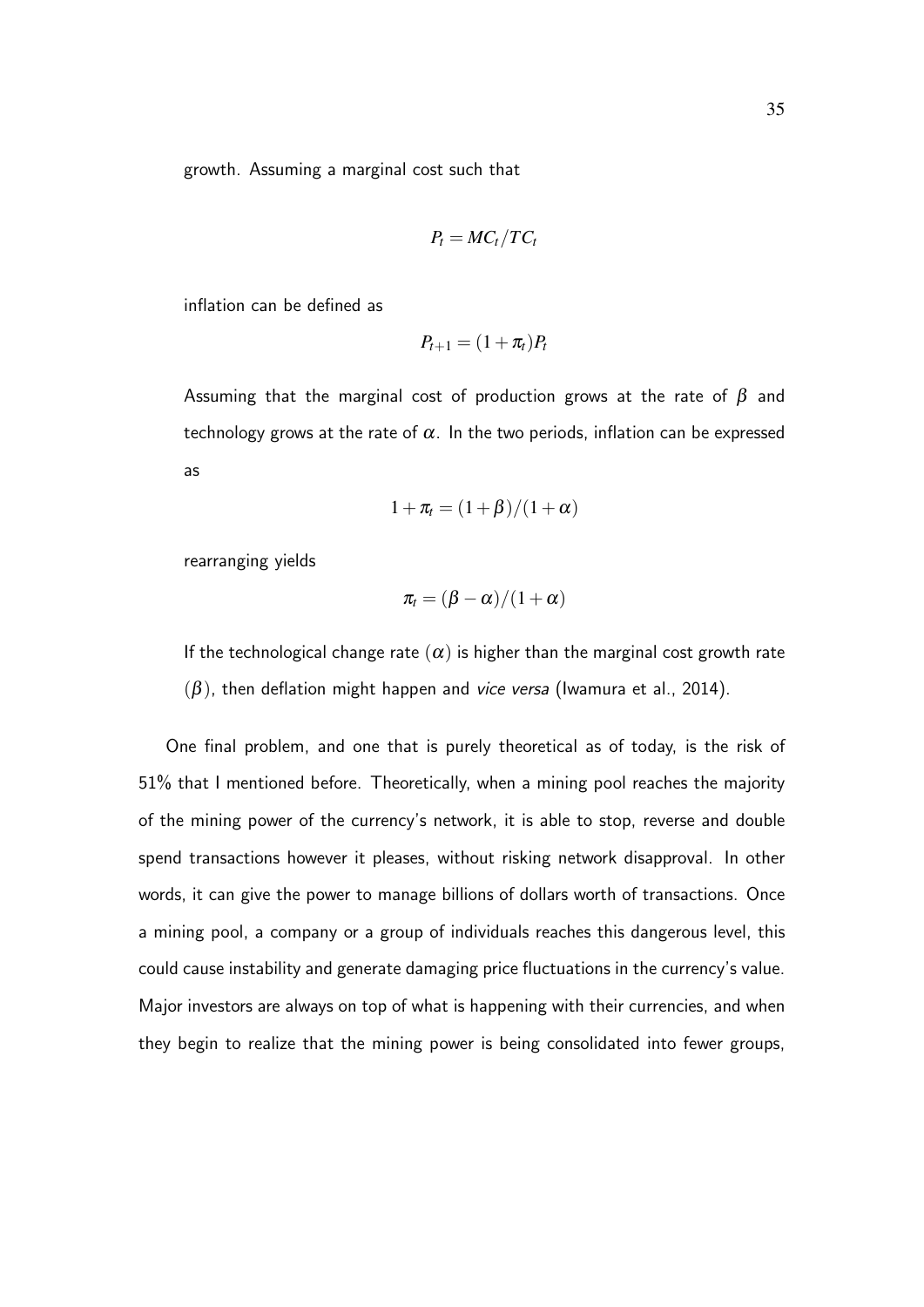they will begin to worry and probably shift their investments into other safer assets. This could generate massive price fluctuations and trigger millions of stop-loss trades that could devastate the currency's price and eventually lead the major mining pools into bankruptcy.

However, this scenario at the moment is very unlikely. Currently the top 3 mining pools that have the biggest share of the mining power of bitcoin are Unknown with 22%, BTC.com with 15,4% and SlushPool with 13.3% (Blockchain.info, 2018). To clarify, the "Unknown" pool means that its origin has not been determined. These shares are not likely to grow because there is plenty of competition in the market, and it is not so easy to consolidate power in a short period of time, specially when the total number of miners and pools is growing.



Figure 2: Distribution amongst the largest mining pools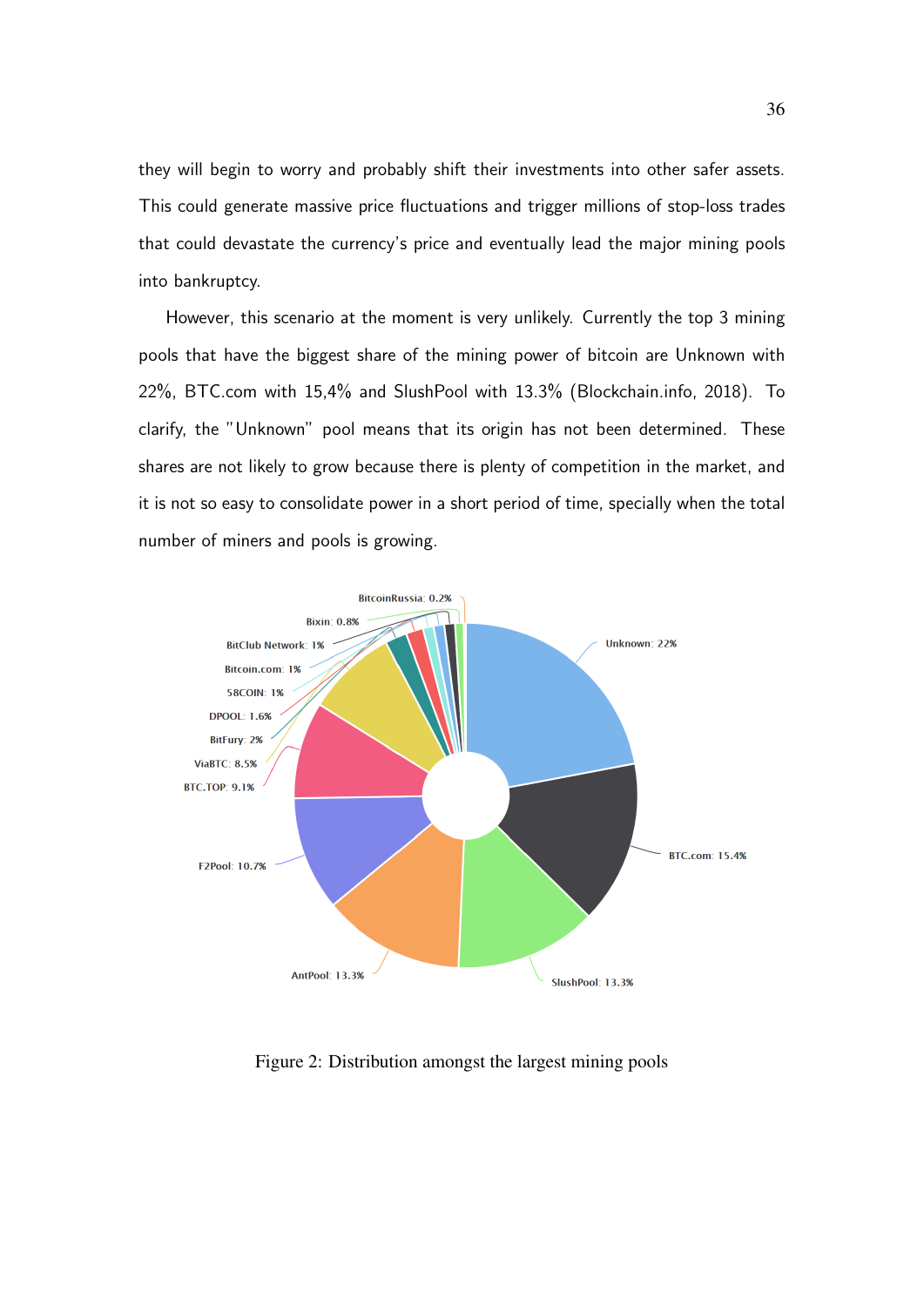This makes us think of a common situation that most other companies experience: Corporate consolidation. Currently there are no laws that regulate all the mining pools that have been appearing year over year. In addition, it would be practically impossible to regulate them effectively given that they can be located anywhere in the world (usually where electricity is cheaper). It would be impossible for a certain authority to try to impose anti-monopoly laws for these mining pools without some kind of global consensus. Given this lack of regulations, there is nothing that can stop these mining pools from merging or colluding with each other. Theoretically mining pools probably realize the power that they could amass by colluding or merging with other mining pools, but this scenario is unlikely because it would trigger red flags for most people invested in these assets, the price would drop significantly because of fear and uncertainty, therefore the mining profits would drop too. So overall there is no incentive to actually try and amass most of the power because such an attack would be fairly evident.

However, we can conclude that at least some kind of regulation is needed to restrict the possibility of something like that happening. Maybe there is a way to do this without the help from a central authority. Maybe the developers will think of this problem in the future and begin analyzing changes of protocols or ideas that could limit the hashing power consolidation. At this point in history, we cannot be sure. All is left for now is to expect more and better economic involvement into the whole cryptocurrency topic. Developers should keep contact with numerous economists that would be willing to advise and provide feedback for the cryptocurrency's protocols and rule sets. That way, we can at least avoid making the same mistakes that we have made in the past and eventually come up with the perfect cryptocurrency.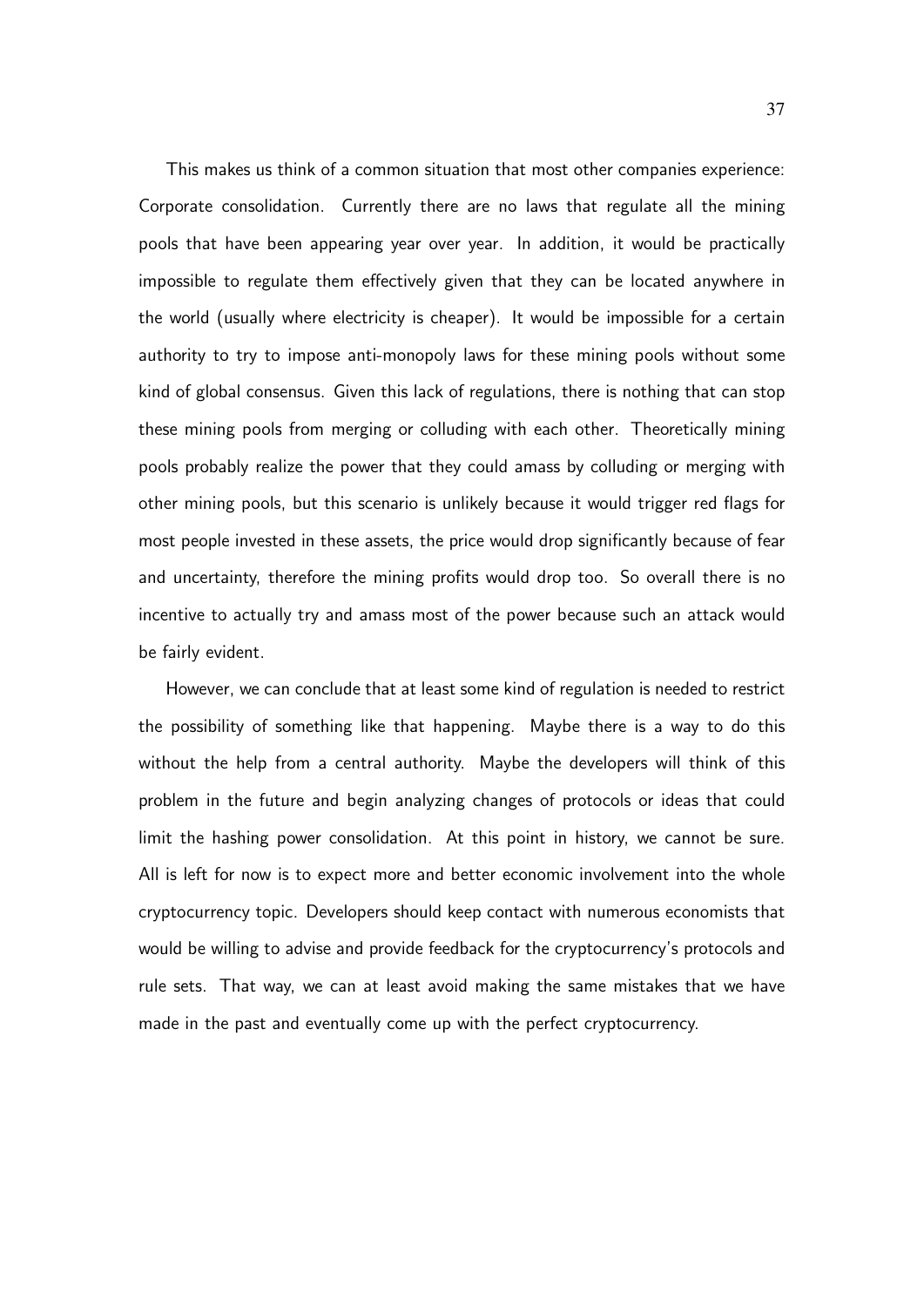# 6 Risks

Because of bitcoin's nature, it faces risks that differ from other common payment methods and stores of value. In this section I will review the market risk, the shallow market problem, transaction risk, counter-party risk, operational risk, privacy related risks and regulatory and legal risks.

The most common of all is the market risk. Any user that chooses to hold bitcoins faces market risk because of fluctuation in the exchange rate price of bitcoin and fiat currencies like USD. Figure 3 shows the weekly price history of bitcoin in USD for the last 2 years along with the trading volume. The evident volatility that this graph shows us that it is a source of concern for all users and investors that try to use it as a currency, financial asset or storage of value.



Figure 3: Weekly price history

Figure 4 shows the weekly volume of bitcoin across all exchanges for the same period of time. We can see that there is a consistent minimum of 200.000 bitcoins traded every week since 2016, and in the later years this value skyrockets to an average of 400.000 in 2017 and 600.000 for the beginning of 2018. Therefore, it is safe to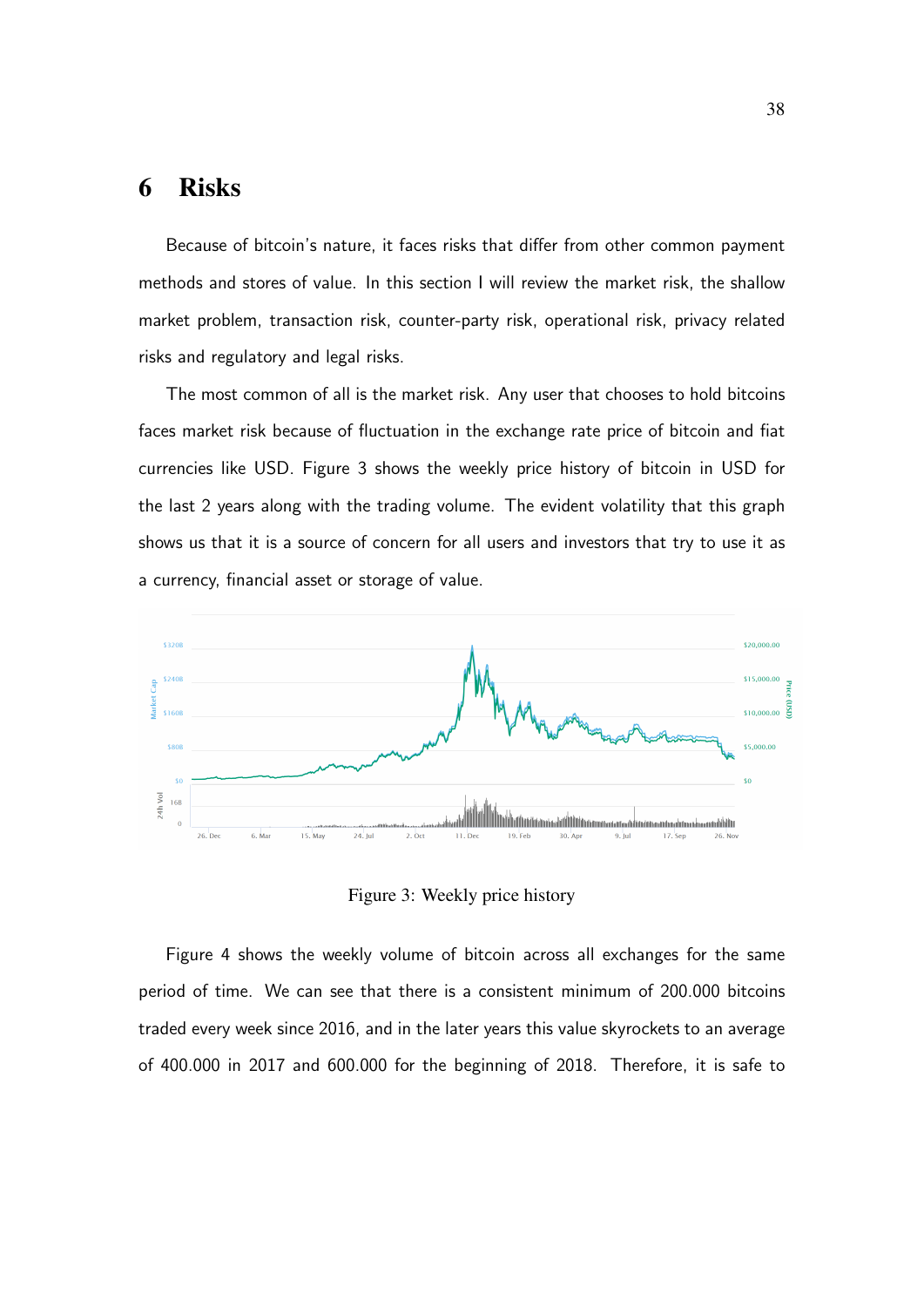say that there is not enough proof to suggest that there might be a shallow market problem. If a person is willing to purchase or sell a large amount of bitcoin, he can do so on one of the biggest exchanges without a problem.



Figure 4: Weekly volume history

The counterparty risk has become even more substantial over the years. When users convert currency to bitcoin and leave their bitcoin funds in the exchanges, these exchanges act as de facto banks. According to a study by Moore & Christin (2013) 45 percent of bitcoin currency exchanges ceased operation. Most high volume exchanges that closed had to do so because they were hacked or had a security breach that resulted in large amounts of bitcoins being stolen. On the other hand, some small exchanges just disappeared without explanation. According to the study, 46 percent of the closed exchanges did not reimburse their customers after shutting down. One might think this issue can be avoided by holding the digital assets in a digital wallet service. However, other risks arise as these firms become a lucrative target for hackers and cybercriminals. The best way to avoid a counterparty risk is to avoid any counterparty and choose to hold the digital assets in an offline wallet on a secure computer without internet connection.

Transaction risks arises when sending and receiving payments. Due to the bitcoin's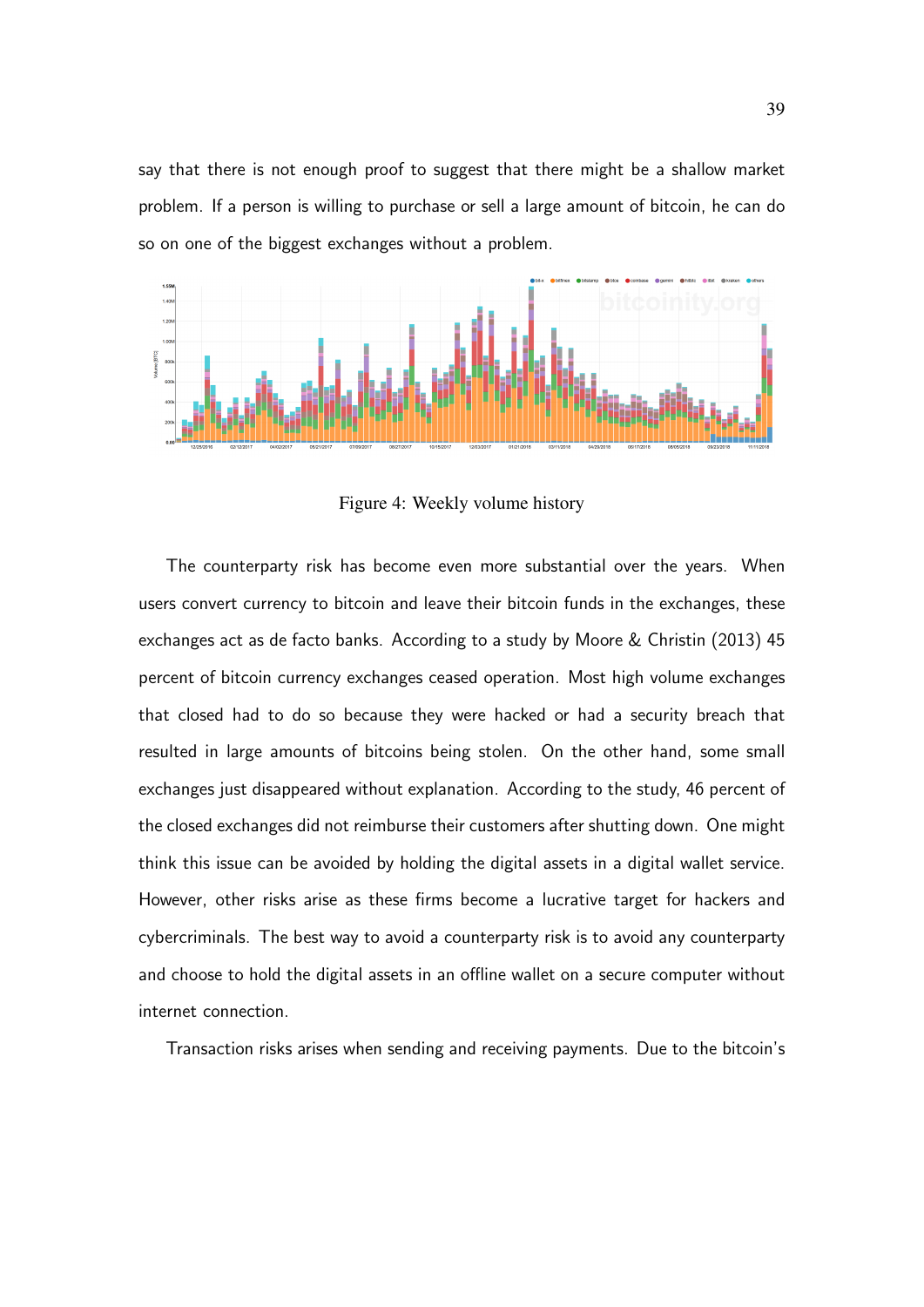blockchain technology discussed at the beginning of this paper, transactions do not clear instantly when they are executed. They clear only when they have been added to the authoritative block chain. These transaction batches happen every 10 minutes and one of two things could happen: first, there is a risk that the current authoritative block chain might be corrupted or cast aside by the majority of participants by whatever reason, causing the transactions recorded in that block chain to be rendered ineffective. This scenario is highly unlikely but worth mentioning. Second, participants could double-spend bitcoin through rapid transactions before the block chain got updated. Fortunately, this issue has already been mitigated.

Another transaction risk derives from the use of blacklisted bitcoins. These type of bitcoins are mostly obtained by theft, and some exchanges or arbiters would publicly announce the hash number (much like the serial number of paper currency) of these bitcoins to ask the community to reject them. There are two main problems that arise from the use of these blacklists. First, a new or uninformed user might unknowingly accept one of these blacklisted bitcoins and then might find it difficult to make a transaction with. Second, blacklists create the possibility to reject a transaction, allowing big and ill-motivated players to use this strategy for personal gain. Lastly, a widespread use of blacklists could alter the price of these bitcoins creating more confusion in an already not so clear topic and undermining bitcoin's fungibility at the same time.

There are other risks that compromise bitcoin's technical infrastructure and its security, this is encompassed by operational risk. A user might do everything he can to protect his digital assets. However, digital vulnerabilities, operator error, security flaws and malware generate operational risk for both users and intermediaries. Also, another operational risk is the so called "51 percent attack" that I mentioned earlier. These types of attacks are popular with new cryptocurrencies that have a small base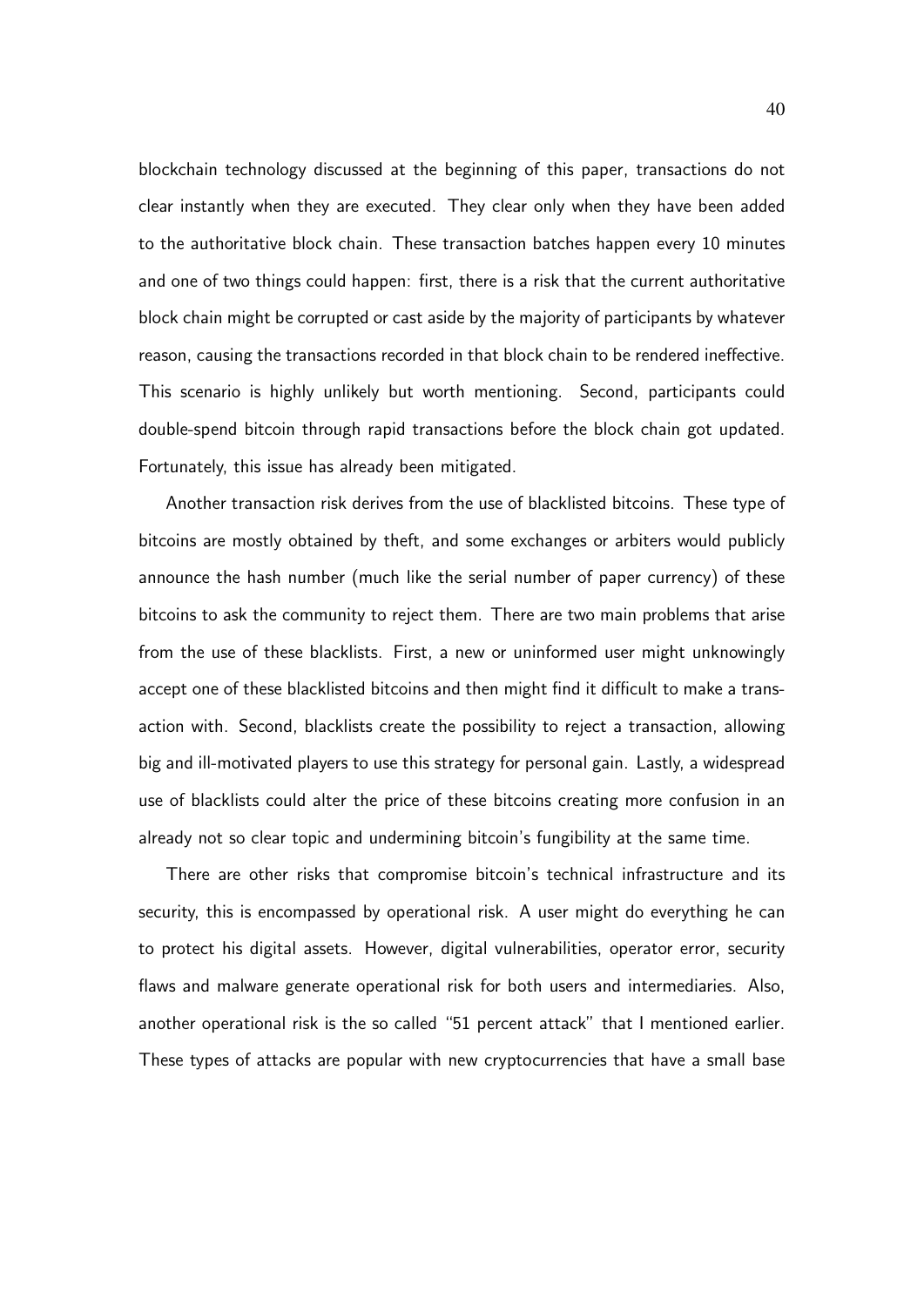of users in the network. However, this is far from being a concern for bitcoin, because the sheer number of players in the network makes it almost impossible to somehow gather 51% of the power, even through the use of mining pools.

DDoS or distributed denial of service attacks are another form of operational risk very common within all types of digital information systems, specially in cryptocurrency. This type of attack are often done by a group of people or sometimes even by one single person by using a large amount of "bots" or malware infected computers across the internet that make a series of frequent requests to a specific server at the same time, clogging its resources and halting its service and usability altogether. This can be used to attack a mining pool and prevent its participants from solving the current puzzle, giving the advantage to other mining pools that are trying to do the same task. News of a DDoS attack on a specific exchange could undermine its trustworthiness and scare its users away to other exchanges. Attackers could even demand ransom from vulnerable exchanges to stop the attacks. Figure 5 shows the number of DDoS attacks reported by users on bitcointalk.org from 2011 to 2013, showing a clear growing trend through the years.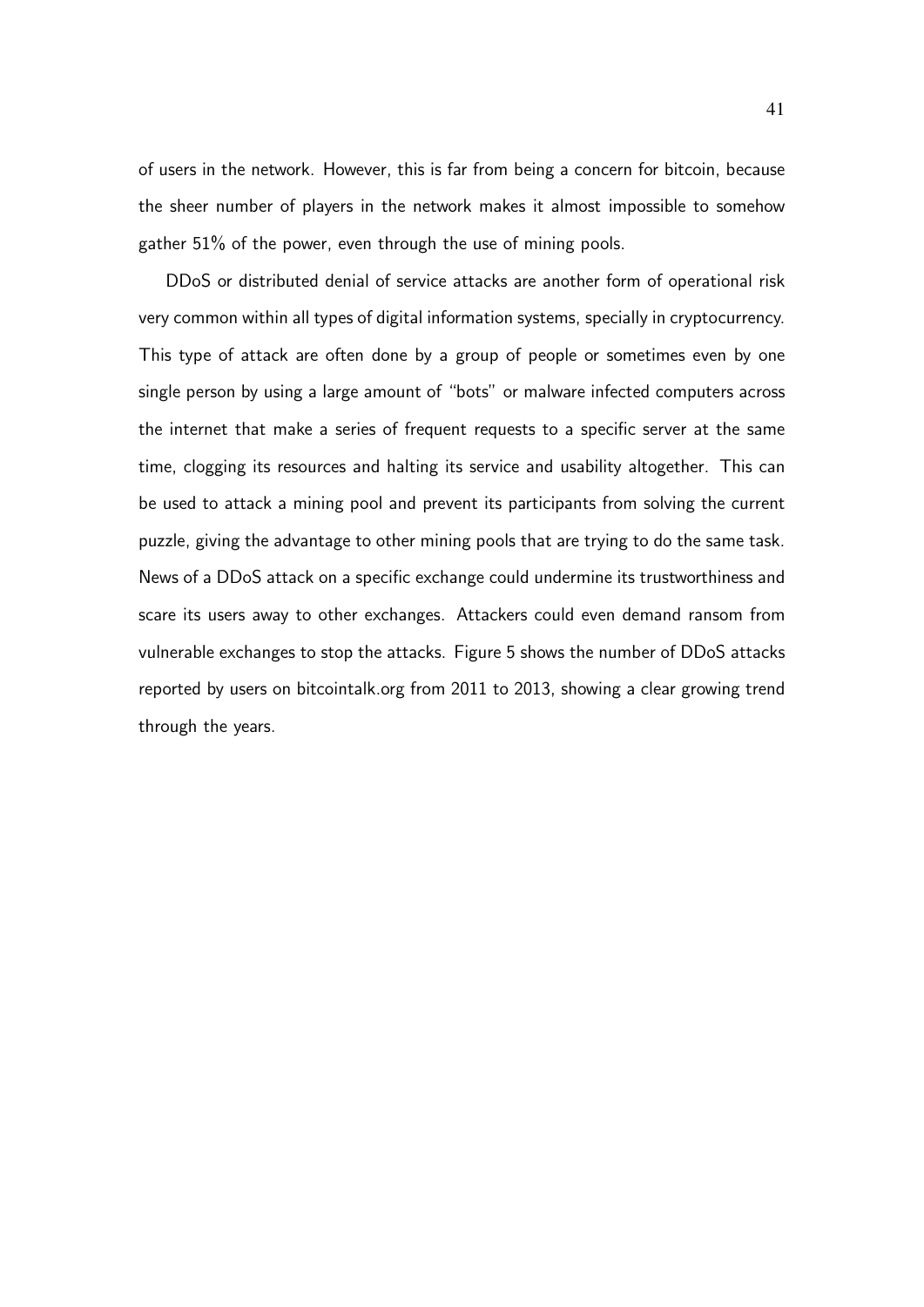

Figure 5: Reported DDoS attacks on bitcoin services over time

Finally, one last topic of concern over bitcoin is its privacy. Supposedly by design every transaction in the block chain is anonymous and is not linked to any name or personal information. However, transactions can be linked back to their origin – the people that made them. This means that transactions are not actually anonymous but pseudonymous that specify a user's public key. If one is decided to track a user's spending behavior, he can do so just by knowing the user's public address. Furthermore, a bank or a financial institution could link a user's information to his public key. This can be easily done when funds are converted to or from currencies in traditional banks. This privacy problem can be avoided by intermediaries that offer anonymizing services. They offer to randomly mix your funds with others and send them across a random number of accounts throughout the network at different times and finally to a user's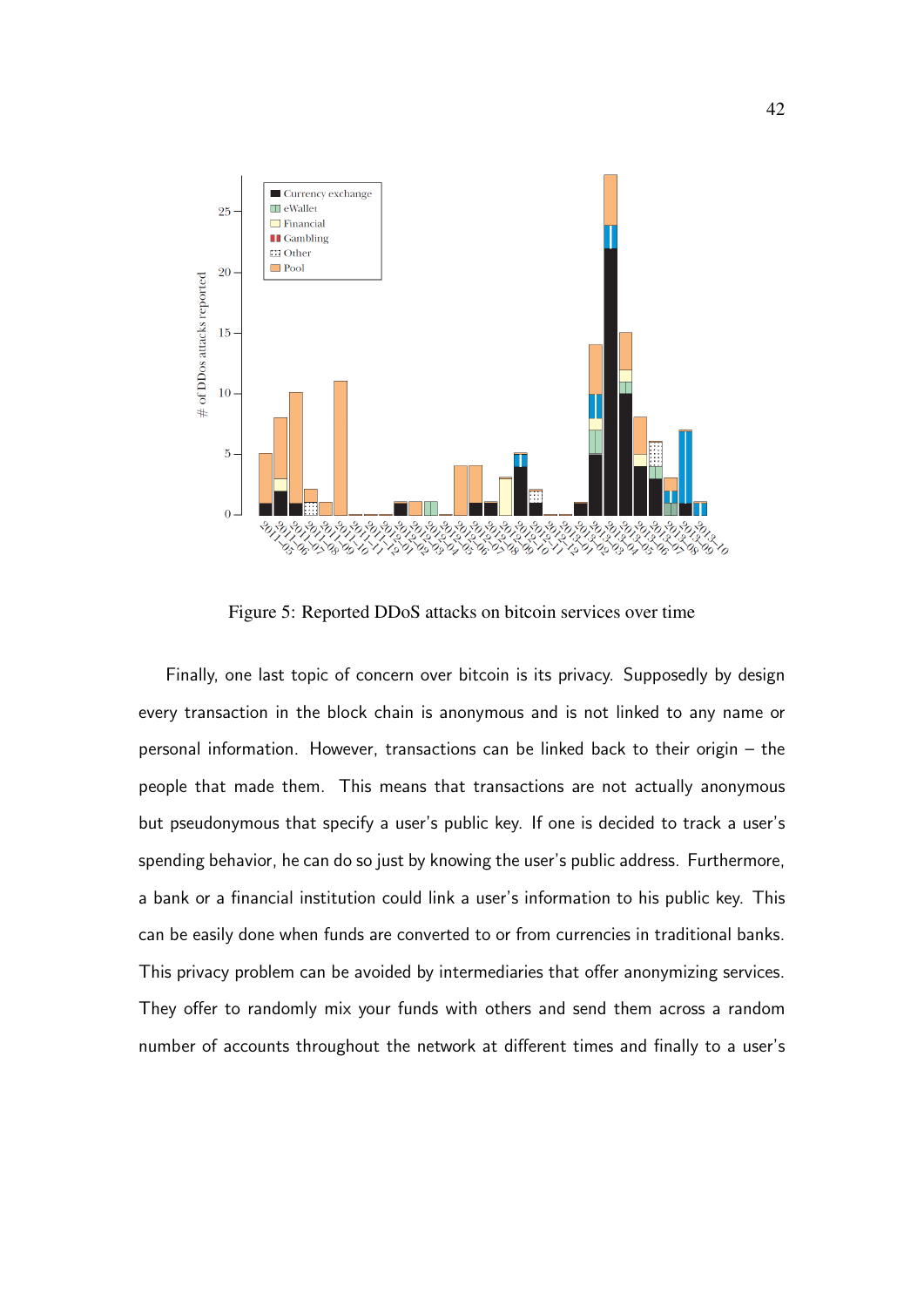specified address in order to make the funds untraceable to their origin. However, this can also be seen as a way of sacrificing privacy risk for extra operational risk due to the possibility of loosing the funds throughout the process by a number of reasons.

## 7 Regulation

Originally, the vision of bitcoin has not been broadly in tension with regulation and government in its early years. However, after its exponentially increasing popularity and growth there now appears to be many possibilities of regulatory oversight that could be useful and not necessarily lead to undermine bitcoin's line of cyber-libertarianism. Before proceeding to suggest useful regulations it is necessary to review the reason to begin regulating this new digital asset.

### 7.1 Consumer protection

After the failure of the biggest exchange, Mt, Gox, which lost more than 300 million in bitcoin, regulatory action has been suggested by many victims and even managers of other exchange houses. Generally, it is desirable to have some type of process enforced by law that would guarantee a fair and equitable distribution of any remaining assets of a collapsed exchange among its users. This risk of collapse also calls for more transparency and disclosure to new users to help them understand the potential risk they might be getting into. Another consumer protection concern arises over the fact that transactions cannot be reversed. Most common electronic payments done with fiat currencies provide mechanisms that allow users to reverse an unauthorized or wrong transaction, such protections are often backed by law. However, due to bitcoin's design, it would be necessary to make some very important changes in its block chain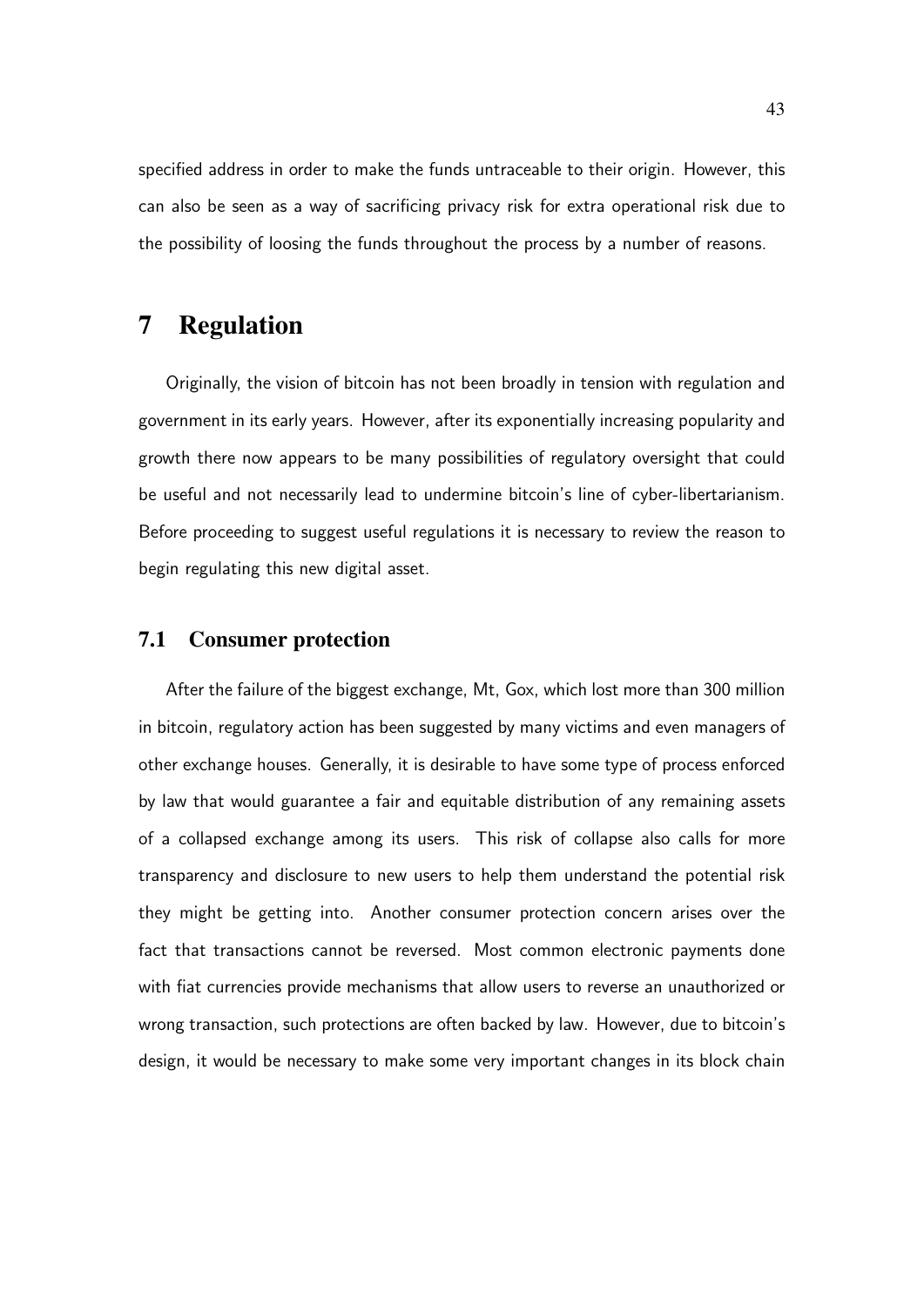mechanism, a change that the users most likely will not welcome.

### 7.2 Money laundering, bribing and tax evasion

Bitcoin is often criticized for being a tool that facilitates crimes and illegal transactions due to its relative anonymity. Currently, the main concerns are money laundering, tax evasion and illegal transactions or bribes. Due to bitcoin's anonymous design, it is a safe heaven for illegal operations regarding money laundering and tax evasion. Bitcoin transactions are already difficult (but possible) to trace. However, if one is willing to go through "mixers" or "anonymizers" that I have discussed in the previous topic, then it would be almost impossible for law enforcement to track the transactions. This greatly assists criminals in conducting their business without leaving a trail of evidence like would normally happen through the use of a fiat currency like the USD. Even tax evasion and bribes among corporations and high government officials can benefit from this digital asset if all the necessary steps are taken to completely anonymize the transactions. This opens new ways for corruption to arise, specially in underdeveloped countries where institutions are less developed than in first world nations.

### 7.3 Regulatory options

Rainer Böhme, Nicolas Christin, Benjamin Edelman, and Tyler Moore (2015) analyze a series of regulatory options. A key challenge is where to impose constrains. They conclude that regulating each individual would be impossible due to their quantity, geographic distribution and privacy protections in the network. Instead, it would be more feasible to regulate through the key intermediaries like exchange houses. However, a person willing to commit crime will likely foresee this liability and avoid exchange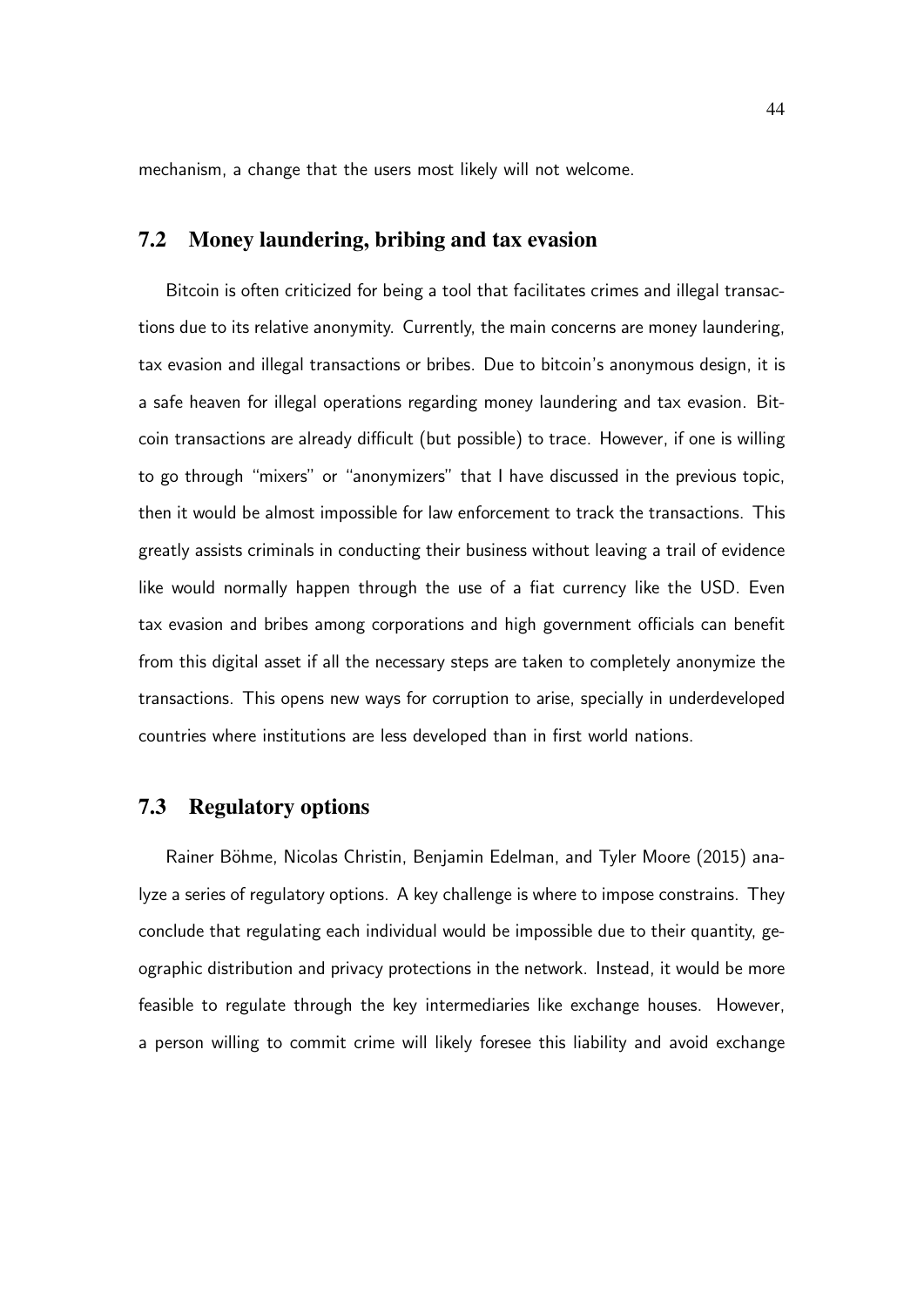houses altogether.

The most important example that illustrates the challenges of regulation and their power was Silk Road. Silk Road was hosted as a website hidden under the Tor network (a network that is built for anonymity among its users). This website offered a range of illegal drugs, products and services, however, it was eventually seized by the FBI. The poor operational security led the FBI to large merchants that eventually led them to the website's operator, Ross Ulbricht. The whole case with Silk Road is evidence enough that certain control or regulation is needed in order to allow the law enforcement to fight crime.

Currently, most operations done through exchanges and large intermediaries can be audited by regulators. This is possible because of recent laws passed in the United States and some European countries that classify these intermediaries as money-service business, and therefore require them to perform registration, reporting and recordkeeping. This way regulators can trace transactions more easily, and effectively disincentivize crime (at least through these channels). To conclude, there are a number of possible regulations that could be applied to exchanges and intermediaries that can allow better control and transparency of transactions. Some might argue that this violates their privacy and right to anonymity or even that it undermines the whole bitcoin's anonymity vision. However, it all comes to the usual trade off of privacy for better security and vice-versa. It is just a matter of finding an optimum equilibrium.

### 8 Bitcoin as a Financial Asset

This section will briefly examine bitcoin's ability to serve as an investable financial asset by incorporating it in a portfolio that includes the top 10 world currencies, U.S.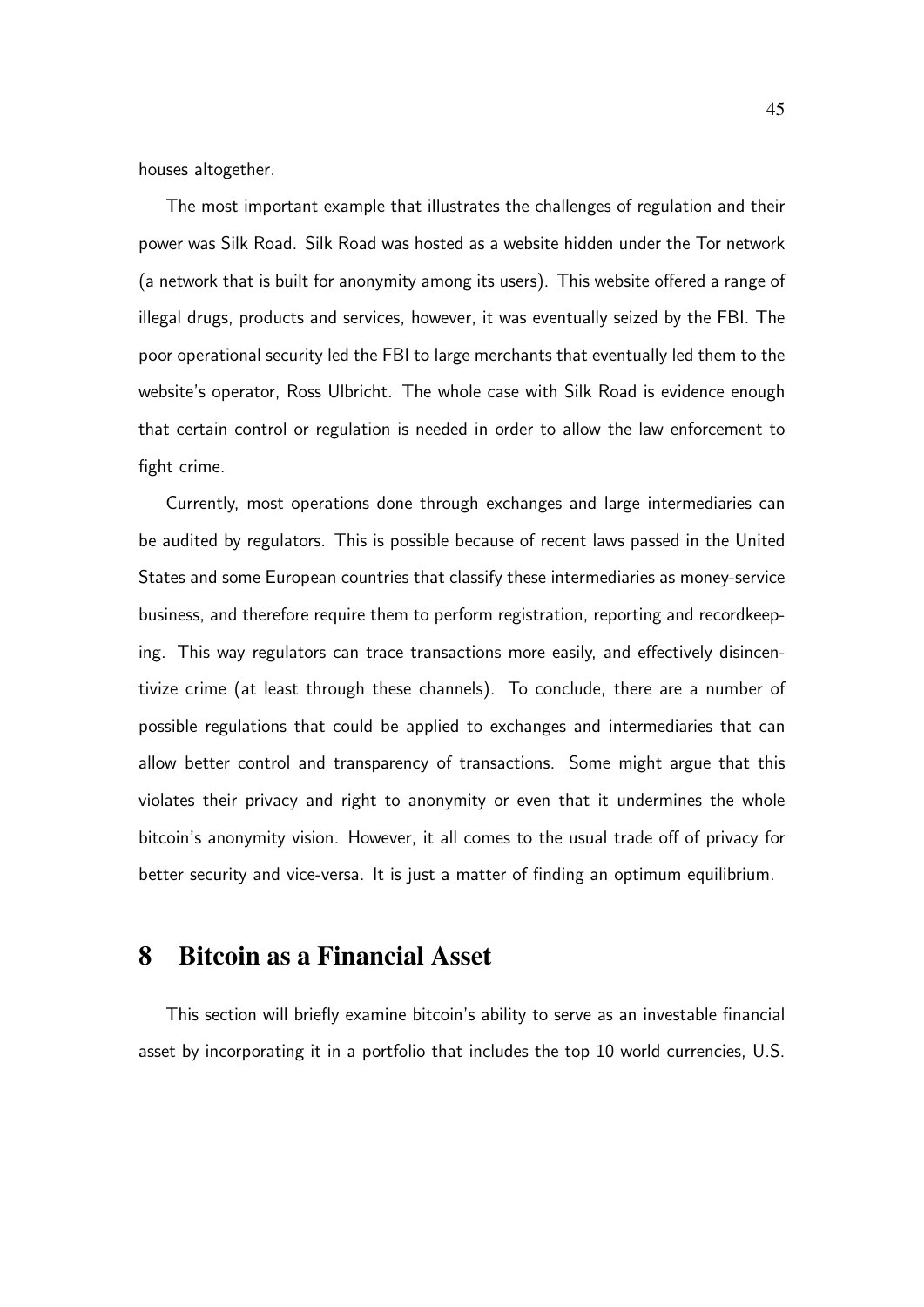bonds, U.S. Stocks, U.S. Real Estate and the VIX Volatility index. The objective of this section is to prove whether bitcoin enhances portfolio's efficiency. To assess the portfolio performance consisting of various asset classes it was necessary to find major indexes representing each asset class. Major world currencies were represented by the Bloomberg Dollar Spot Index (BBDXY). This index evaluates the U.S. Dollar against the top 10 most actively traded currencies. The S&P500 index was chosen to represent stocks. Bonds were represented by the Bloomberg composite bond index (BIG), the real estate market was represented by the FTSE NAREIT (FNARTR) total return index; and the commodities were represented by the S&P500 CME spot commodities index. The data for these indices was downloaded from the Bloomberg Terminal with a weekly frequency from 2010-07-10 until 2018-11-30. There was a total of 435 observations of returns for each asset class.

To measure the portfolio performance under the inclusion of bitcoin, first a correlation matrix was created. Figure 6 shows us the correlation matrix of bitcoin with the top five fiat currencies, five major asset classes, Gold and the SP500 volatility index.

|               | <b>BTC</b> | Gold     | <b>EUR</b> | <b>YEN</b> | Pound    | <b>AUD</b> | <b>CAD</b> | <b>BBDXY</b> | <b>SPX</b> | <b>BIG</b> | <b>FNARTR</b> | <b>SPGSCI</b> | <b>VIX</b> |
|---------------|------------|----------|------------|------------|----------|------------|------------|--------------|------------|------------|---------------|---------------|------------|
| <b>BTC</b>    | 1.000      | $-0.045$ | $-0.033$   | $-0.026$   | 0.011    | $-0.009$   | $-0.046$   | 0.006        | 0.044      | 0.019      | 0.012         | 0.071         | $-0.059$   |
| Gold          | $-0.045$   | 1.000    | 0.409      | $-0.478$   | 0.336    | 0.388      | $-0.343$   | $-0.553$     | $-0.011$   | 0.566      | 0.143         | 0.243         | 0.116      |
| <b>EUR</b>    | $-0.033$   | 0.409    | 1.000      | $-0.330$   | 0.587    | 0.472      | $-0.435$   | $-0.877$     | 0.155      | 0.668      | 0.209         | 0.262         | 0.016      |
| <b>YEN</b>    | $-0.026$   | $-0.478$ | $-0.330$   | 1.000      | $-0.192$ | $-0.233$   | 0.158      | 0.537        | 0.235      | $-0.734$   | $-0.018$      | 0.012         | $-0.308$   |
| Pound         | 0.011      | 0.336    | 0.587      | $-0.192$   | 1.000    | 0.431      | $-0.457$   | $-0.673$     | 0.235      | 0.466      | 0.207         | 0.296         | $-0.080$   |
| <b>AUD</b>    | $-0.009$   | 0.388    | 0.472      | $-0.233$   | 0.431    | 1.000      | $-0.680$   | $-0.693$     | 0.470      | 0.436      | 0.490         | 0.377         | $-0.295$   |
| <b>CAD</b>    | $-0.046$   | $-0.343$ | $-0.435$   | 0.158      | $-0.457$ | $-0.680$   | 1.000      | 0.664        | $-0.470$   | $-0.355$   | $-0.427$      | $-0.535$      | 0.297      |
| <b>BBDXY</b>  | 0.006      | $-0.553$ | $-0.877$   | 0.537      | $-0.673$ | $-0.693$   | 0.664      | 1.000        | $-0.253$   | $-0.793$   | $-0.351$      | $-0.362$      | 0.062      |
| <b>SPX</b>    | 0.044      | $-0.011$ | 0.155      | 0.235      | 0.235    | 0.470      | $-0.470$   | $-0.253$     | 1.000      | $-0.042$   | 0.679         | 0.406         | $-0.797$   |
| <b>BIG</b>    | 0.019      | 0.566    | 0.668      | $-0.734$   | 0.466    | 0.436      | $-0.355$   | $-0.793$     | $-0.042$   | 1.000      | 0.268         | 0.103         | 0.154      |
| <b>FNARTR</b> | 0.012      | 0.143    | 0.209      | $-0.018$   | 0.207    | 0.490      | $-0.427$   | $-0.351$     | 0.679      | 0.268      | 1.000         | 0.219         | $-0.494$   |
| <b>SPGSCI</b> | 0.071      | 0.243    | 0.262      | 0.012      | 0.296    | 0.377      | $-0.535$   | $-0.362$     | 0.406      | 0.103      | 0.219         | 1.000         | $-0.295$   |
| <b>VIX</b>    | $-0.059$   | 0.116    | 0.016      | $-0.308$   | $-0.080$ | $-0.295$   | 0.297      | 0.062        | $-0.797$   | 0.154      | $-0.494$      | $-0.295$      | 1.000      |

Figure 6: Bitcoin correlation matrix with major assets and currencies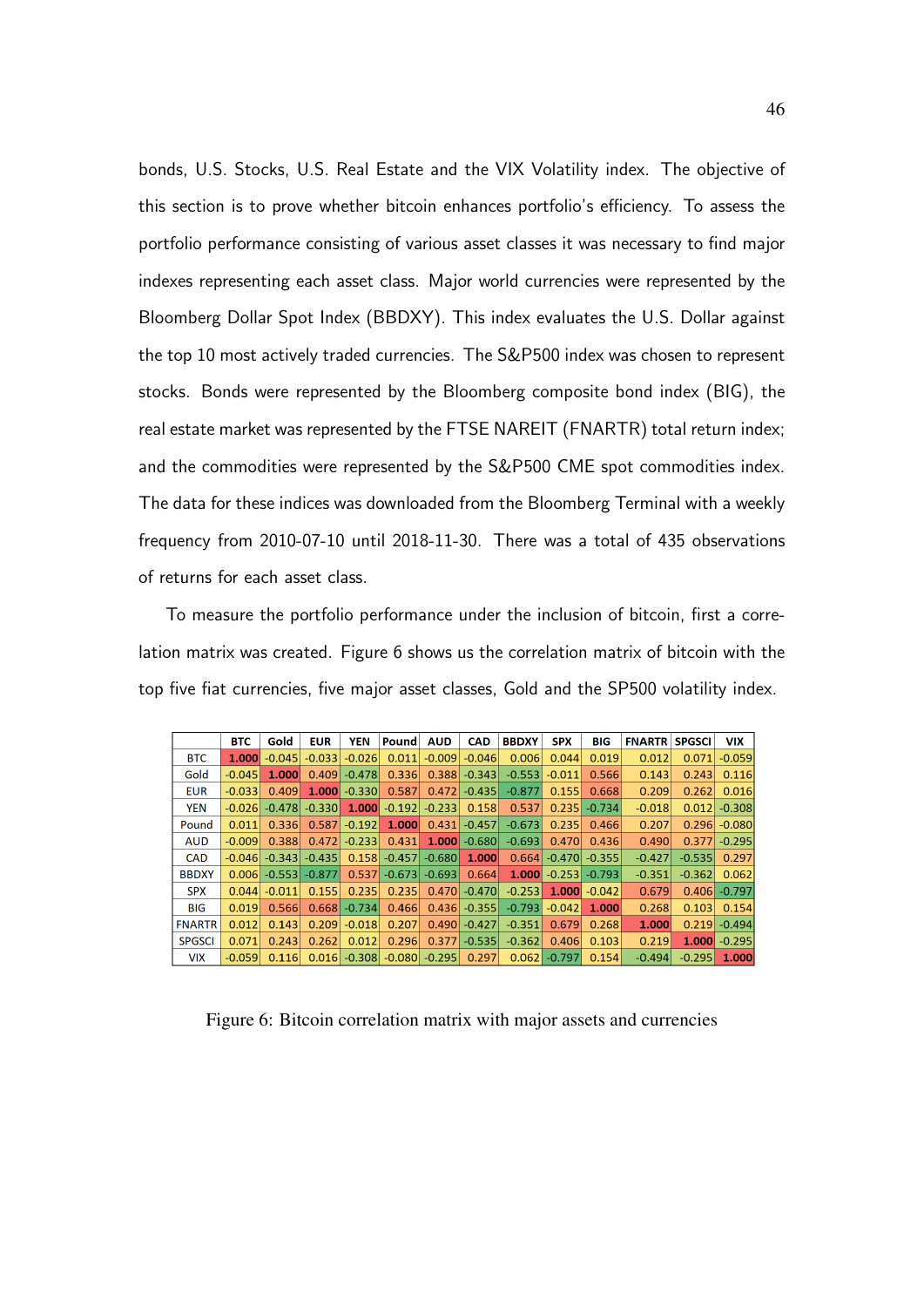From this figure it is safe to affirm that bitcoin has an extremely low correlation with all the assets, therefore it could be a potent diversifier in a investment portfolio. To measure the efficiency of bitcoin as part of a portfolio several optimal portfolios were created using the Excel Solver tool. The three main measures were Minimum variance, Maximum return and Maximum Sharpe Ratio. Restrictions of long-only positions were placed on all weights for all scenarios, so no short sales were allowed.

| <b>Optimal Portfolio Analysis</b> |          |                     |                          |                                                                       |         |        |  |  |  |  |
|-----------------------------------|----------|---------------------|--------------------------|-----------------------------------------------------------------------|---------|--------|--|--|--|--|
|                                   |          | <b>With Bitcoin</b> | <b>Without Bitcoin</b>   |                                                                       |         |        |  |  |  |  |
|                                   |          |                     |                          | Min Variance Max Return Max Sharpe Min Variance Max Return Max Sharpe |         |        |  |  |  |  |
| <b>Bitcoin</b>                    | $0.00\%$ | 100.00%             | 2.00%                    |                                                                       |         |        |  |  |  |  |
| Gold                              | 0.83%    | 0.00%               | 3.03%                    | 0.83%                                                                 | 0.00%   | 1.65%  |  |  |  |  |
| <b>Currencies</b>                 | 42.61%   | 0.00%               | 41.14%                   | 42.61%                                                                | 0.00%   | 41.01% |  |  |  |  |
| <b>SP500</b>                      | 5.47%    | 0.00%               | 13.37%                   | 5.47%                                                                 | 0.00%   | 14.24% |  |  |  |  |
| <b>Bonds</b>                      | 48.24%   | 0.00%               | 38.90%                   | 48.24%                                                                | 0.00%   | 42.75% |  |  |  |  |
| <b>Real Estate</b>                | $0.00\%$ | 0.00%               | 1.57%                    | 0.00%                                                                 | 100.00% | 0.34%  |  |  |  |  |
| <b>Commodities</b>                | 2.85%    | 0.00%               | 0.00%                    | 2.85%                                                                 | 0.00%   | 0.00%  |  |  |  |  |
|                                   |          |                     |                          |                                                                       |         |        |  |  |  |  |
|                                   |          |                     | <b>Portfolio Metrics</b> |                                                                       |         |        |  |  |  |  |
| <b>Variance</b>                   | 0.039    | 326.917             | 0.208                    | 0.039                                                                 | 4.508   | 0.064  |  |  |  |  |
| <b>Std. Deviation</b>             | 0.197    | 18.081              | 0.456                    | 0.197                                                                 | 2.123   | 0.253  |  |  |  |  |
| <b>Expected return</b>            | 0.046    | 3.932               | 0.143                    | 0.046                                                                 | 0.220   | 0.064  |  |  |  |  |
| <b>Sharpe Ratio</b>               | 0.115    | 0.216               | 0.262                    | 0.115                                                                 | 0.093   | 0.161  |  |  |  |  |

Figure 7: Optimum portfolio analysis

Figure 7 Shows the results of an optimal portfolio with and without bitcoin under the minimum variance, maximum expected return, and maximum sharpe scenarios. For the minimum variance scenario, we can see that bitcoin is not included into the portfolio. This makes sense because bitcoin has a huge variance relative to the other assets, therefore if one looks to minimize risk then bitcoin should not be included into the portfolio. For the scenario of maximum return, we can see that 100 percent of the weight goes to the asset with the highest expected return. This would maximize portfolio expected return, however, this kind of portfolio is not diversified and too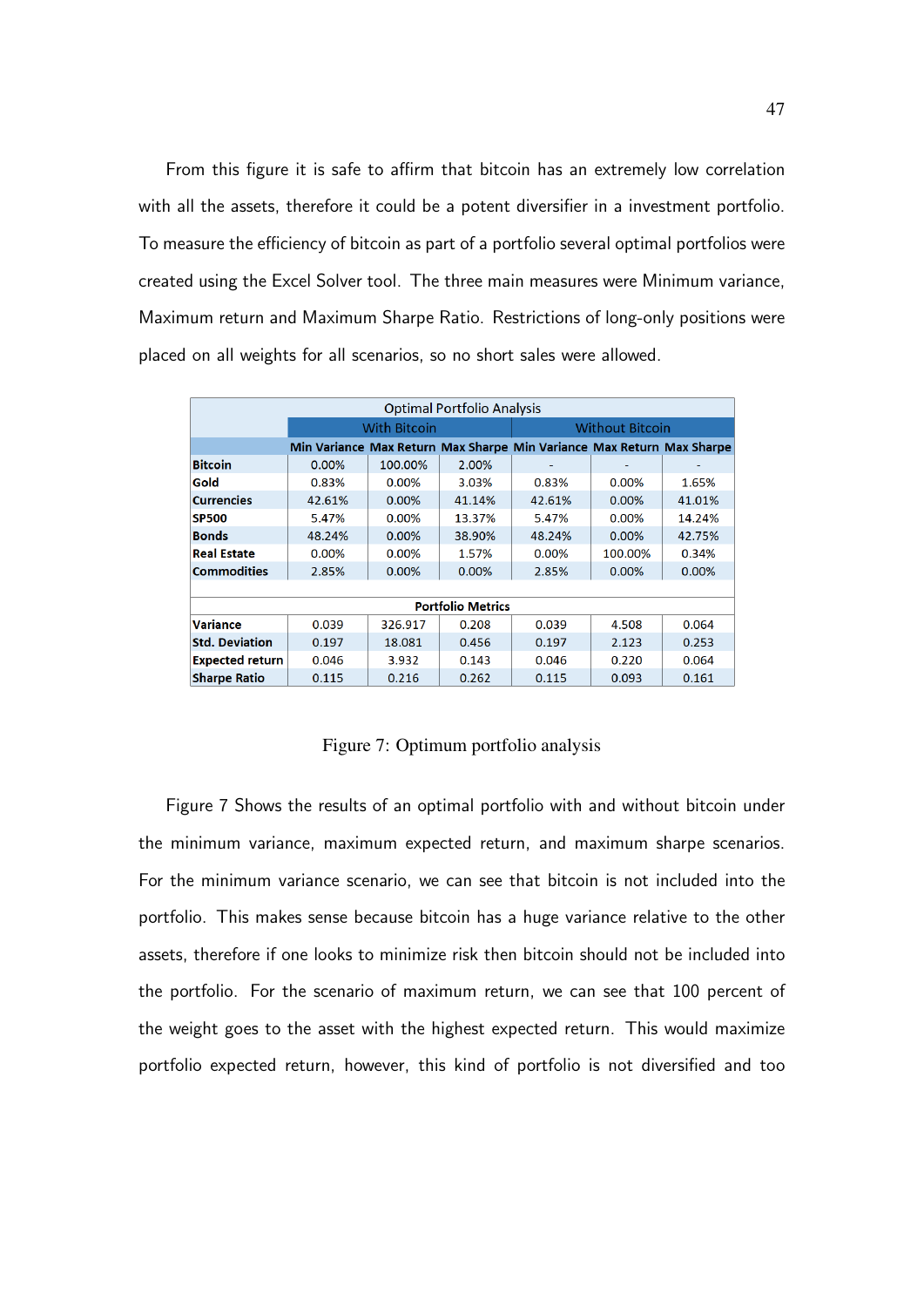risky to be considered as an investment. When the Solver was used to maximize the Sharpe Ratio, interesting results were found. The Sharpe Ratio measures the excess return per unit of deviation in an investment asset or a trading strategy. Therefore, the bigger the ratio, the better return per unit of risk. The table shows that the highest possible Sharpe Ratio for a portfolio without bitcoin was 0.161. However, when bitcoin is incorporated into the portfolio, an optimum weight of 1.65% is assigned and the Sharpe Ratio improves to 0.262. Basically, when bitcoin is incorporated in to the portfolio, a higher excess return can be achieved per unit of risk, therefore portfolio's overall efficiency is improved.

Wu & Pandey (2014) have made a similar analysis regarding portfolio efficiency and bitcoin and found similar results. The results of Chen Y. Wu and Vivek K. Pandey show that first, this asset is not currently used as a medium of exchange for goods and services. Most merchants still price their goods in normal currencies and prefer fiat currencies over digital ones like bitcoin. Secondly, bitcoin's high price volatility suggests it is not a good store of value and way too risky. Under these definitions, it is concluded that bitcoin lacks the key attributes of a currency and instead looks more like a illiquid financial asset. The analysis shows that among the top 10 fiat currencies analyzed, bitcoin was the riskiest currency with the highest standard deviation. A correlation analysis was performed as well, and it shows that bitcoin return has very low or insignificant correlation with other fiat currencies, even gold. Whereas fiat currencies were all correlated between each other. This enforces the conclusion that bitcoin does not behave like a currency.

Wu & Pandey (2014) also concluded that bitcoin shows very low correlations with other assets such as bonds, real estate, stocks and commodities. This indicates that bitcoin could be used as an excellent portfolio diversifier. The optimal portfolios formed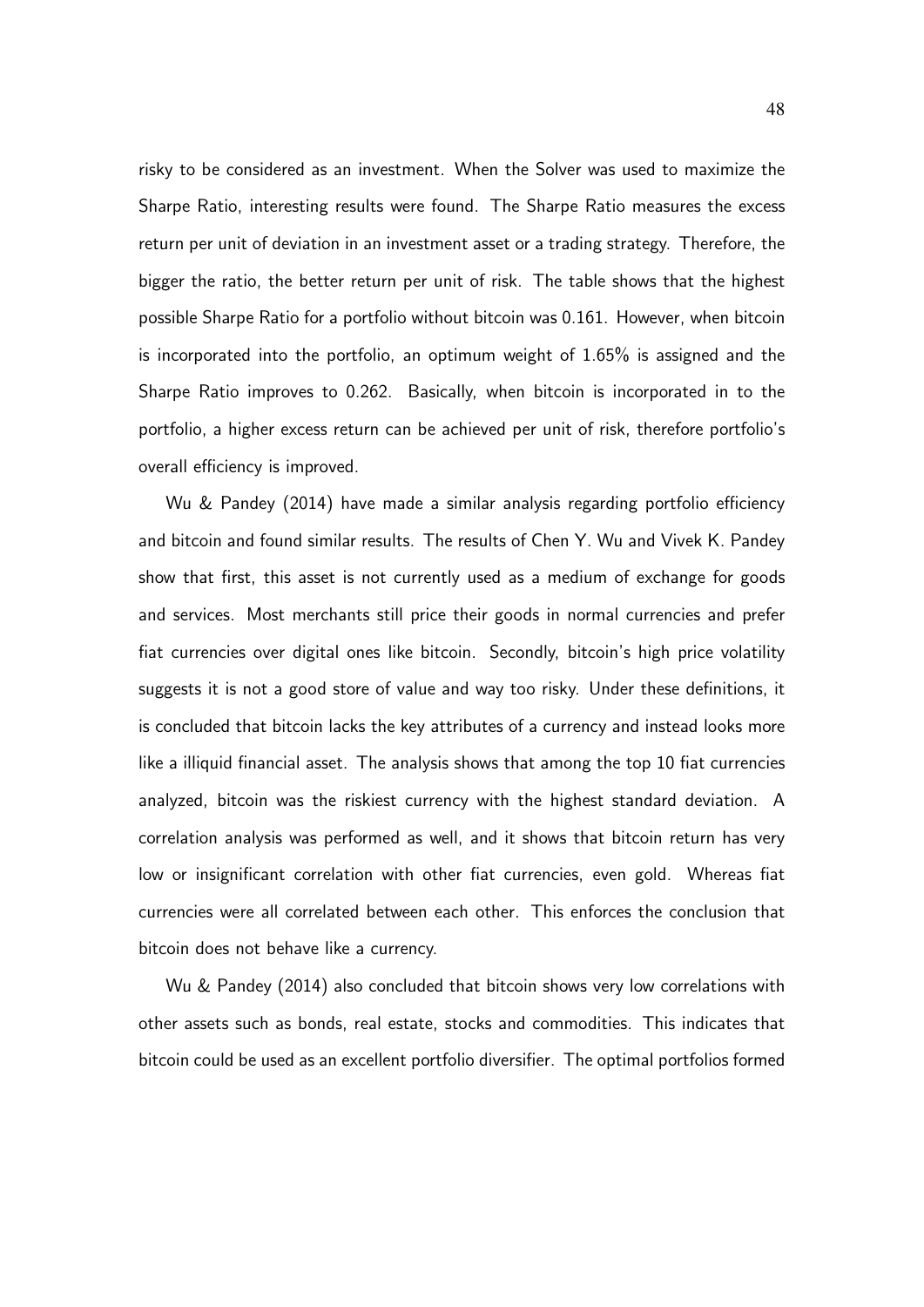with major asset classes including bitcoin show that it would be optimal to include a small weight of bitcoin into the portfolio, as it helps to maximize portfolio's return. Finally, when both portfolios (with and without bitcoin) were compared, the one that included bitcoin had higher returns per unit of standard deviation. Therefore, Chen Y. Wu and Vivek K. Pandey's analysis proves that adding bitcoin into a portfolio does indeed enhance its efficiency. Finally, the Black Litterman approach showed that even under pessimistic scenarios (bitcoin would lose 50% of its value) the weights for bitcoin were significantly reduced but stayed positive. This shows that when bitcoin is added into a portfolio with an optimum weight, its diversifying effects outweighs the potential losses even if a 50% loss of its value is to be expected.

## 9 Conclusion

Cryptocurrencies are relatively new, and still have many problems to overcome. The most important issue is price stability. Given a limited supply in the case of bitcoin, people are trying to speculate on its value in the future and are hoarding bitcoins, generating deflation in the process. On the other hand, the news can also create big price fluctuations in cryptocurrency value. For example, about a month ago people were afraid of the Chinese government trying to ban Cryptocurrencies as they were beginning to disrupt their strict monetary policy. That created massive selling orders of the main Cryptocurrencies like bitcoin, Litecoin and Ethereum. However, once the fear faded, the price of these coins rose back up and is trading now at levels higher than ever.

Understanding the bitcoin price formation is highly important from a general monetary policy point of view and to better understand bitcoin's ability to serve as a medium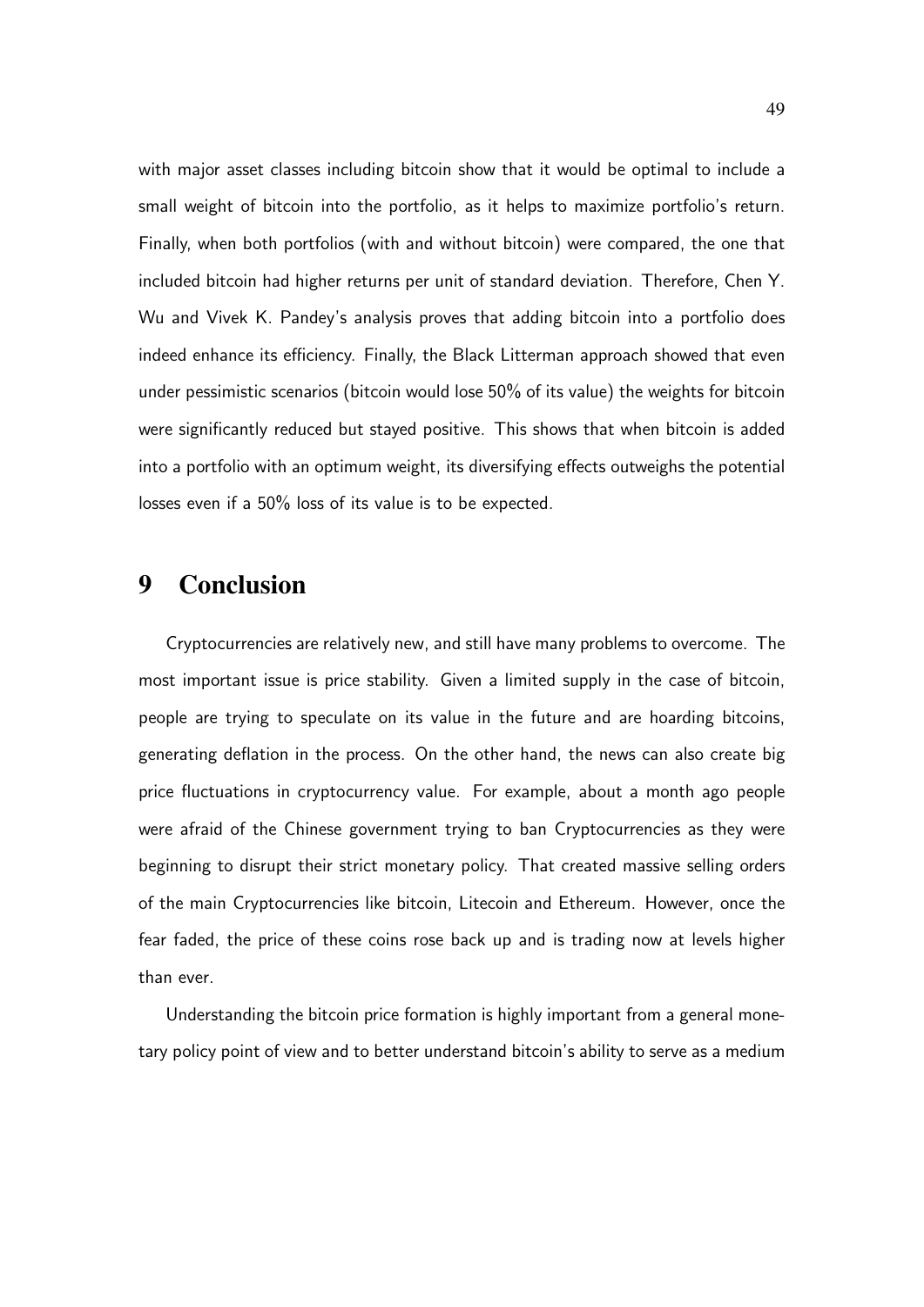of exchange for the global economy. Ciaian et al. (2016) findings contribute to a better understanding of the determinants behind the enormous bitcoin price fluctuations experienced in recent years. Kancs et al. (2015) provided a very interesting model to represent bitcoin's price formation and came to the conclusion that bitcoin's price is mostly determined by demand-side drivers. It was also found that the arrival of new information positively impacts bitcoin price and that speculative trading is not neccesarrily an undesirable activity per se. It benefits in terms of absorbing excess risk from risk adverse users and provides liquidity to the crypto market. A desirable property of any currency is that it holds its value over short to medium periods of time, as long as it does not create distortion when used as a medium of exchange in transactions. The results suggest that this may not hold for bitcoin. Large price movements alter the purchasing power potentially causing costs and risks to firms and consumers who try to use it as a means of exchange for goods and services.

One of the problems that bitcoin and most other cryptocurrencies face is its great price volatility. As it was analyzed, this volatility is driven mostly by speculative trading and hoarding. Due to the ease of access to this cryptocurrency, many people try to benefit from its volatility by making short term investments with hopes to earn quick money. Although these activities are not undesirable per se, the way bitcoin and many other cryptocurrencies are used at the moment show that they are not being utilized as a currency but rather as an investment asset.

From an investment point of view there are many risks that one should consider before beginning to use cryptocurrencies as an investment or transactional asset. First, due to its high volatility market risk is high and this asset's ability to be used as a storage of value is renered obsolete by the price fluctuations. Second, the counterparty risk has become substantial over the years. As the cryptocurrency market keeps growing,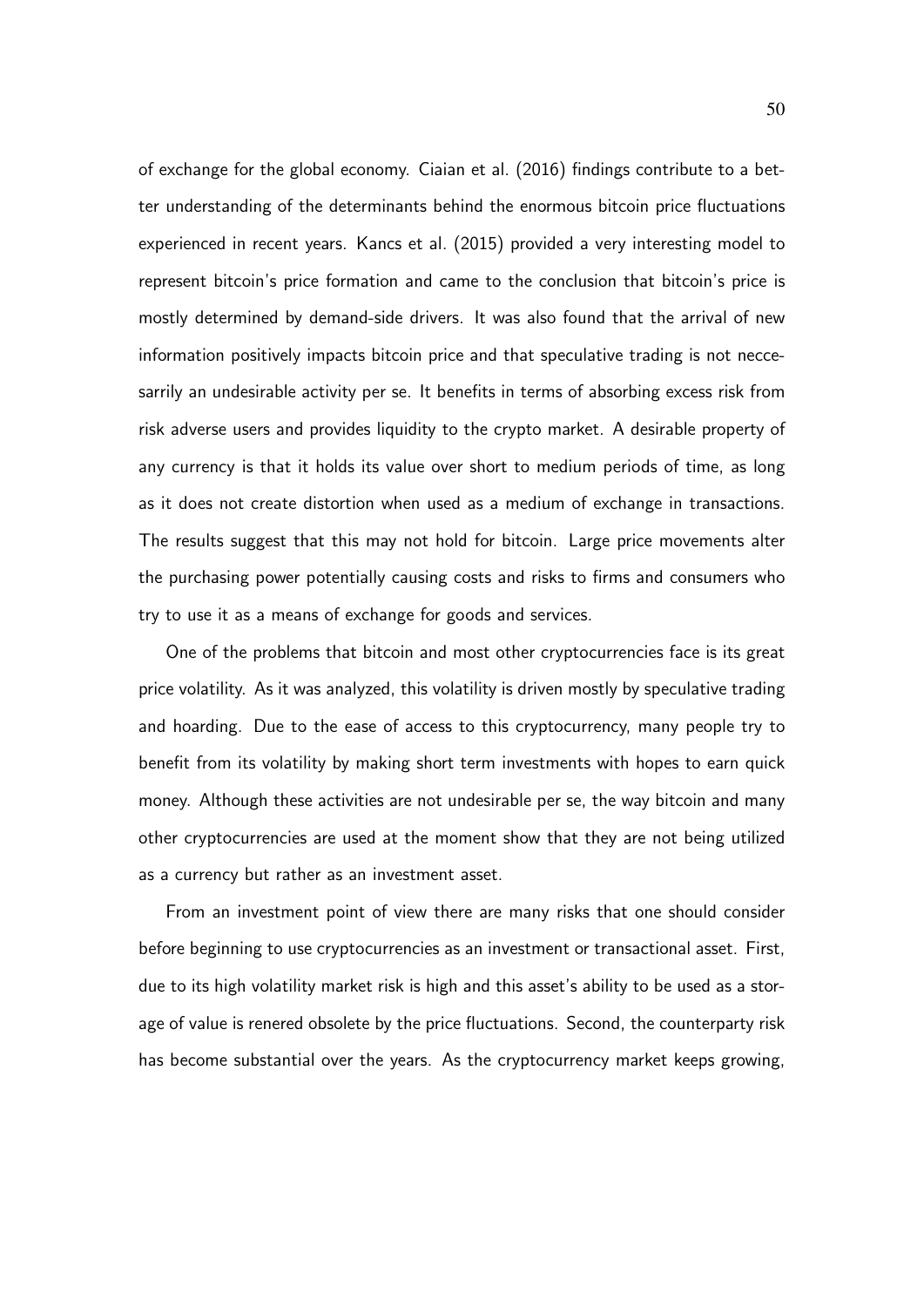there is more incentive for hackers to attack exchanges, wallet services or even infect personal computers with malware in order to retrieve personal crypto-wallet keys. Third, one should be careful when purchasing cryptocurrencies directly from somebody, as they could be blacklisted and one may find it difficult to trade them on a large exchange. Finally, as with any other asset, it is important to stay sharp and read any new information that might come up in the internet that might affect the asset's price.

Even though bitcoin's volatility makes it a very bad storage of value and a very risky investment per se, it can bring benefits when it is combined with a diversified portfolio. My analysis and the findings of Wu & Pandey (2014) show that when bitcoin is inccorporated into an optimum portfolio, it increases the portfolio's efficiency by increasing excess return per unit of risk. Therefore, I would recommend using a small proportion of bitcoin to further diversify a portfolio.

Given the uncertain scenario in which these currencies develop, it is not possible to predict exactly what will happen in the future. We can only analyze certain limited scenarios and predict some bubbles like the future deflationary spiral that bitcoin will have to solve. We can also predict potential consolidation issues with the cryptocurrency's hashing power. Eventually, bitcoin might be taken over by some other cryptocurrency with better security structures; or maybe it will get polished into the best cryptocurrency ever. What is needed the most for the cryptocurrency ecosystem to flourish at a stable pace is a proper design based on economic rationalities like the ones previously described. Unfortunately, such rationalities are not fully exhibited by the current cryptocurrency ecosystem. Developers themselves usually lack economic knowledge and therefore are likely to make mistakes that for economists are kind of obvious. Therefore, it is important that cryptocurrency's developers keep in contact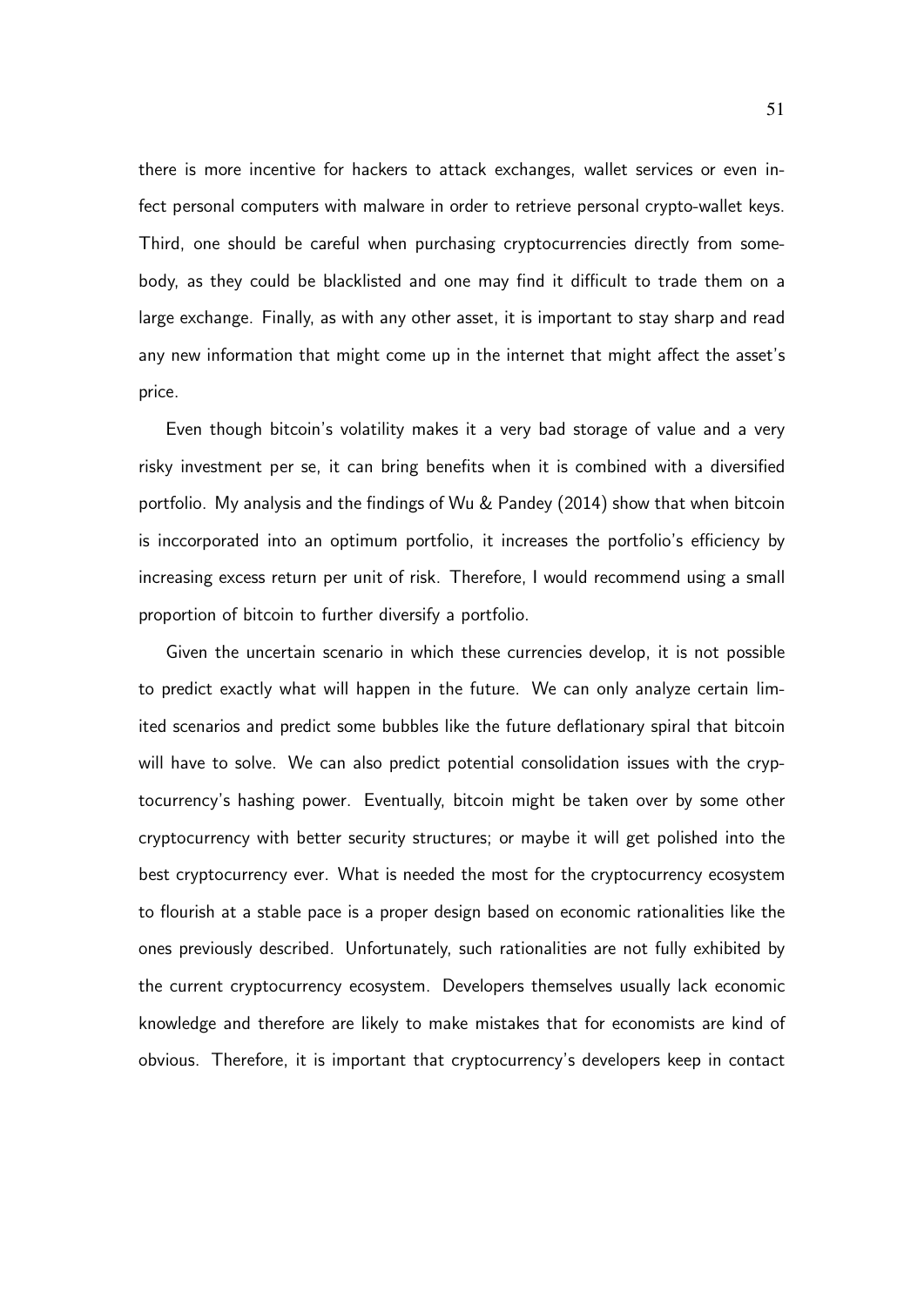with economists who would be willing to give advise and feedback for new cryptocurrency protocols and rule sets, in order to avoid making the same economic disasters that we have been experiencing throughout history.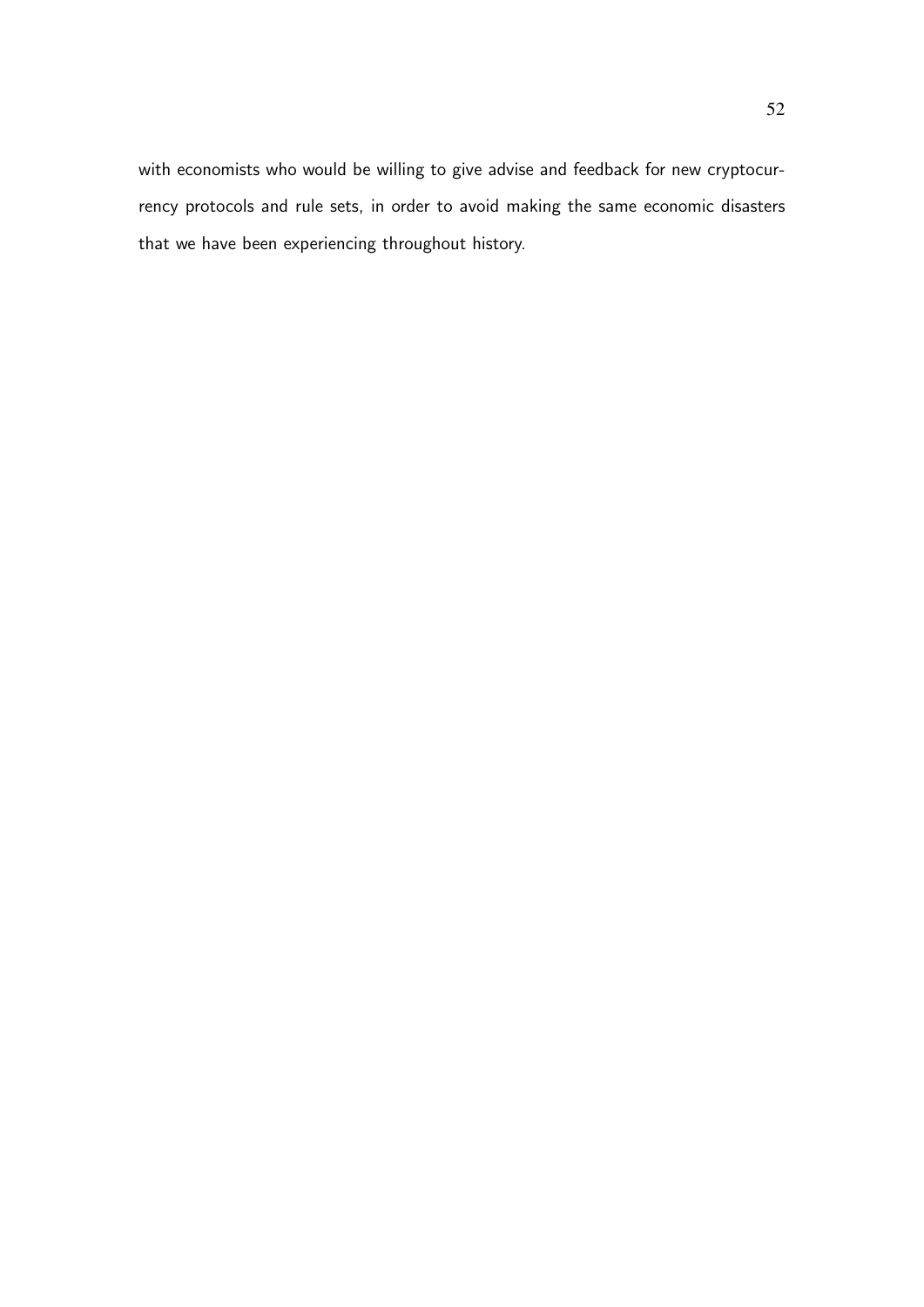# 10 References

- Barber, B. M. & Odean, T. (2007). All that glitters: The effect of attention and news on the buying behavior of individual and institutional investors. Oxford University Press.
- Barber, S., Boyen, X., Shi, E., & Uzun, E. (2012). Bitter to better—how to make bitcoin a better currency. Palo Alto Research Center.
- Barro, R. J. (1979). Money and the price level under the gold standard. The Economic Journal.
- Blockchain.info (2018). Distribution amongst the largest mining pools,.
- Bouoiyour, J. & Selmi, R. (2015). What does bitcoin look like? Annals of Economics and Finance.
- Bouoiyour, J., Selmi, R., & Tiwarl, A. (2014). Is bitcoin business income or speculative bubble? unconditional vs. conditional frequency domain analysis. Munich University Library.
- Buchholz, M., Delaney, J., & Warren, J. (2012). Bits and bets information, price volatility, and demand for bitcoin.
- Ciaian, P., Rajcaniova, M., & Kancs, D. (2016). The economics of bitcoin price formation.
- Coindesk.com (2018). The 9 biggest screwups in bitcoin history,.
- CoinMarketCap.com (2018). Cryptocurrency market capitalizations.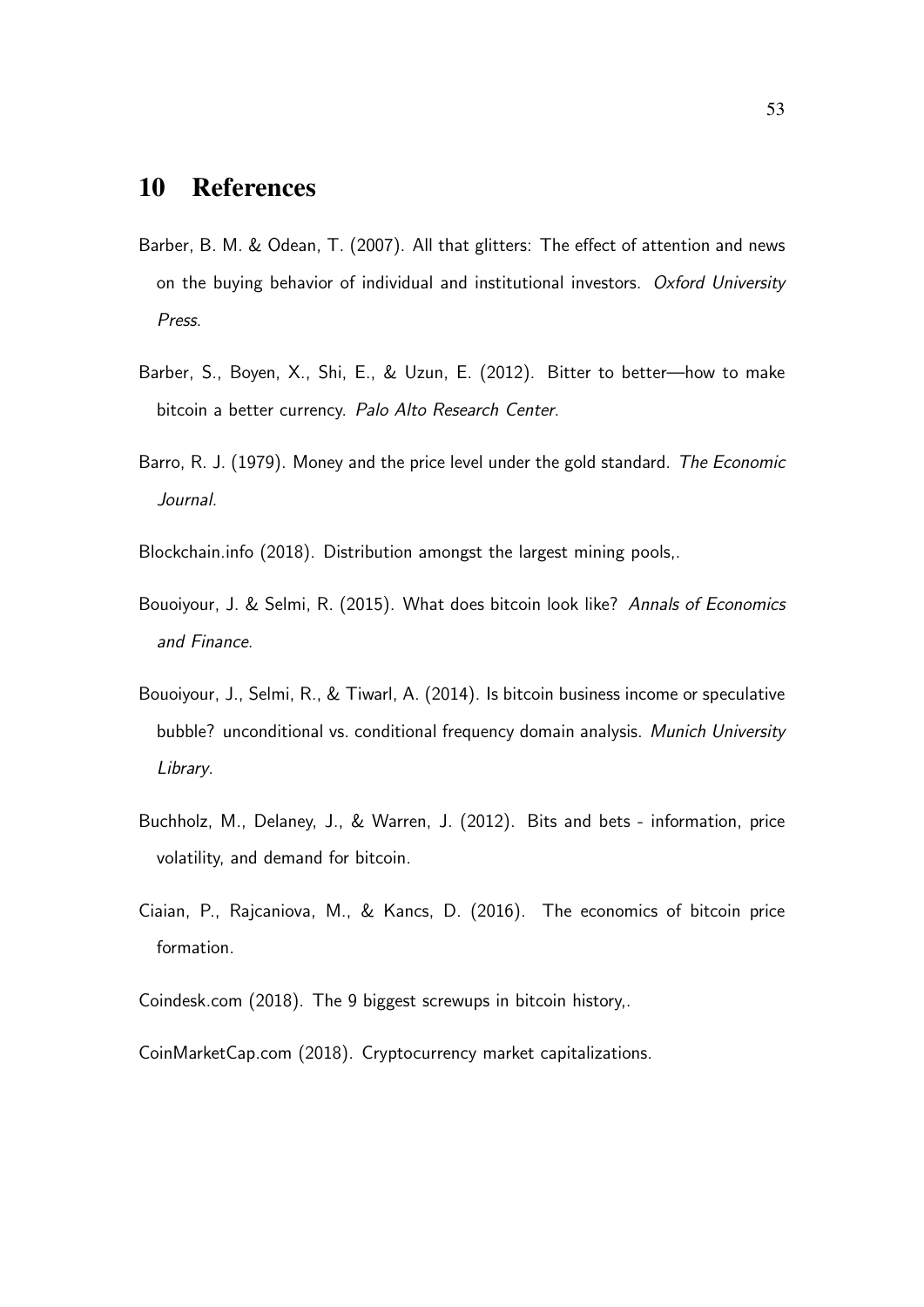- Dimitrova, D. (2005). The relationship between exchange rates and stock prices: Studied in a multivariate model. *Issues in Political Economy*.
- Ernstberger, P. (2009). Linden dollar and virtual monetary policy. University of Trier.
- Forbes (2017). End of the silk road: Fbi says it's busted the web's biggest anonymous drug black market,. Forbes Magazine.
- Gandal, N. & Halaburda, H. (2016). Can we predict the winner in a market with network effects? competition in cryptocurrency market. Tel Aviv University.
- Gervais, S., Kaniel, R., & Mingelgrin, D. (2001). The high-volume return premium. The Journal of Finance.
- Greco, T. H. (2001). Money: Understanding and creating alternatives to legal tender. White River Junction.
- Grullon, G., Kanatas, G., & Weston, J. P. (2004). Advertising, breadth of ownership, and liquidity. Rice University.
- Harwick, C. (2015). Cryptocurrency and the problem of intermediation. The College at Brockport SUNY.
- Hayek, F. (1999). Good money, part 2.
- Iwamura, M., Kitamura, Y., & Matsumoto, T. (2014). Is bitcoin the only cryptocurrency in the town? economics of cryptocurrency and friedrich a.hayek.
- Kancs, D., Ciaian, P., & Miroslava, R. (2015). The digital agenda of virtual currencies. can bitcoin become a global currency? Publications Office of the European Union.